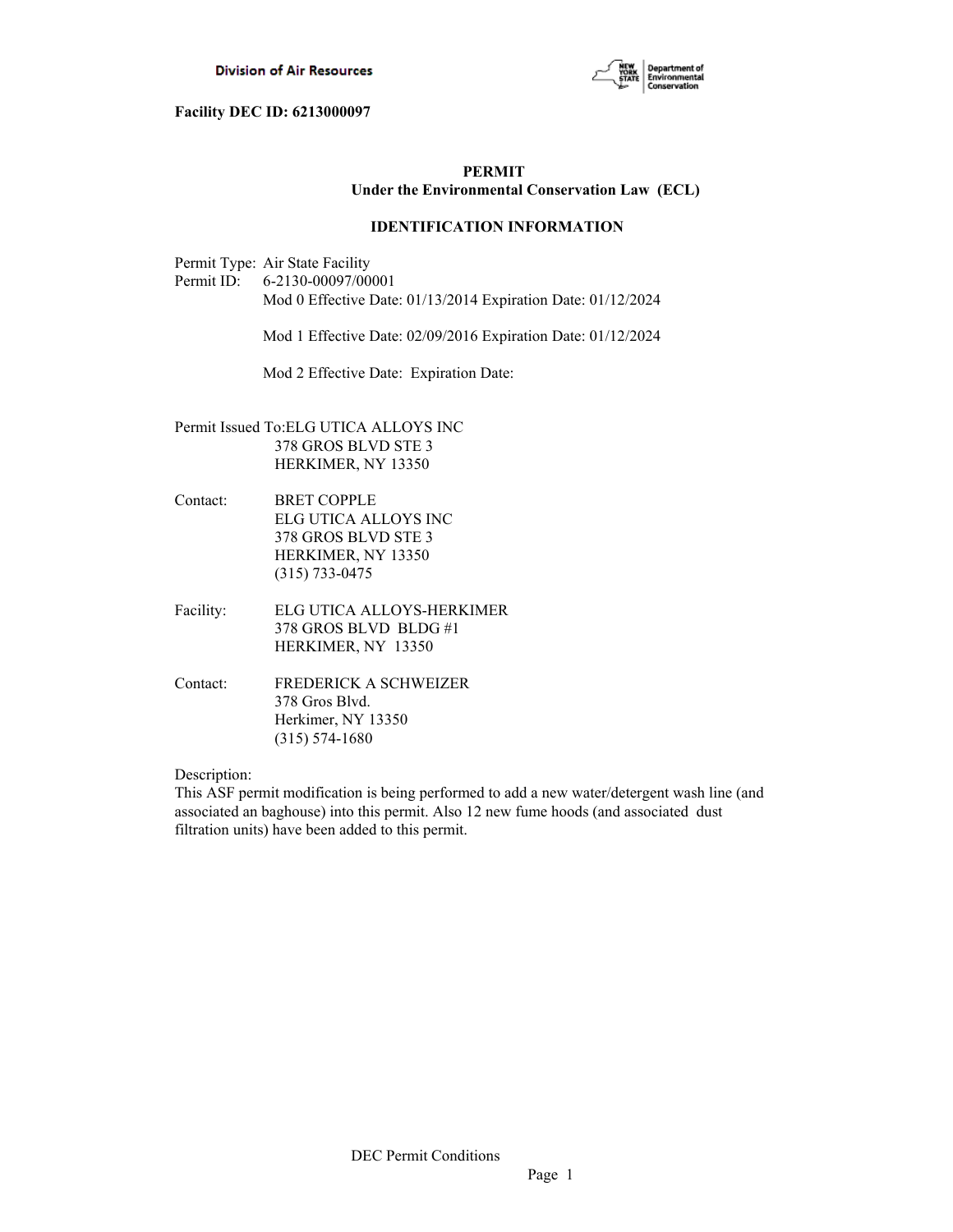



By acceptance of this permit, the permittee agrees that the permit is contingent upon strict compliance with the ECL, all applicable regulations, the General Conditions specified and any Special Conditions included as part of this permit.

| Permit Administrator: | TERRY R TYOE             |
|-----------------------|--------------------------|
|                       | NYSDEC - UTICA SUBOFFICE |
|                       | 207 GENESEE ST           |
|                       | UTICA, NY 13501-2885     |

Authorized Signature:  $\frac{1}{\sqrt{2\pi}}$  Date:  $\frac{1}{\sqrt{2\pi}}$  Date:  $\frac{1}{\sqrt{2\pi}}$  /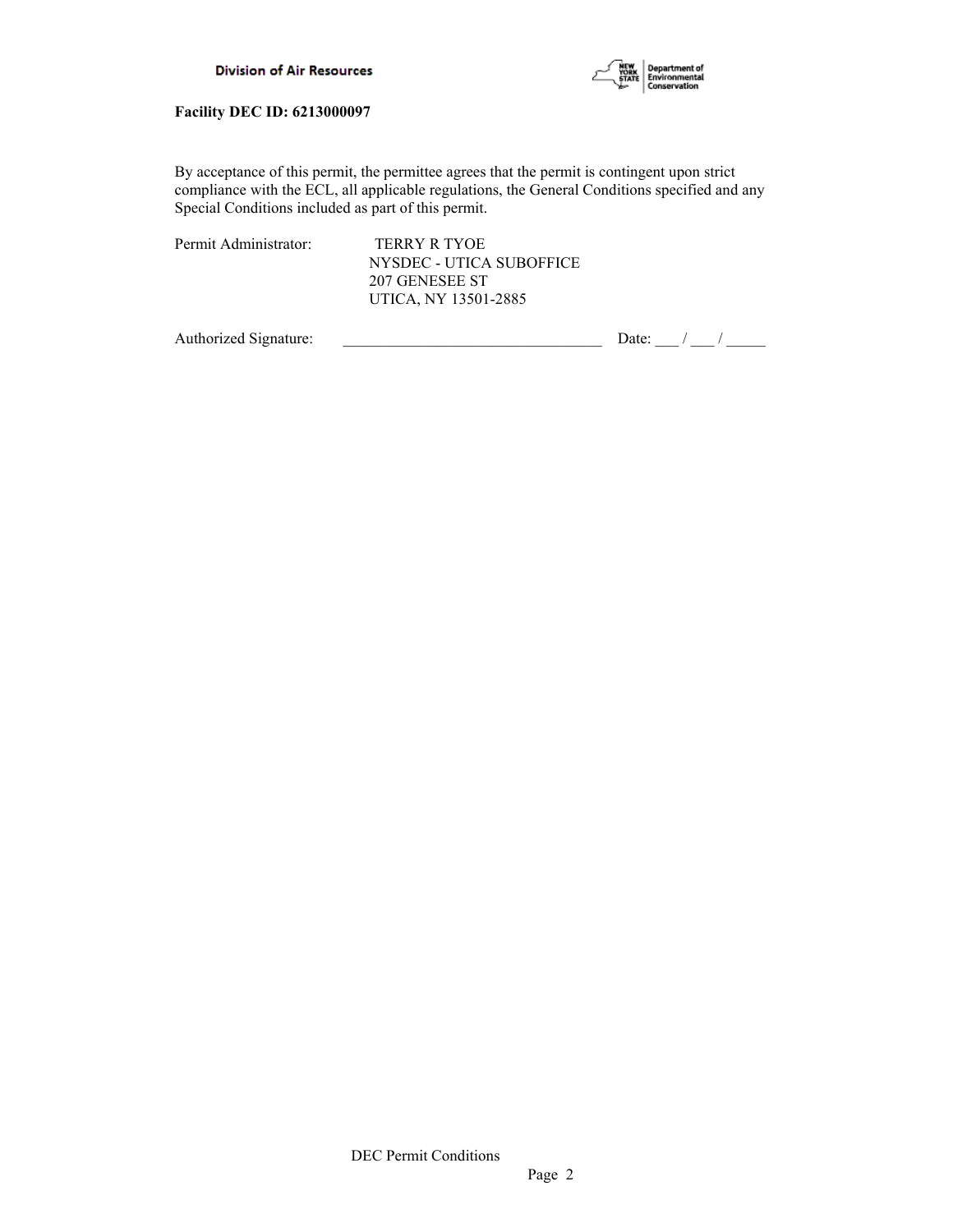

# **Notification of Other State Permittee Obligations**

Item A: Permittee Accepts Legal Responsibility and Agrees to Indemnification

 The permittee expressly agrees to indemnify and hold harmless the Department of Environmental Conservation of the State of New York, its representatives, employees and agents ("DEC") for all claims, suits, actions, and damages, to the extent attributable to the permittee's acts or omissions in connection with the compliance permittee's undertaking of activities in connection with, or operation and maintenance of, the facility or facilities authorized by the permit whether in compliance or not in any compliance with the terms and conditions of the permit. This indemnification does not extend to any claims, suits, actions, or damages to the extent attributable to DEC's own negligent or intentional acts or omissions, or to any claims, suits, or actions naming the DEC and arising under article 78 of the New York Civil Practice Laws and Rules or any citizen suit or civil rights provision under federal or state laws.

Item B: Permittee's Contractors to Comply with Permit

 The permittee is responsible for informing its independent contractors, employees, agents and assigns of their responsibility to comply with this permit, including all special conditions while acting as the permittee's agent with respect to the permitted activities, and such persons shall be subject to the same sanctions for violations of the Environmental Conservation Law as those prescribed for the permittee.

Item C: Permittee Responsible for Obtaining Other Required Permits

 The permittee is responsible for obtaining any other permits, approvals, lands, easements and rights-of-way that may be required to carry out the activities that are authorized by this permit.

Item D: No Right to Trespass or Interfere with Riparian Rights

 This permit does not convey to the permittee any right to trespass upon the lands or interfere with the riparian rights of others in order to perform the permitted work nor does it authorize the impairment of any rights, title, or interest in real or personal property held or vested in a person not a party to the permit.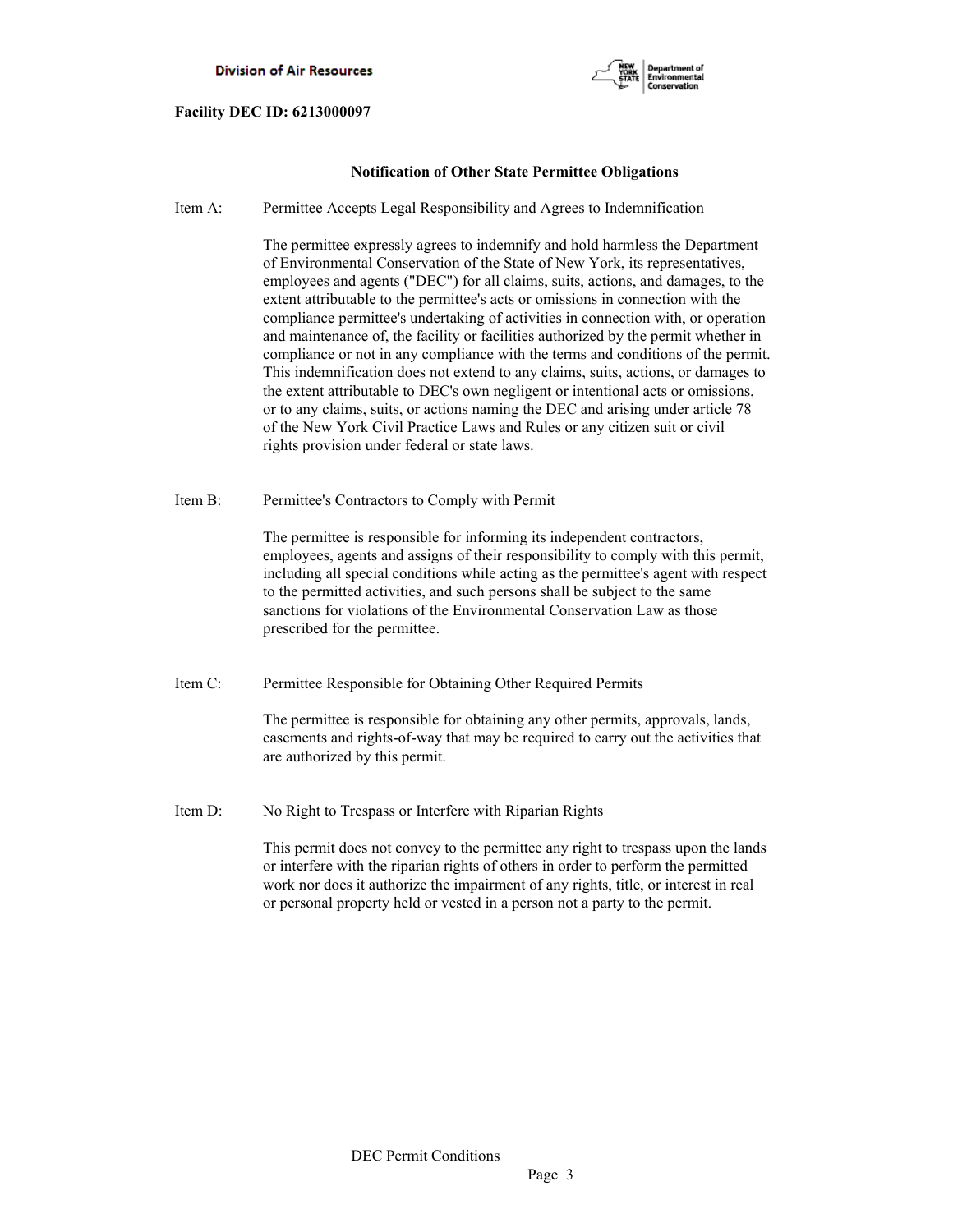

# **PAGE LOCATION OF CONDITIONS**

# **PAGE**

# **DEC GENERAL CONDITIONS General Provisions**

- 5 1 Facility Inspection by the Department
- 5 2 Relationship of this Permit to Other Department Orders and Determinations
- 5 3 Applications for permit renewals, modifications and transfers
- 5 4 Applications for permit renewals, modifications and transfers
- 6 5 Applications for permit renewals, modifications and transfers
- 6 6 Permit modifications, suspensions or revocations by the Department **Facility Level**<br>7 7 Submission
- Submission of application for permit modification or renewal-REGION 6 SUBOFFICE - UTICA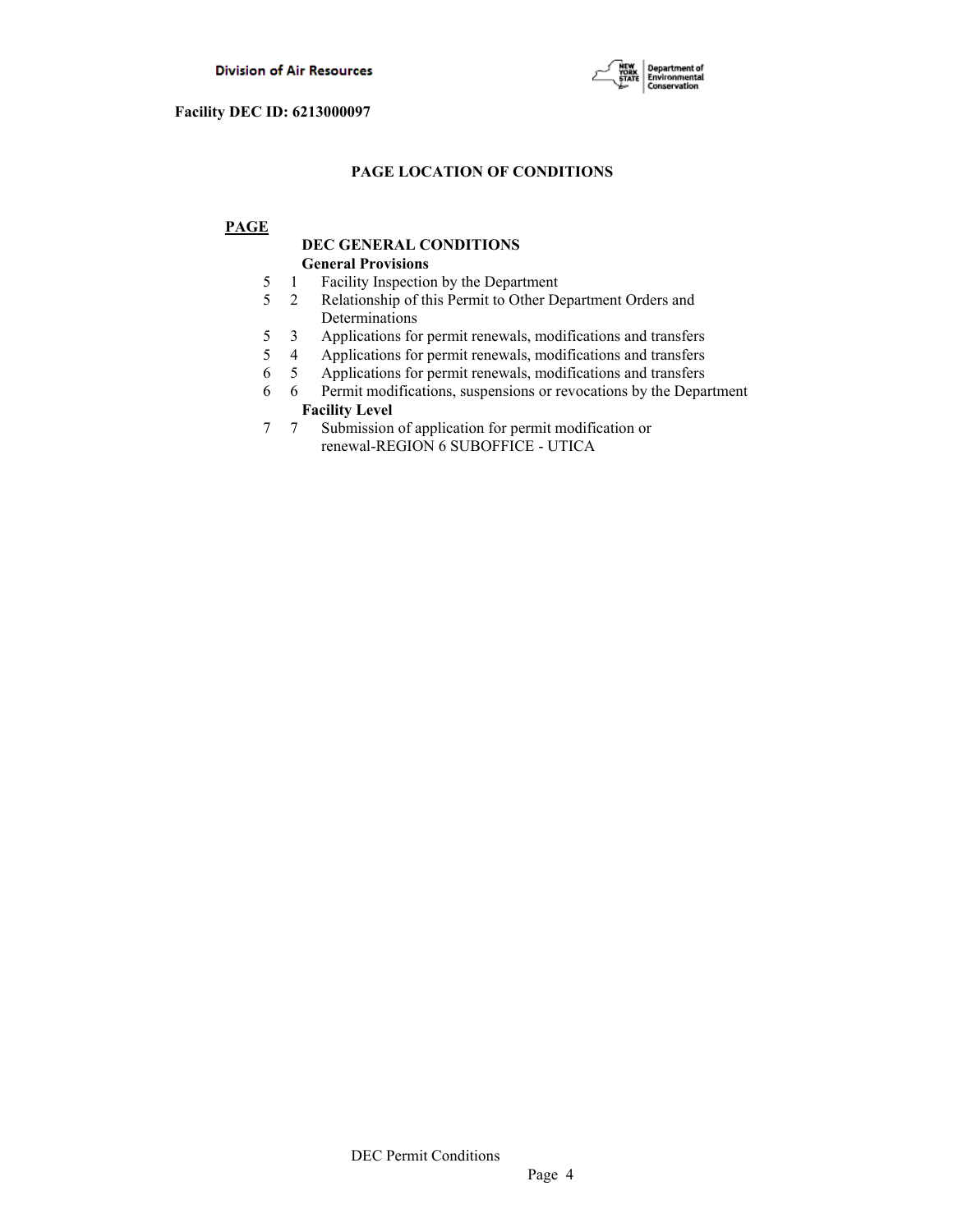

# **DEC GENERAL CONDITIONS \*\*\*\* General Provisions \*\*\*\* GENERAL CONDITIONS - Apply to ALL Authorized Permits.**

# **Condition 1: Facility Inspection by the Department Applicable State Requirement: ECL 19-0305**

# **Item 1.1:**

The permitted site or facility, including relevant records, is subject to inspection at reasonable hours and intervals by an authorized representative of the Department of Environmental Conservation (the Department) to determine whether the permittee is complying with this permit and the ECL. Such representative may order the work suspended pursuant to ECL 71-0301 and SAPA 401(3).

## **Item 1.2:**

The permittee shall provide a person to accompany the Department's representative during an inspection to the permit area when requested by the Department.

## **Item 1.3:**

A copy of this permit, including all referenced maps, drawings and special conditions, must be available for inspection by the Department at all times at the project site or facility. Failure to produce a copy of the permit upon request by a Department representative is a violation of this permit.

# **Condition 2: Relationship of this Permit to Other Department Orders and Determinations Applicable State Requirement: ECL 3-0301 (2) (m)**

### **Item 2.1:**

Unless expressly provided for by the Department, issuance of this permit does not modify, supersede or rescind any order or determination previously issued by the Department or any of the terms, conditions or requirements contained in such order or determination.

# **Condition 1-1: Applications for permit renewals, modifications and transfers Applicable State Requirement: 6 NYCRR 621.11**

# **Item 1-1.1:**

The permittee must submit a renewal application at least 180 days before expiration of permits for both Title V and State Facility Permits.

### **Item 1-1.3:**

Permits are transferrable with the approval of the department unless specifically prohibited by the statute, regulation or another permit condition. Applications for permit transfer should be submitted prior to actual transfer of ownership.

# **Condition 3: Applications for permit renewals, modifications and transfers Applicable State Requirement: 6 NYCRR 621.11**

# **Item 3.1:**

The permittee must submit a separate written application to the Department for renewal, modification or transfer of this permit. Such application must include any forms or supplemental information the Department requires. Any renewal, modification or transfer granted by the

DEC Permit Conditions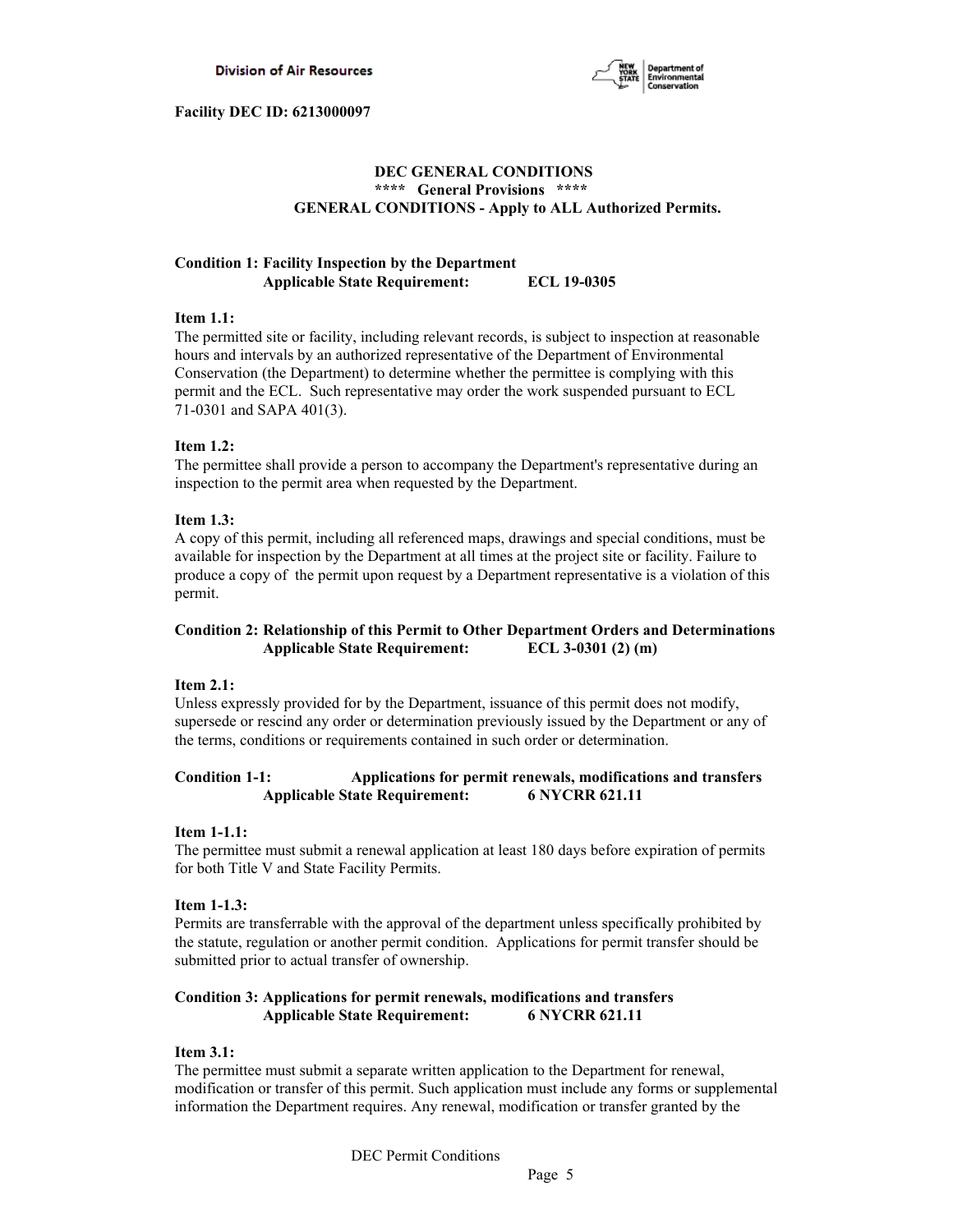

Department must be in writing.

# **Item 3.2:**

The permittee must submit a renewal application at least 180 days before expiration of permits for Title V Facility Permits, or at least 30 days before expiration of permits for State Facility Permits.

# **Item 3.3:**

Permits are transferrable with the approval of the department unless specifically prohibited by the statute, regulation or another permit condition. Applications for permit transfer should be submitted prior to actual transfer of ownership.

# **Condition 2-1: Applications for permit renewals, modifications and transfers Applicable State Requirement: 6 NYCRR 621.11**

# **Item 2-1.1:**

The permittee must submit a separate written application to the Department for renewal, modification or transfer of this permit. Such application must include any forms or supplemental information the Department requires. Any renewal, modification or transfer granted by the Department must be in writing.

## Item2-1.2:

The permittee must submit a renewal application at least 180 days before the expiration of permits for Title V and State Facility Permits.

## **Item 2-1.3**

Permits are transferrable with the approval of the department unless specifically prohibited by the statute, regulation or another permit condition. Applications for permit transfer should be submitted prior to actual transfer of ownership.

# **Condition 4: Permit modifications, suspensions or revocations by the Department Applicable State Requirement: 6 NYCRR 621.13**

## **Item 4.1:**

The Department reserves the right to exercise all available authority to modify, suspend, or revoke this permit in accordance with 6NYCRR Part 621. The grounds for modification, suspension or revocation include:

a) materially false or inaccurate statements in the permit application or supporting papers;

b) failure by the permittee to comply with any terms or conditions of the permit;

c) exceeding the scope of the project as described in the permit application;

d) newly discovered material information or a material change in environmental conditions, relevant technology or applicable law or regulations since the issuance of the existing permit; e) noncompliance with previously issued permit conditions, orders of the commissioner, any provisions of the Environmental Conservation Law or regulations of the Department related to the permitted activity.

## **\*\*\*\* Facility Level \*\*\*\***

DEC Permit Conditions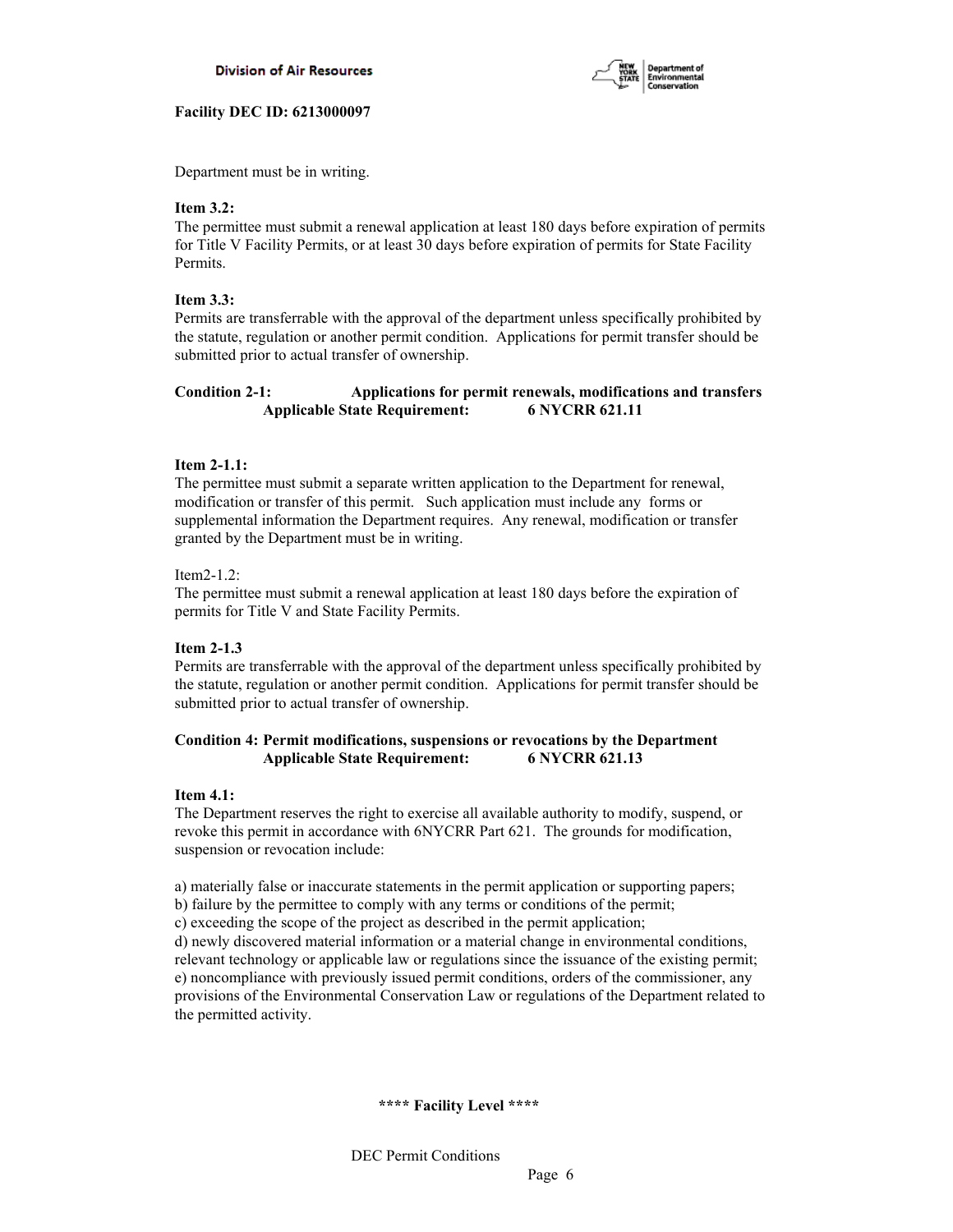

# **Condition 5: Submission of application for permit modification or renewal-REGION 6 SUBOFFICE - UTICA Applicable State Requirement: 6 NYCRR 621.6 (a)**

# **Item 5.1:**

Submission of applications for permit modification or renewal are to be submitted to: NYSDEC Regional Permit Administrator Region 6 Sub-office Division of Environmental Permits State Office Building, 207 Genesee Street Utica, NY 13501-2885 (315) 793-2555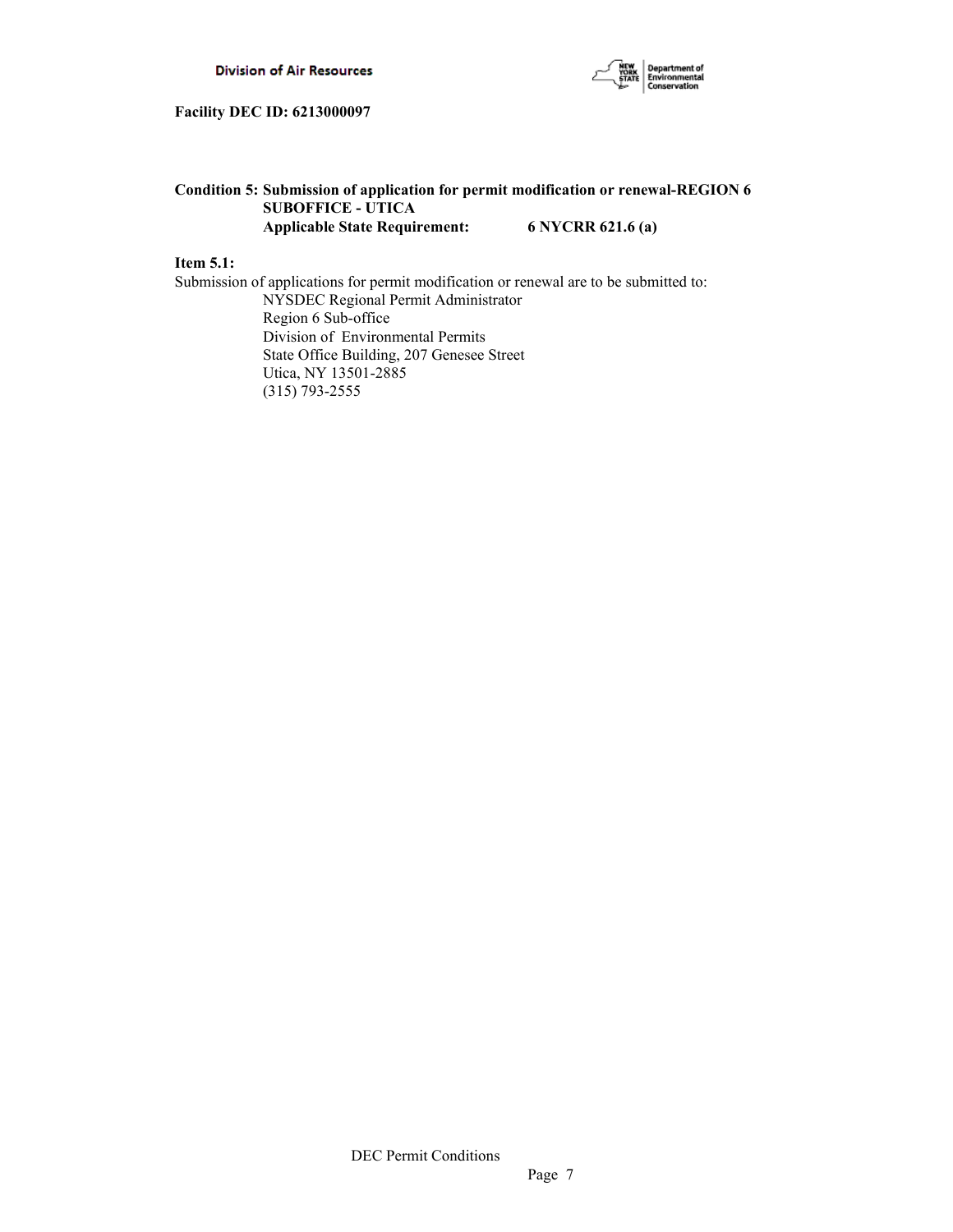

# **Permit Under the Environmental Conservation Law (ECL)**

ARTICLE 19: AIR POLLUTION CONTROL - AIR STATE FACILITY PERMIT

# IDENTIFICATION INFORMATION

Permit Issued To:ELG UTICA ALLOYS INC 378 GROS BLVD STE 3 HERKIMER, NY 13350

Facility: ELG UTICA ALLOYS-HERKIMER 378 GROS BLVD BLDG #1 HERKIMER, NY 13350

Authorized Activity By Standard Industrial Classification Code: 5093 - SCRAP AND WASTE MATERIALS

Permit Effective Date: Permit Expiration Date: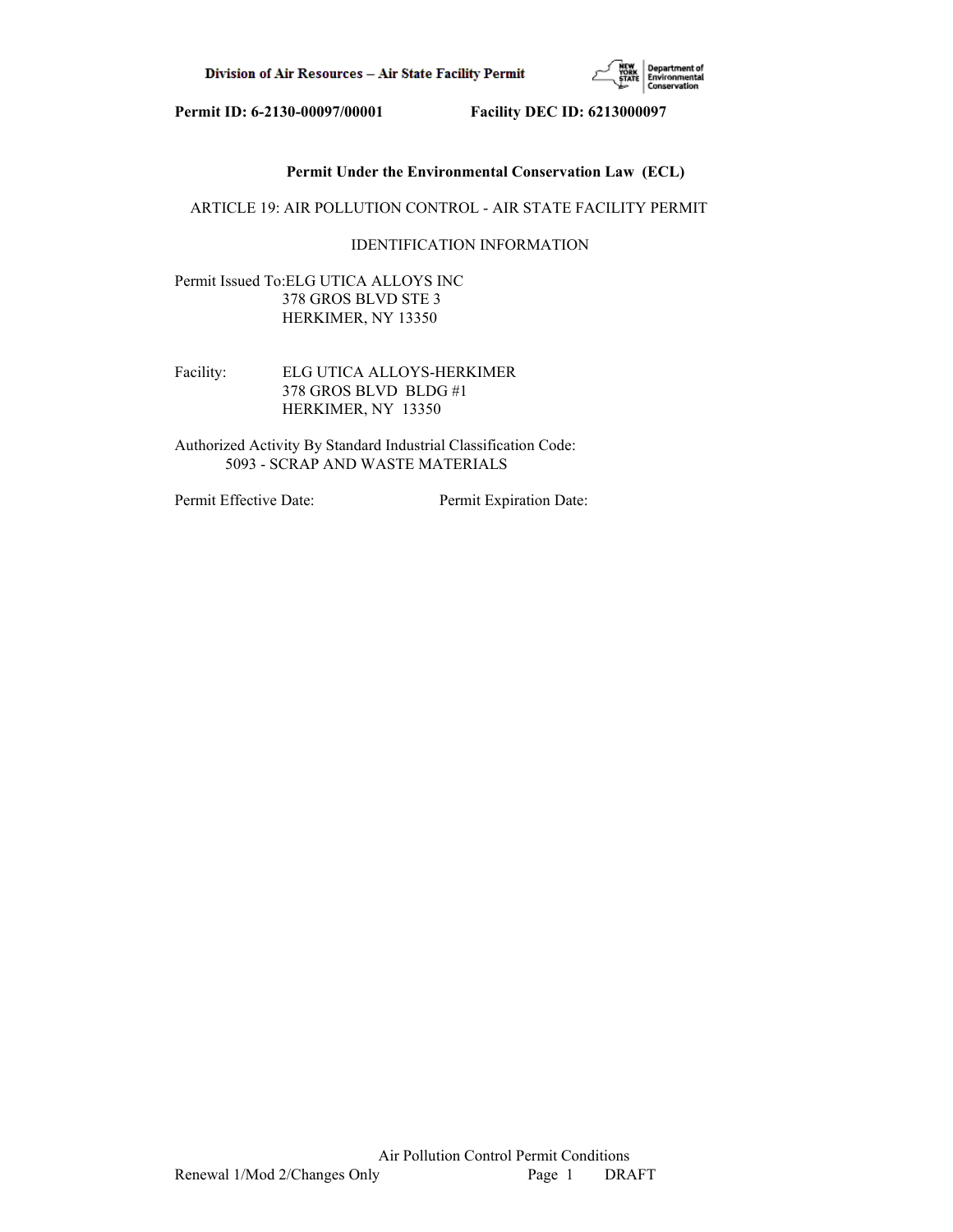

# **PAGE LOCATION OF CONDITIONS**

| <b>PAGE</b> |                                                                      |
|-------------|----------------------------------------------------------------------|
|             | FEDERALLY ENFORCEABLE CONDITIONS                                     |
|             | <b>Facility Level</b>                                                |
| 7           | 2-1 6 NYCRR Subpart 201-7: Facility Permissible Emissions            |
| $8\,$       | 2 6 NYCRR Subpart 201-7: Facility Permissible Emissions              |
| 9           | *2-2 6 NYCRR Subpart 201-7: Capping Monitoring Condition             |
| 11          | *2-3 6 NYCRR Subpart 201-7: Capping Monitoring Condition             |
| 14          | 20 : Compliance Demonstration                                        |
| 15          | 1-1 : Compliance Demonstration                                       |
| 16          | 1-2 : Compliance Demonstration                                       |
| 17          | 2-4 6 NYCRR 212-1.5 (a): Compliance Demonstration                    |
| 18          | 1-3 : Compliance Demonstration                                       |
| 19          | 2-5 6 NYCRR 212-1.6 (a): Compliance Demonstration                    |
| 20          | 1-4 : Compliance Demonstration                                       |
| 21          | 1-5 : Compliance Demonstration                                       |
| 22          | 2-6 6 NYCRR 212-1.7 (b) (1): Compliance Demonstration                |
| 23          | 2-7 6 NYCRR 212-1.7 (b) (1): Compliance Demonstration                |
| 24          | 1-6 : Compliance Demonstration                                       |
| 25          | 2-8 6 NYCRR 212-1.7 (b) (5): Compliance Demonstration                |
| 26          | 1-7 : Compliance Demonstration                                       |
| 28          | 1-8 : Compliance Demonstration                                       |
| 29          | 2-9 6 NYCRR 212-2.4 (b): Compliance Demonstration                    |
| 30          | 2-10 6 NYCRR 226-1.3: Compliance Demonstration                       |
| 31          | 2-11 6 NYCRR 226-1.4 (b): Compliance Demonstration                   |
| 32          | 2-12 6 NYCRR 226-1.5 (b): Compliance Demonstration                   |
| 32          | 12 : Compliance Demonstration                                        |
| 34          | 1-9 : Compliance Demonstration                                       |
|             | <b>Emission Unit Level</b>                                           |
| 35          | 2-13 6 NYCRR Subpart 201-7: Emission Unit Permissible Emissions      |
|             | STATE ONLY ENFORCEABLE CONDITIONS                                    |
|             | <b>Facility Level</b>                                                |
| 38          | 14 ECL 19-0301: Contaminant List                                     |
| 39          | 15 : Malfunctions and start-up/shutdown activities                   |
| 40          | 2-14 6 NYCRR 201-1.4: Malfunctions and Start-up/Shutdown Activities  |
| 41          | 16 6 NYCRR Subpart 201-5: Emission Unit Definition                   |
| 44          | 2-15 6 NYCRR 201-5.3 (c): CLCPA Applicability                        |
| 44          | 2-16 6 NYCRR 201-5.3 (c): Compliance Demonstration                   |
| 44          | 18 : Compliance Demonstration                                        |
| 45          | 2-17 6 NYCRR 211.1: Compliance Demonstration                         |
|             | <b>Emission Unit Level</b>                                           |
| 46          | 21 6 NYCRR Subpart 201-5: Emission Point Definition By Emission Unit |
| 48          | 22 6 NYCRR Subpart 201-5: Process Definition By Emission Unit        |
|             |                                                                      |

NOTE: \* preceding the condition number indicates capping.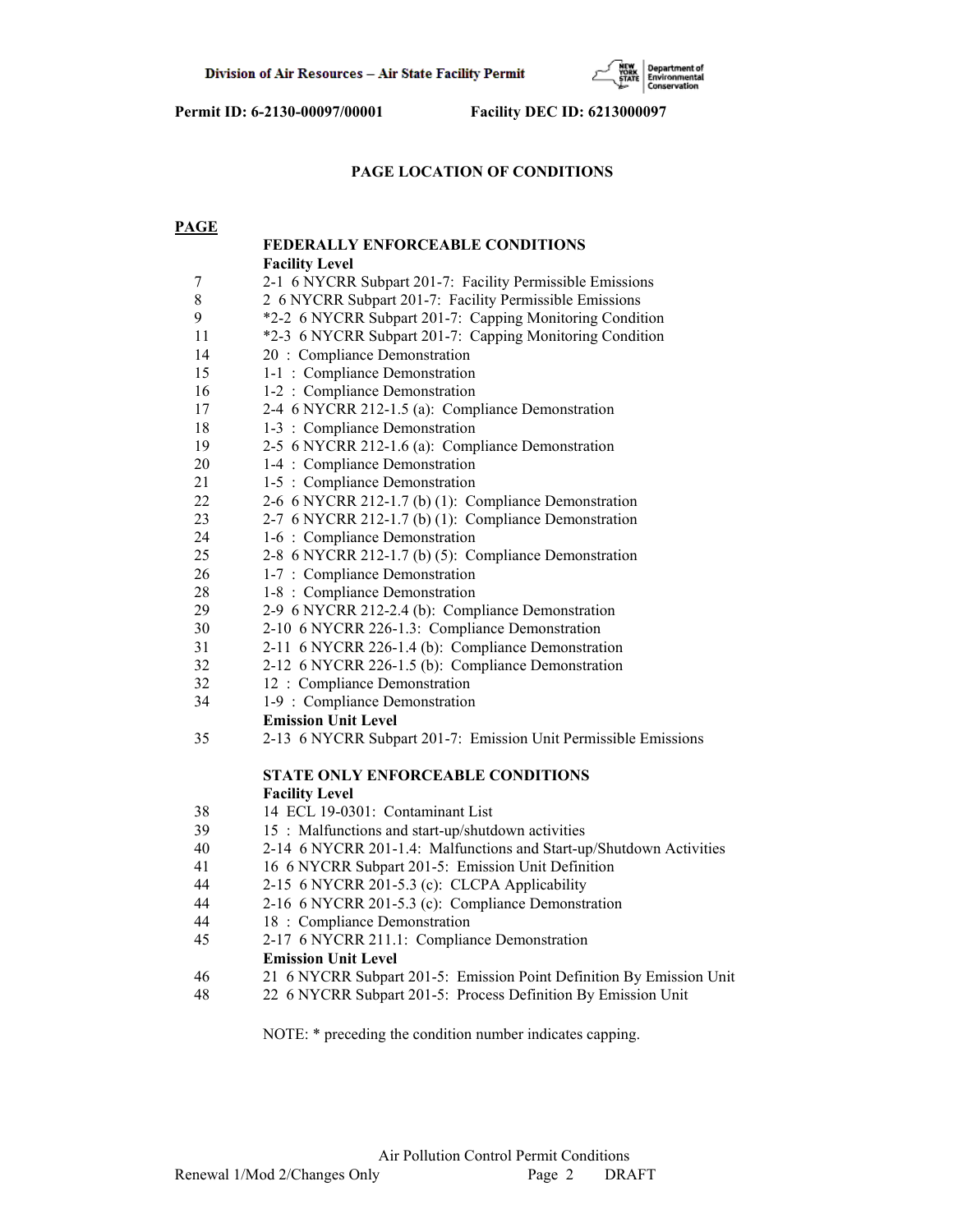

 **FEDERALLY ENFORCEABLE CONDITIONS** Renewal 1/Mod 2/DRAFT **\*\*\*\* Facility Level \*\*\*\***

# **NOTIFICATION OF GENERAL PERMITTEE OBLIGATIONS This section contains terms and conditions which are federally enforceable. Permittees may also have other obligations under regulations of general applicability**

#### **Item A: Sealing - 6 NYCRR 200.5**

 The Commissioner may seal an air contamination source to prevent its operation if compliance with 6 NYCRR Chapter III is not met within the time provided by an order of the Commissioner issued in the case of the violation. Sealing means labeling or tagging a source to notify any person that operation of the source is prohibited, and also includes physical means of preventing the operation of an air contamination source without resulting in destruction of any equipment associated with such source, and includes, but is not limited to, bolting, chaining or wiring shut control panels, apertures or conduits associated with such source.

 No person shall operate any air contamination source sealed by the Commissioner in accordance with this section unless a modification has been made which enables such source to comply with all requirements applicable to such modification.

 Unless authorized by the Commissioner, no person shall remove or alter any seal affixed to any contamination source in accordance with this section.

## **Item B: Acceptable Ambient Air Quality - 6 NYCRR 200.6**

 Notwithstanding the provisions of 6 NYCRR Chapter III, Subchapter A, no person shall allow or permit any air contamination source to emit air contaminants in quantities which alone or in combination with emissions from other air contamination sources would contravene any applicable ambient air quality standard and/or cause air pollution. In such cases where contravention occurs or may occur, the Commissioner shall specify the degree and/or method of emission control required.

#### **Item C: Maintenance of Equipment - 6 NYCRR 200.7**

 Any person who owns or operates an air contamination source which is equipped with an emission control device shall operate such device and keep it in a satisfactory state of maintenance and repair in accordance with ordinary and necessary practices, standards and procedures, inclusive of manufacturer's specifications,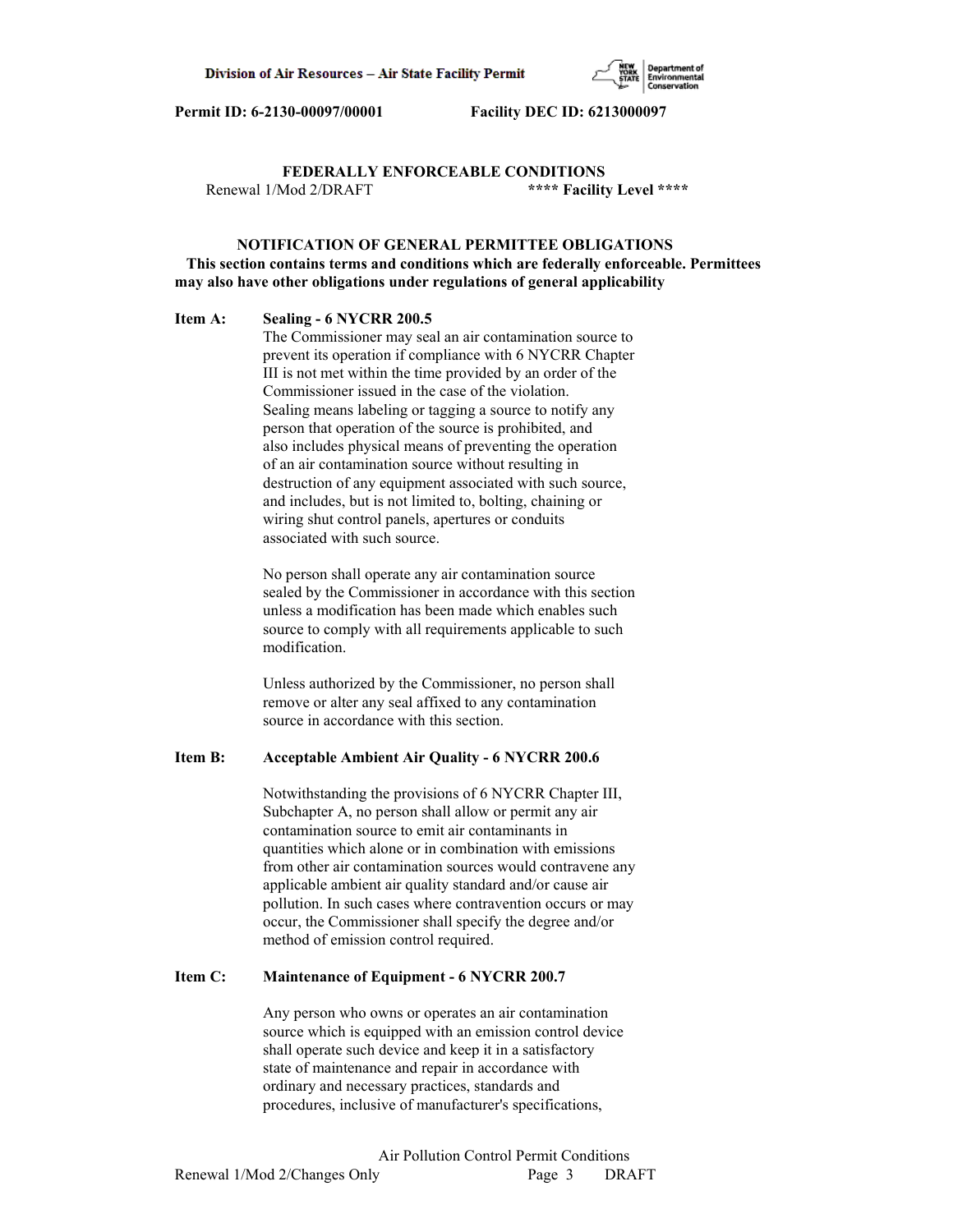required to operate such device effectively.

## **Item D: Unpermitted Emission Sources - 6 NYCRR 201-1.2**

 (a) Except as otherwise provided by this Part, construction or operation of a new, modified or existing air contamination source without a registration or permit issued pursuant to this Part is prohibited.

 (b) If an existing facility or emission source was subject to the permitting requirements of this Part at the time of construction or modification, and the owner or operator failed to apply for a permit or registration as described in this Part, the owner or operator must apply for a permit or registration in accordance with the provisions of this Part. The facility or emission source is subject to all regulations that were applicable to it at the time of construction or modification and any subsequent requirements applicable to existing emission sources.

## **Item E: Recycling and Salvage - 6 NYCRR 201-1.7**

 Where practical, any person who owns or operates an air contamination source shall recycle or salvage air contaminants collected in an air cleaning device according to the requirements of 6 NYCRR.

**Item F: Prohibition of Reintroduction of Collected Contaminants to the Air - 6 NYCRR 201-1.8** No person shall unnecessarily remove, handle, or cause to be handled, collected air contaminants from an air cleaning device for recycling, salvage or disposal in a manner that would reintroduce them to the outdoor atmosphere.

**Item G: Proof of Eligibility for Sources Defined as Exempt Activities - 6 NYCRR 201-3.2 (a)** The owner and/or operator of an emission source or unit that is eligible to be exempt, may be required to certify that it operates within the specific criteria described in 6 NYCRR Subpart 201-3. The owner or operator of any such emission source must maintain all required records on-site for a period of five years and make them available to representatives of the Department upon request. Department representatives must be granted access to any facility which contains emission sources or units subject to 6 NYCRR Subpart 201-3, during normal operating hours, for the purpose of determining compliance with this and any other state and federal air pollution control requirements, regulations, or law.

## **Item H: Proof of Eligibility for Sources Defined as Trivial**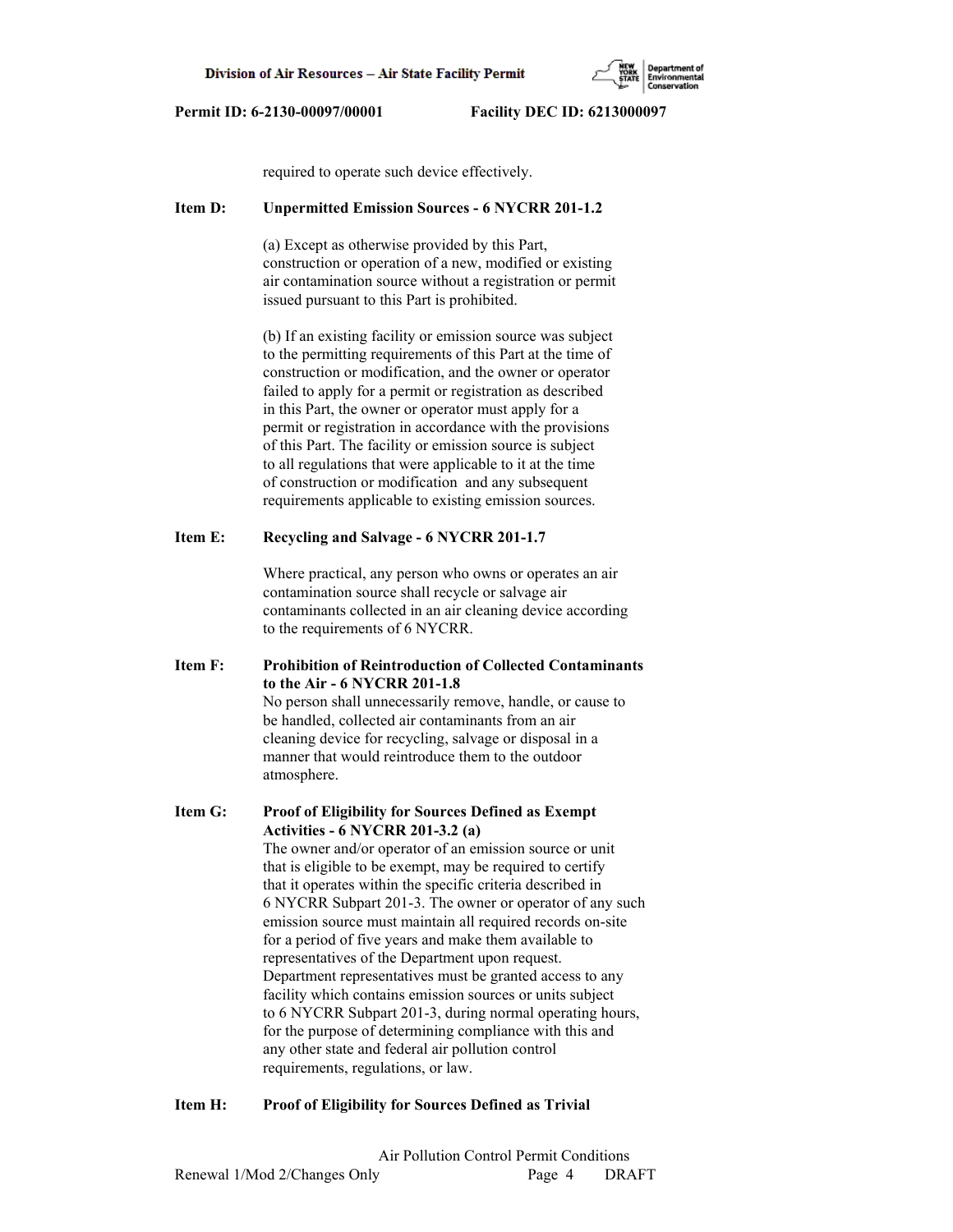# **Activities - 6 NYCRR 201-3.3 (a)**

 The owner and/or operator of an emission source or unit that is listed as being trivial in 6 NYCRR Part 201 may be required to certify that it operates within the specific criteria described in 6 NYCRR Subpart 201-3. The owner or operator of any such emission source must maintain all required records on-site for a period of five years and make them available to representatives of the Department upon request. Department representatives must be granted access to any facility which contains emission sources or units subject to 6 NYCRR Subpart 201-3, during normal operating hours, for the purpose of determining compliance with this and any other state and federal air pollution control requirements, regulations, or law.

## **Item I: Required Emission Tests - 6 NYCRR 202-1.1**

 An acceptable report of measured emissions shall be submitted, as may be required by the Commissioner, to ascertain compliance or noncompliance with any air pollution code, rule, or regulation. Failure to submit a report acceptable to the Commissioner within the time stated shall be sufficient reason for the Commissioner to suspend or deny an operating permit. Notification and acceptable procedures are specified in 6 NYCRR Subpart 202-1.

**Item J: Open Fires Prohibitions - 6 NYCRR 215.2** Except as allowed by section 215.3 of 6 NYCRR Part 215, no person shall burn, cause, suffer, allow or permit the burning of any materials in an open fire.

## **Item K: Permit Exclusion - ECL 19-0305**

 The issuance of this permit by the Department and the receipt thereof by the Applicant does not and shall not be construed as barring, diminishing, adjudicating or in any way affecting any legal, administrative or equitable rights or claims, actions, suits, causes of action or demands whatsoever that the Department may have against the Applicant for violations based on facts and circumstances alleged to have occurred or existed prior to the effective date of this permit, including, but not limited to, any enforcement action authorized pursuant to the provisions of applicable federal law, the Environmental Conservation Law of the State of New York (ECL) and Chapter III of the Official Compilation of the Codes, Rules and Regulations of the State of New York (NYCRR). The issuance of this permit also shall not in any way affect pending or future enforcement actions under the Clean Air Act brought by the United States or any person.

## **Item L: Federally Enforceable Requirements - 40 CFR 70.6 (b)**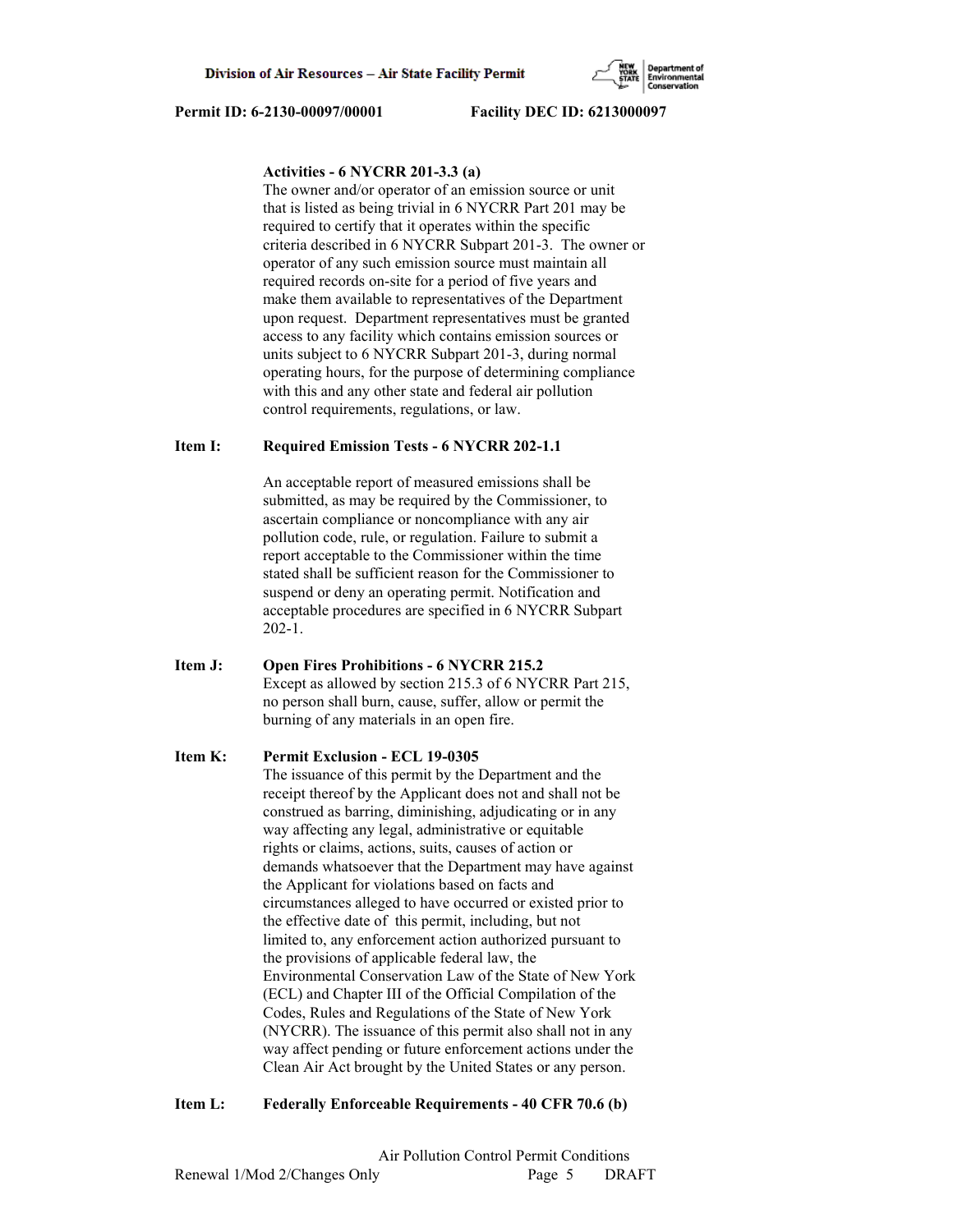

 All terms and conditions in this permit required by the Act or any applicable requirement, including any provisions designed to limit a facility's potential to emit, are enforceable by the Administrator and citizens under the Act. The Department has, in this permit, specifically designated any terms and conditions that are not required under the Act or under any of its applicable requirements as being enforceable under only state regulations.

# **FEDERAL APPLICABLE REQUIREMENTS The following conditions are federally enforceable.**

# **Condition 2-1: Facility Permissible Emissions Effective for entire length of Permit**

## **Applicable Federal Requirement:6 NYCRR Subpart 201-7**

# **Item 2-1.1:**

The sum of emissions from the emission units specified in this permit shall not equal or exceed the following

Potential To Emit (PTE) rate for each regulated contaminant:

|          | CAS No: 000106-94-5                        | (From Mod 2) |      | PTE: 2,033 pounds |
|----------|--------------------------------------------|--------------|------|-------------------|
| per year | Name: PROPANE, 1-BROMO-                    |              |      |                   |
|          | CAS No: 007439-92-1                        | (From Mod 2) | PTE: | 0.7 pounds per    |
| year     | Name: LEAD                                 |              |      |                   |
|          | CAS No: 007439-96-5                        | (From Mod 2) | PTE: | $0.12$ pounds per |
| year     | Name: MANGANESE                            |              |      |                   |
| year     | CAS No: 007439-97-6                        | (From Mod 2) | PTE: | 0.3 pounds per    |
|          | Name: MERCURY                              |              |      |                   |
| year     | CAS No: 007440-02-0                        | (From Mod 2) | PTE: | 163 pounds per    |
|          | Name: NICKEL METAL AND INSOLUBLE COMPOUNDS |              |      |                   |
|          | CAS No: 007440-43-9                        | (From Mod 2) | PTE: | 0.04 pounds per   |
| year     | Name: CADMIUM                              |              |      |                   |
|          | CAS No: 007440-48-4                        | (From Mod 2) | PTE: | 20 pounds per     |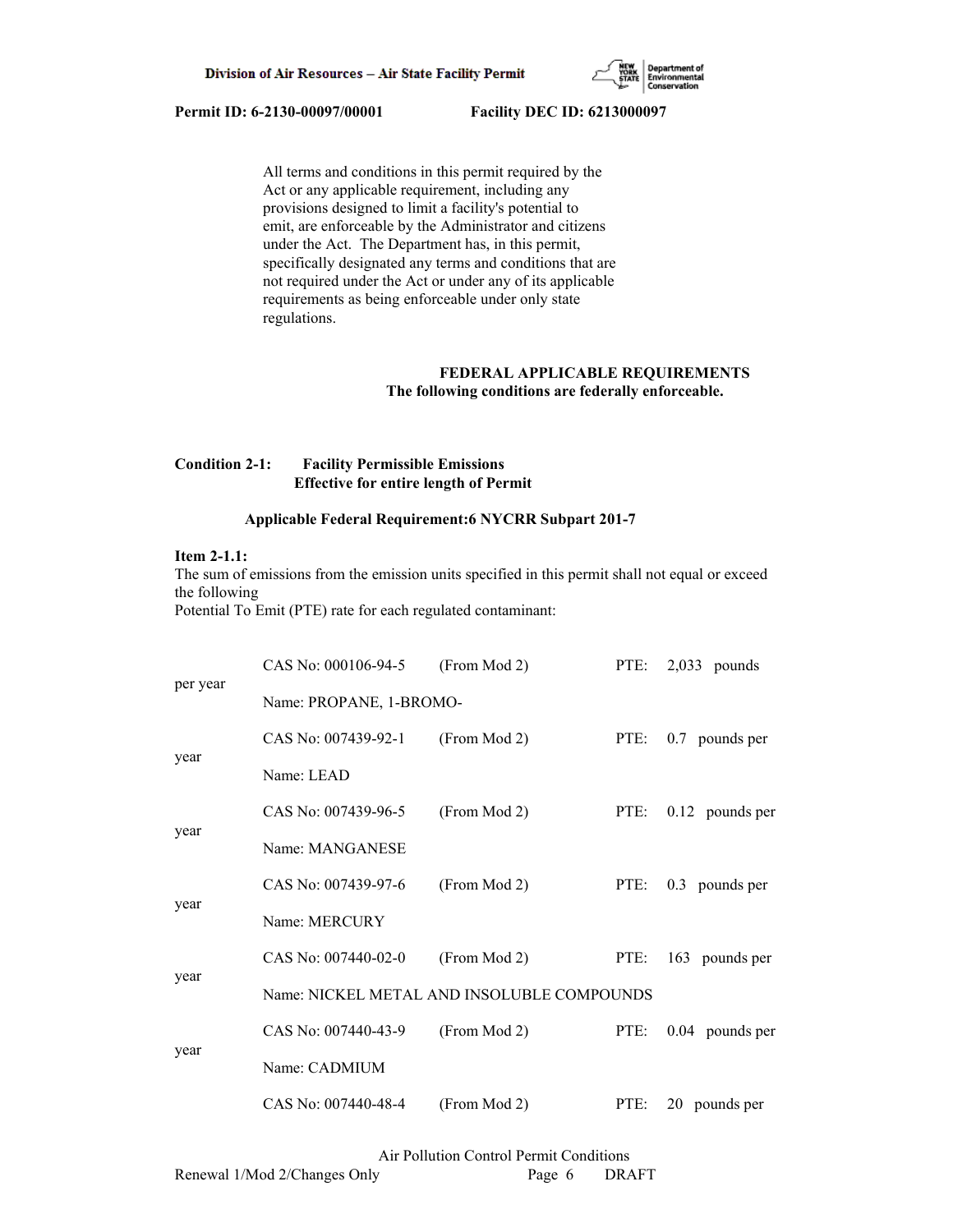

| $, \, \ldots$ | Name: COBALT            |              |                     |
|---------------|-------------------------|--------------|---------------------|
|               | CAS No: $007647-01-0$   | (From Mod 2) | PTE: $2,015$ pounds |
| per year      | Name: HYDROGEN CHLORIDE |              |                     |
|               | CAS No: 007782-49-2     | (From Mod 2) | PTE: 0.4 pounds per |
| year          | Name: SELENIUM          |              |                     |

# **Condition 2: Facility Permissible Emissions Effective between the dates of 01/13/2014 and 02/08/2016**

# **Applicable Federal Requirement:6 NYCRR Subpart 201-7**

# **Expired by Mod 1**

**Item 2.1:**

# The sum of emissions from the emission units specified in this permit shall not equal or exceed the following

Potential To Emit (PTE) rate for each regulated contaminant:

|          | CAS No: 000106-94-5                        | (From Mod 2) | PTE: | $2,033$ pounds    |  |
|----------|--------------------------------------------|--------------|------|-------------------|--|
| per year | Name: PROPANE, 1-BROMO-                    |              |      |                   |  |
|          | CAS No: 007439-92-1                        | (From Mod 2) | PTE: | 0.7 pounds per    |  |
| year     | Name: LEAD                                 |              |      |                   |  |
|          | CAS No: 007439-96-5                        | (From Mod 2) | PTE: | $0.12$ pounds per |  |
| year     | Name: MANGANESE                            |              |      |                   |  |
|          | CAS No: 007439-97-6                        | (From Mod 2) | PTE: | 0.3 pounds per    |  |
| year     | Name: MERCURY                              |              |      |                   |  |
| year     | CAS No: 007440-02-0                        | (From Mod 2) | PTE: | 163 pounds per    |  |
|          | Name: NICKEL METAL AND INSOLUBLE COMPOUNDS |              |      |                   |  |
|          | CAS No: 007440-43-9                        | (From Mod 2) | PTE: | $0.04$ pounds per |  |
| year     | Name: CADMIUM                              |              |      |                   |  |
|          | CAS No: 007440-48-4                        | (From Mod 2) | PTE: | 20 pounds per     |  |
| year     | Name: COBALT                               |              |      |                   |  |
|          | CAS No: 007647-01-0                        | (From Mod 2) | PTE: | $2.015$ pounds    |  |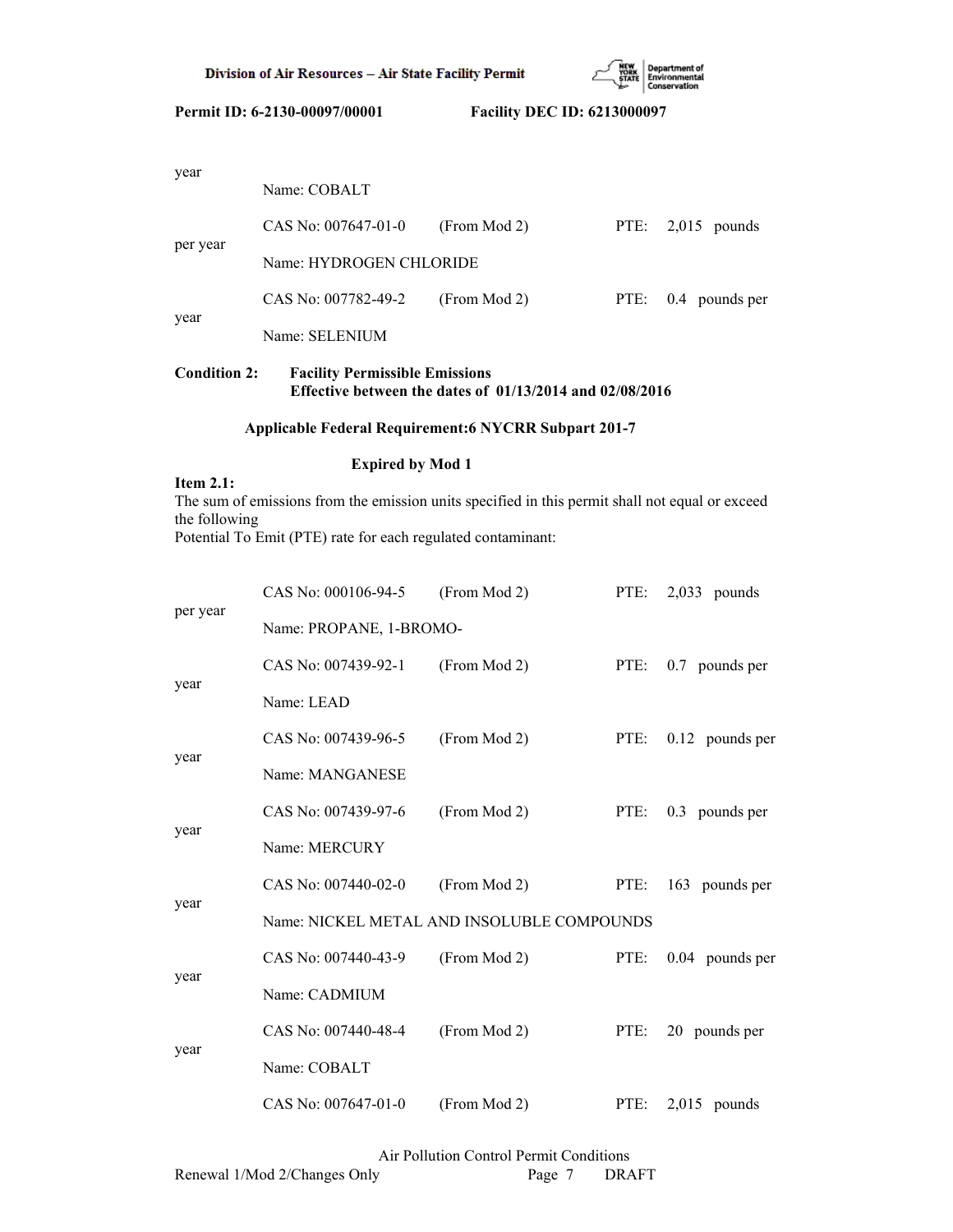

per year

year

|      | Name: HYDROGEN CHLORIDE |              |  |                     |
|------|-------------------------|--------------|--|---------------------|
|      | CAS No: 007782-49-2     | (From Mod 2) |  | PTE: 0.4 pounds per |
| vear | Name: SELENIUM          |              |  |                     |

# **Condition 2-2: Capping Monitoring Condition Effective for entire length of Permit**

# **Applicable Federal Requirement:6 NYCRR Subpart 201-7**

## **Item 2-2.1:**

Under the authority of 6 NYCRR Part 201-7, this condition contains an emission cap for the purpose of limiting emissions from the facility, emission unit or process to avoid being subject to the following applicable requirement(s) that the facility, emission unit or process would otherwise be subject to:

6 NYCRR 212-2.1 (a)

# **Item 2-2.2:**

Operation of this facility shall take place in accordance with the approved criteria, emission limits, terms, conditions and standards in this permit.

## **Item 2-2.3:**

The owner or operator of the permitted facility must maintain all required records on-site for a period of five years and make them available to representatives of the Department upon request. Department representatives must be granted access to any facility regulated by this Subpart, during normal operating hours, for the purpose of determining compliance with this and any other state and federal air pollution control requirements, regulations or law.

## **Item 2-2.4:**

On an annual basis, unless otherwise specified below, beginning one year after the granting of an emissions cap, the responsible official shall provide a certification to the Department that the facility has operated all emission units within the limits imposed by the emission cap. This certification shall include a brief summary of the emissions subject to the cap for that time period and a comparison to the threshold levels that would require compliance with an applicable requirement.

# **Item 2-2.5:**

The emission of pollutants that exceed the applicability thresholds for an applicable requirement, for which the facility has obtained an emissions cap, constitutes a violation of Part 201 and of the Act.

## **Item 2-2.6:**

The Compliance Demonstration activity will be performed for the facility: The Compliance Demonstration applies to:

 Emission Unit: 0-VAPDG Process: VDG Emission Source: V6000

Regulated Contaminant(s):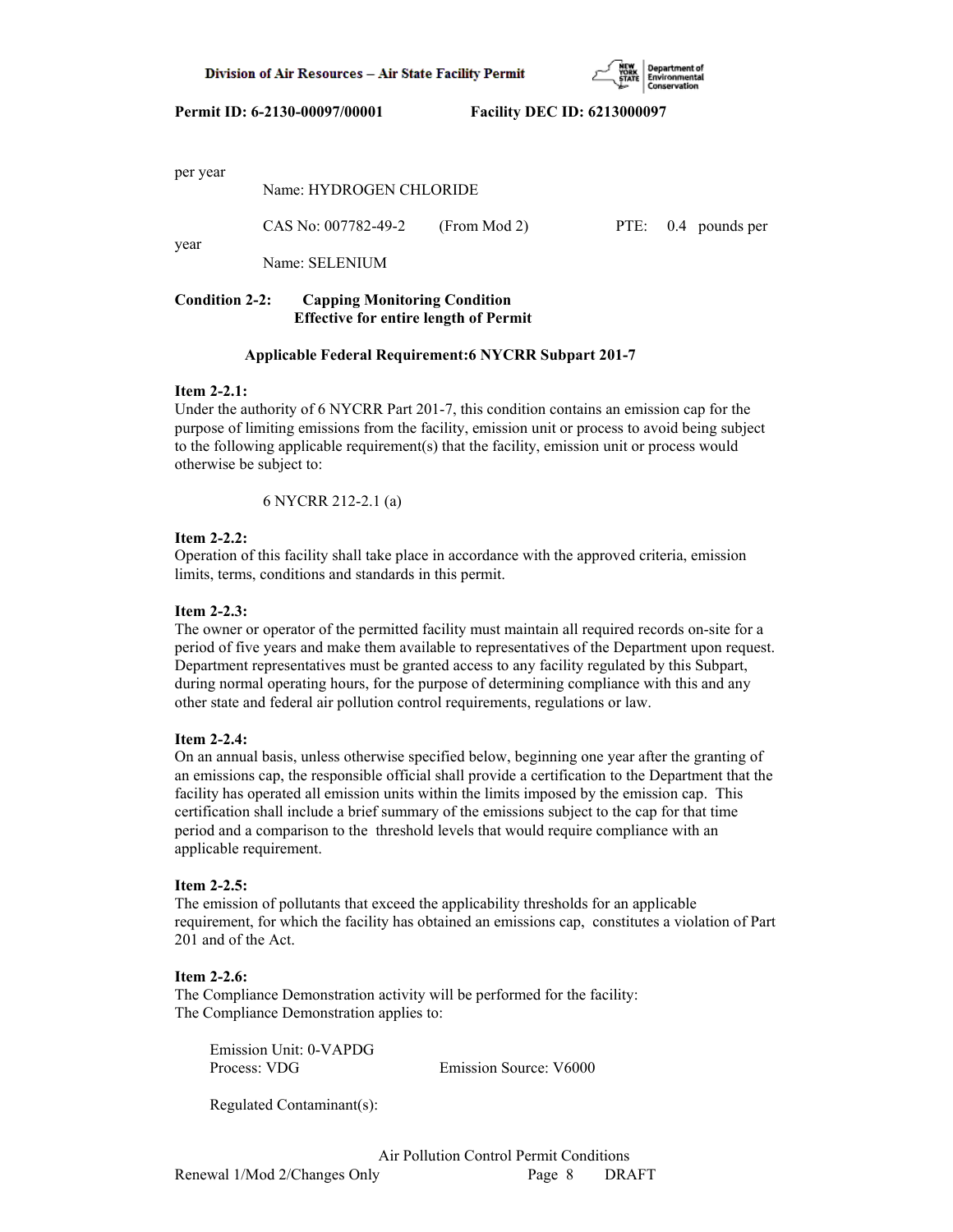# CAS No: 000106-94-5 PROPANE, 1-BROMO-

## **Item 2-2.7:**

Compliance Demonstration shall include the following monitoring:

## Capping: Yes

# Monitoring Type: MONITORING OF PROCESS OR CONTROL DEVICE PARAMETERS AS SURROGATE

## Monitoring Description:

CAP:

 The facility shall avoid an exceedance of the Part 212-2.1 Table 2 Mass Emission Limit of n Propyl bromide by restricting the actual usage of 1-bromopropane to 500 pounds per consecutive 12-month rolling period.

 For the purpose of this cap only, the twelve-month rolling period shall begin on the issuance actual date of "Renewal 1 - Modification 2".

### RECORDS:

 Facility owner/operator shall maintain records that verify the facility's 1-bromopropane usage remains less than or equal to 500 pounds per year. These records shall be maintained at the facility for a minimum five-year period.

#### REPORTS:

 Reports shall be submitted Annually, in a format acceptable to the Department, which document that the facility's 1-bromopropane emissions, during any consecutive 365-day period, not to exceed 500 pounds. The Annual Monitoring Report shall include information that documents the 1-bromopropane usage. If requested, the report shall also include all shipping invoices or other appropriate data used in calculating the solvent usage/purchase. The form "Annual Capping Certification" is absolutely required.

#### NONCOMPLIANCE:

 Any noncompliance with the 1-bromopropane limit in this condition shall be reported by sending a copy of such record to the NYSDEC Region 6, within 30 days of the occurrence.

# METHOD OF DETERMINATION OF LIMIT VALUE:

 In July 2021, AERSCREEN modeling had indicated that facility will be unable to meet compliance with the n Propyl bromide AGC of 0.43 ug/m3 in the absence of a limit. The emission rate used was (2,204 lbs/yr)/(8,760 hr/yr) = 0.2308 lb/hr. Evaporation of solvent is believed to progress once it has been poured from the barrel. The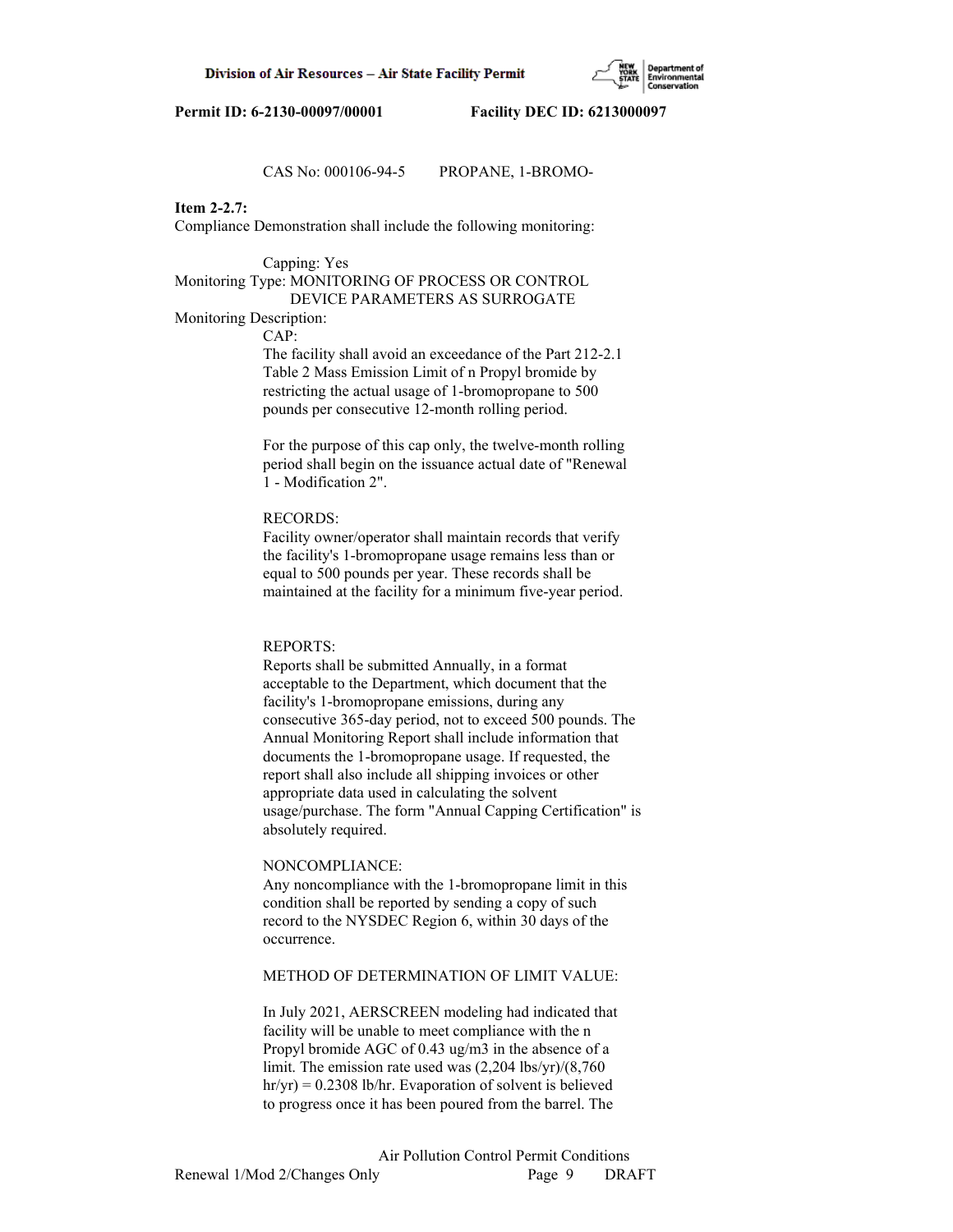

 solvent Techtride DG contains 1-bromopropane up to 100% of volume by weight. Source V6000 (open-top vapor degreaser) was modeled without an emission point. Source V6000 has no capture equipment and also has no control device. Facility has elected to impose a 500 lb/yr 1-bromopropane limit in order to avoid exceedence of the Part 212-2.2 Table 2 mass emission limit.

Parameter Monitored: SOLVENT Upper Permit Limit: 500 pounds per year Monitoring Frequency: MONTHLY Averaging Method: ANNUAL MAXIMUM ROLLED MONTHLY Reporting Requirements: ANNUALLY (CALENDAR) Reports due 30 days after the reporting period. Subsequent reports are due every 12 calendar month(s).

# **Condition 2-3: Capping Monitoring Condition Effective for entire length of Permit**

# **Applicable Federal Requirement:6 NYCRR Subpart 201-7**

## **Item 2-3.1:**

Under the authority of 6 NYCRR Part 201-7, this condition contains an emission cap for the purpose of limiting emissions from the facility, emission unit or process to avoid being subject to the following applicable requirement(s) that the facility, emission unit or process would otherwise be subject to:

6 NYCRR 212-2.1 (a)

## **Item 2-3.2:**

Operation of this facility shall take place in accordance with the approved criteria, emission limits, terms, conditions and standards in this permit.

## **Item 2-3.3:**

The owner or operator of the permitted facility must maintain all required records on-site for a period of five years and make them available to representatives of the Department upon request. Department representatives must be granted access to any facility regulated by this Subpart, during normal operating hours, for the purpose of determining compliance with this and any other state and federal air pollution control requirements, regulations or law.

## **Item 2-3.4:**

On an annual basis, unless otherwise specified below, beginning one year after the granting of an emissions cap, the responsible official shall provide a certification to the Department that the facility has operated all emission units within the limits imposed by the emission cap. This certification shall include a brief summary of the emissions subject to the cap for that time period and a comparison to the threshold levels that would require compliance with an applicable requirement.

## **Item 2-3.5:**

The emission of pollutants that exceed the applicability thresholds for an applicable requirement, for which the facility has obtained an emissions cap, constitutes a violation of Part 201 and of the Act.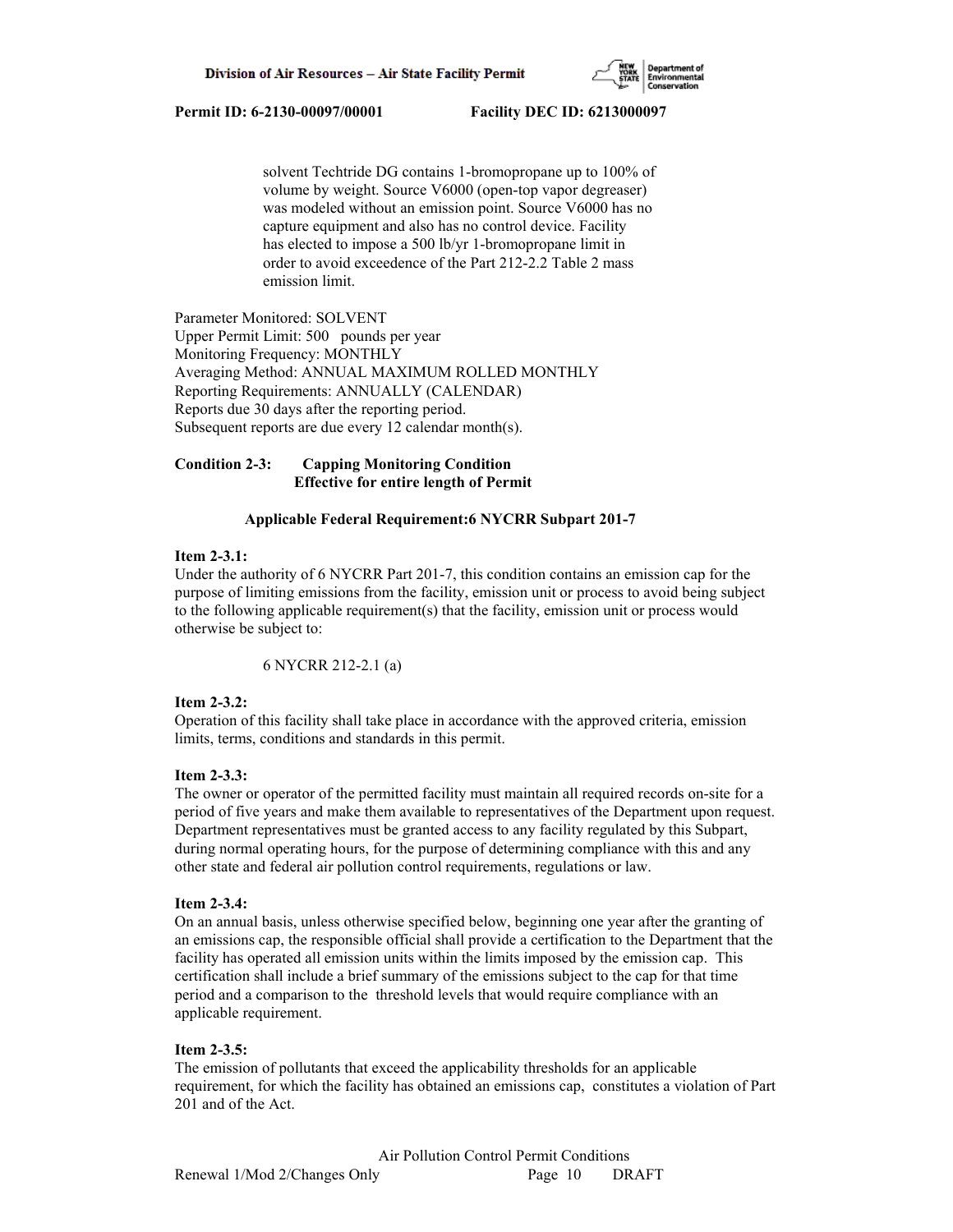

# **Item 2-3.6:**

The Compliance Demonstration activity will be performed for the facility: The Compliance Demonstration applies to:

| Emission Unit: 0-KD011<br>Process: K11 | Emission Source: K1000     |
|----------------------------------------|----------------------------|
| Emission Unit: 0-KD011                 |                            |
| Process: K11                           | Emission Source: K2000     |
| Emission Unit: 0-KD012                 |                            |
| Process: K13                           | Emission Source: K3000     |
| Emission Unit: 0-KD012                 |                            |
| Process: K14                           | Emission Source: K4000     |
| Regulated Contaminant(s):              |                            |
| CAS No: 007439-92-1                    | <b>LEAD</b>                |
| CAS No: 007439-96-5                    | <b>MANGANESE</b>           |
| CAS No: 007439-97-6                    | <b>MERCURY</b>             |
| CAS No: 007440-43-9                    | <b>CADMIUM</b>             |
| CAS No: 007440-48-4                    | <b>COBALT</b>              |
| CAS No: $007647-01-0$                  | <b>HYDROGEN CHLORIDE</b>   |
| CAS No: 007782-49-2                    | <b>SELENIUM</b>            |
| CAS No: 007440-02-0                    | NICKEL METAL AND INSOLUBLE |

## **COMPOUNDS**

## **Item 2-3.7:**

Compliance Demonstration shall include the following monitoring:

#### Capping: Yes

## Monitoring Type: MONITORING OF PROCESS OR CONTROL

DEVICE PARAMETERS AS SURROGATE

Monitoring Description:

# CAP:

 The facility shall avoid an exceedance of the nickel SGC by restricting the throughput of cleaned nickel-bearing chips to 49,000,000 pounds per consecutive 12-month rolling period. DAR-1 cites the SGC for nickel  $(07440-02-0)$  as  $0.02 \mu g/m3$ .

### RECORDS:

 Facility owner/operator shall maintain records that verify the facility's monthly nickel chip throughput. These records shall be maintained at the facility for a minimum five-year period.

#### REPORTS:

 Reports shall be submitted annually, in a format acceptable to the Department, which document that the facility's nickel chip throughput during any consecutive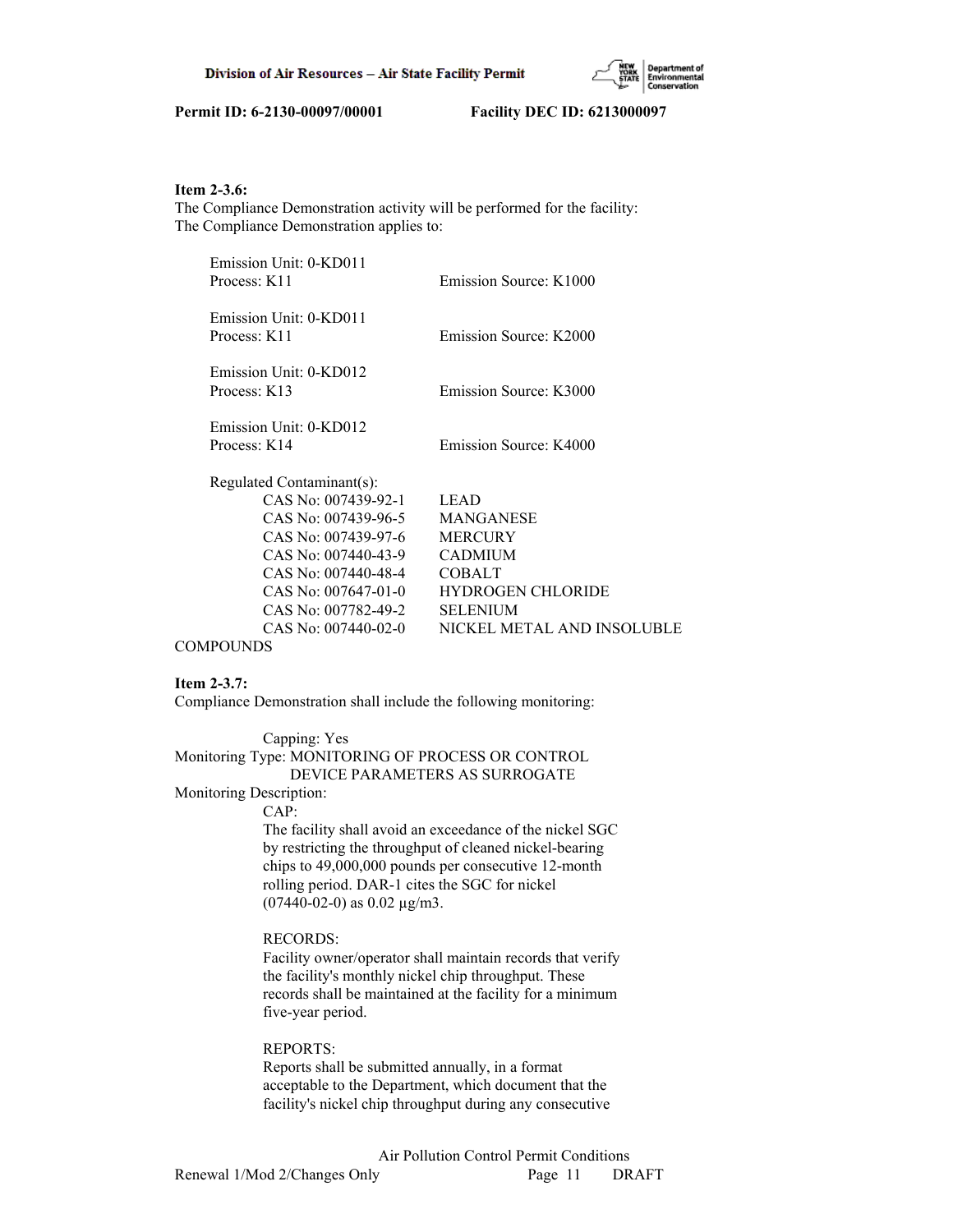365-day period were less than 49,000,000 pounds. The Annual Monitoring Report shall include information that documents the nickel chip throughput from each kiln emission source at the facility. If requested, the report shall also include all emission factors and other data used in calculating the monthly nickel chip throughput. The form "Annual Capping Certification" is absolutely required. Note: Nickel chips that have been cleaned/processed solely through water wash line (Source W5000) are not subject for inclusion into this limit as long as those chips are not later sent through any of the four kilns.

## NONCOMPLIANCE:

 Any noncompliance with the nickel chip throughput limit in this condition shall be reported by sending a copy of such record to the NYSDEC Region 6, within 30 days of the occurrence.

 METHOD OF DETERMINATION OF LIMIT VALUE: AERSCREEN modeling was performed during July 2021 on emission points K0001 and K0002. The modeling results for K0002 were 'cloned' and ASSUMED to be acceptable for the nearly identical K0003 (in effect, this 1-hour downwind concentration was added-in twice). Emission rates from the 2012 stack test (on EPs K0001 and K0002) were utilized. Modeling was evaluated at 1,722 feet downrange at the borderline of the Herkimer Elementary School. K0001 yielded 0.2559 µg/m3, K0002 yielded 0.004162 µg/m3 and K0003 was assigned at  $0.004162 \mu g/m3$ ; the summation of all three was 0.264224 µg/m3, which exceeds the nickel SGC of 0.02 µg/m3.

 In recognition of the facilities' utilization of 4 cyclones, 3 thermal oxidizers and 3 baghouses, the fact that these control devices are late-model and of excellent maintenance, DAR has elected to grant T-BACT status to the kilning operations. Further, DAR has granted the utilization of the "ten times rule" [212-1.5(d) and DAR-10]: SGC of 0.02  $\mu$ g/m3 X 10 = 0.2  $\mu$ g/m3, which is still exceeded by the model outcome of  $0.264224 \mu g/m3$ . The NYSDEC reserves the right to retract T-BACT status and/or the "ten times rule" at any time without precedent.

 Facility has elected to self-impose this 49,000,000 lb/yr limit: The average nickel chip processing rate was 5,804 lbs/hr during 2012 stack tests (on EPs K0001 & K0002 therefore, Kilns 1, 2  $&$  3 operating). When 5,804 is multiplied by 4/3 (to extrapolate 5,804 to FOUR kilns), the nickel chip processing rate is 7,738.7 lb/hr. When 7,738.7 is taken at 8,760 hr/yr, the nickel chip throughput rate becomes 67,791,012 pounds of chips per year. The modeled 0.264224 µg/m3 1-hour concentration, if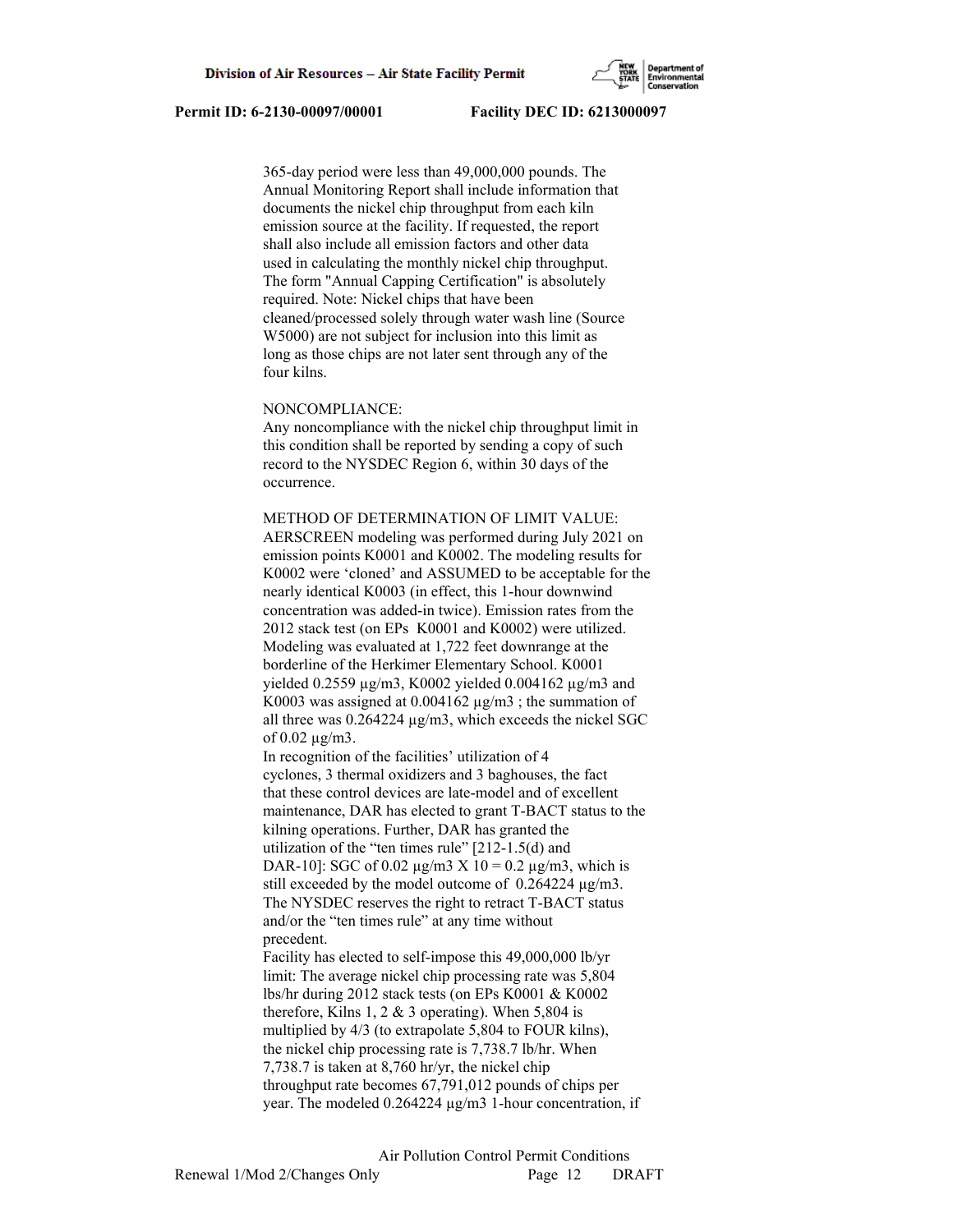

 reduced by 76%, could bring that 1,727 ft concentration into compliance with the  $SGCx10$  of 0.2  $\mu$ g/m3. Assuming linearity of chips-to-emissions, 76% of 67,791,012 lbs would yield 51,521,169 lbs of chips per year. The Division of Air Resources (DAR) desires a margin-of-error and therefore a limit of 49MM pounds of nickel chip throughput per 12-month rolling period.

Parameter Monitored: METAL Upper Permit Limit: 49,000,000 pounds per year Monitoring Frequency: MONTHLY Averaging Method: ANNUAL MAXIMUM ROLLED MONTHLY Reporting Requirements: ANNUALLY (CALENDAR) Reports due 30 days after the reporting period. Subsequent reports are due every 12 calendar month(s).

## **Condition 20: Compliance Demonstration Effective between the dates of 01/13/2014 and Permit Expiration Date**

### **Applicable Federal Requirement:**

### **Expired by Mod 2**

#### **Item 20.1:**

The Compliance Demonstration activity will be performed for the facility: The Compliance Demonstration applies to:

Emission Unit: 0-KD001

Emission Unit: 0-SMC01

### **Item 20.2:**

Compliance Demonstration shall include the following monitoring:

## Monitoring Type: RECORD KEEPING/MAINTENANCE PROCEDURES Monitoring Description:

 Facility shall establish a complaint response procedure to manage complaints related to air emissions from this facility. The procedure shall be designed to ensure that complaints from officials or neighbors are adequately received and documented, and that appropriate response is taken by the facility. The facility shall:

 1. Have a complaint phone line available 24 hours a day, 7 days a week.

 2. Investigate any possible causes of any complaint received.

 3. Take prompt action to abate any circumstance which is found to be the cause of the complaint.

4. Fully document the complaint, results of

investigation, and any action taken.

5. Report in a format acceptable to the Department.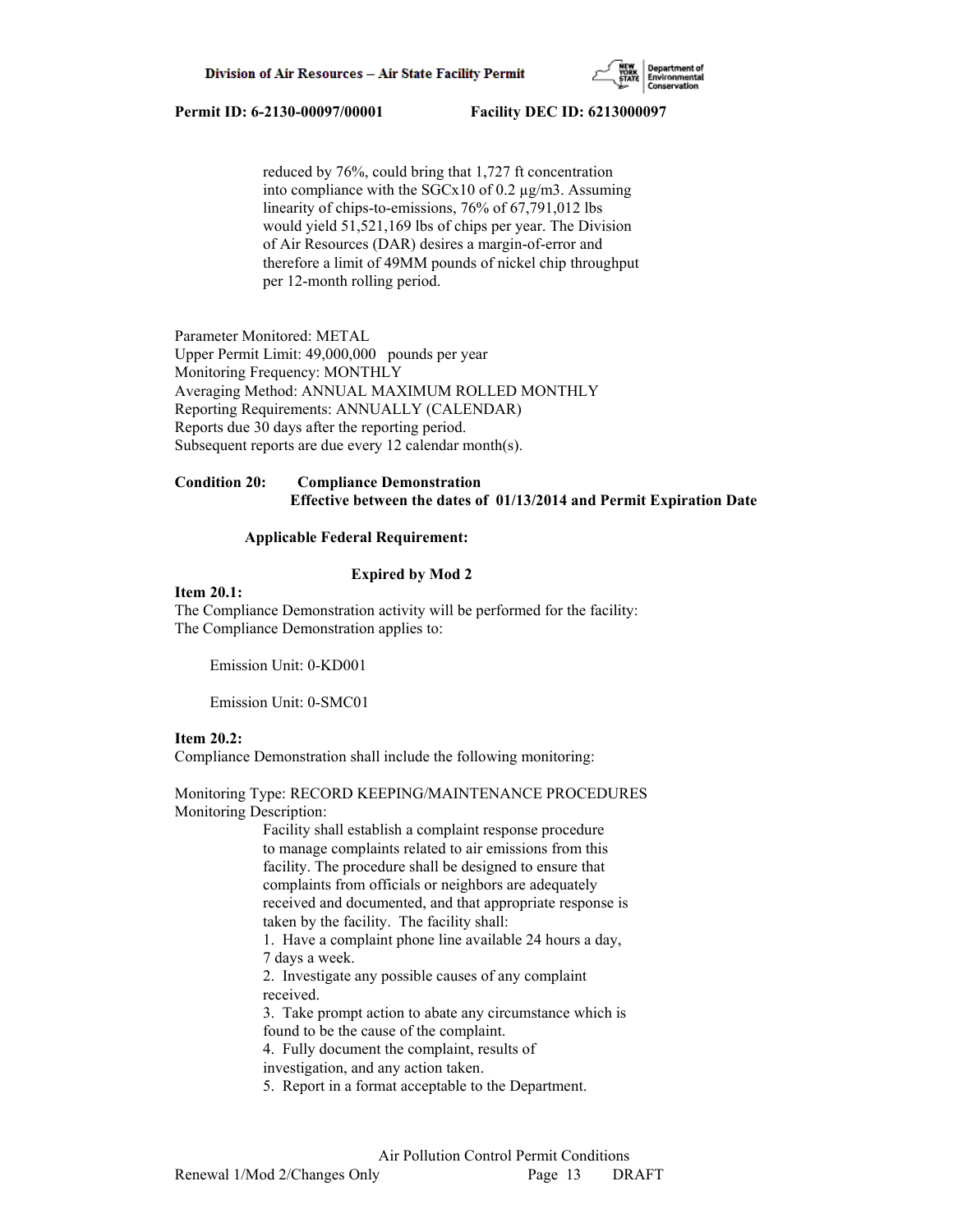

Monitoring Frequency: DAILY Reporting Requirements: ANNUALLY (CALENDAR) Reports due 30 days after the reporting period. The initial report is due 1/30/2014. Subsequent reports are due every 12 calendar month(s).

## **Condition 1-1: Compliance Demonstration Effective between the dates of 02/09/2016 and Permit Expiration Date**

### **Applicable Federal Requirement:**

## **Expired by Mod 2**

## **Item 1-1.1:**

The Compliance Demonstration activity will be performed for the facility: The Compliance Demonstration applies to:

| Emission Unit: 0-KD001                                                 | Emission Point: K001E      |
|------------------------------------------------------------------------|----------------------------|
| Emission Unit: 0-KD001                                                 | Emission Point: K002E      |
| Emission Unit: 0-KD001                                                 | Emission Point: K004E      |
| Regulated Contaminant(s):<br>CAS No: $007440-02-0$<br><b>COMPOUNDS</b> | NICKEL METAL AND INSOLUBLE |

### **Item 1-1.2:**

Compliance Demonstration shall include the following monitoring:

Monitoring Type: RECORD KEEPING/MAINTENANCE PROCEDURES Monitoring Description:

> Emission points K001E, K002E and K004E are emergency system-overheat release stacks for Process KD1, KD3 and KD4 respectively. The intent of these EPs is to protect the two cartridge filter units and the baghouse from damage when an associated oxidizer overheats. In the event of any given stack's use, the entire associated exhaust stream would be released to the atmosphere prior to the particulate removal functions of baghouse K1003, K3003 or K4003 respectively, including nine metal HAPs and hydrogen chloride PMs. This release, if it were somehow to persist for a sufficient time, could result in an AGC exceedence of nickel and other HAPs. Process KD1, Process KD3 and Process KD4 are programmed to immediately shut down the kiln (the source of emissions) if this emergency stack were to become active. Facility shall monitor and log any time period for which K001E, K002E and/or K004E were to be active. Every Annual Monitoring Report shall present an entry that references the status of K001E, K002E and K004E activity (even if none) during the applicable reporting period. These stacks are horizontally oriented openings that are mounted on other outside ductwork. These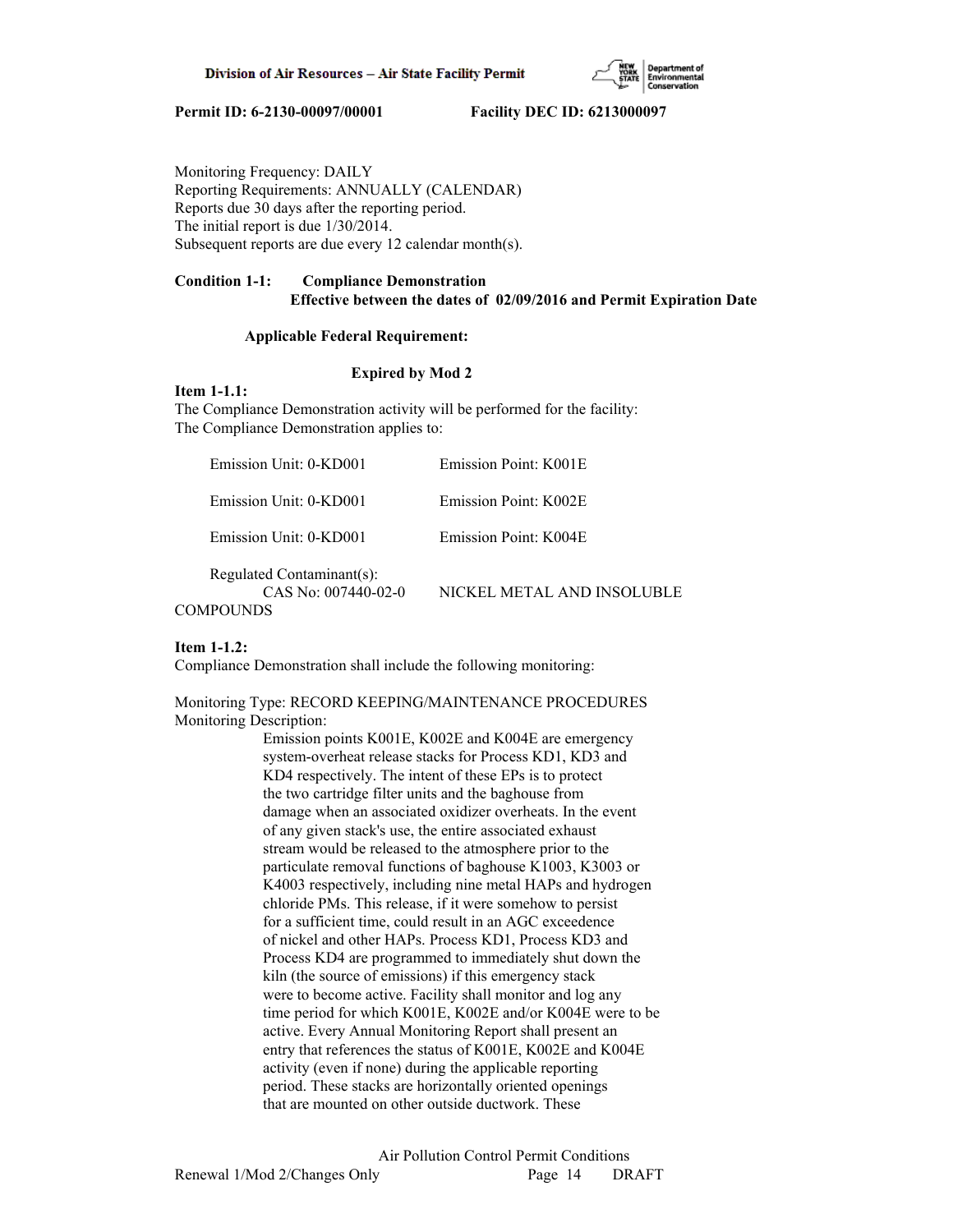

 uncontrolled emissions should be considered compliant per startup, shutdown and malfunction rules because the source of the emissions (the kiln) is interlocked to immediately shut down.

Monitoring Frequency: CONTINUOUS Averaging Method: AVERAGING METHOD - SEE MONITORING DESCRIPTION Reporting Requirements: ANNUALLY (CALENDAR) Reports due 30 days after the reporting period. The initial report is due 1/30/2017. Subsequent reports are due every 12 calendar month(s).

# **Condition 1-2: Compliance Demonstration Effective between the dates of 02/09/2016 and Permit Expiration Date**

## **Applicable Federal Requirement:**

### **Expired by Mod 2**

**Item 1-2.1:**

The Compliance Demonstration activity will be performed for the facility: The Compliance Demonstration applies to:

| Emission Unit: 0-KD001                             | Emission Point: KFH1E      |
|----------------------------------------------------|----------------------------|
| Emission Unit: 0-KD001                             | Emission Point: KFH2E      |
| Emission Unit: 0-KD001                             | Emission Point: KFH3E      |
| Emission Unit: 0-KD001                             | Emission Point: KFH4E      |
| Regulated Contaminant(s):<br>$CAS No: 007440-02-0$ | NICKEL METAL AND INSOLUBLE |

#### **Item 1-2.2:**

Compliance Demonstration shall include the following monitoring:

Monitoring Type: RECORD KEEPING/MAINTENANCE PROCEDURES Monitoring Description:

> Emission points KFH1E, KFH2E, KFH3E and KFH4E are emergency release stacks for Kilns 1, 2, 3 and 4 respectively; these emergency stacks (normally closed) are individually programmed to open if any one of the associated three thermal oxidizers were to lose combustion. These through-roof stacks are each mounted directly above each fume hood of the associated kiln. The intent is to avoid smoke back-up into the plant. Any exhaust that is released from these four stacks is uncontrolled. If any one emergency stack were to open, then the associated kiln is programmed to immediately shut down; the cooling nickel chips in that kiln will generate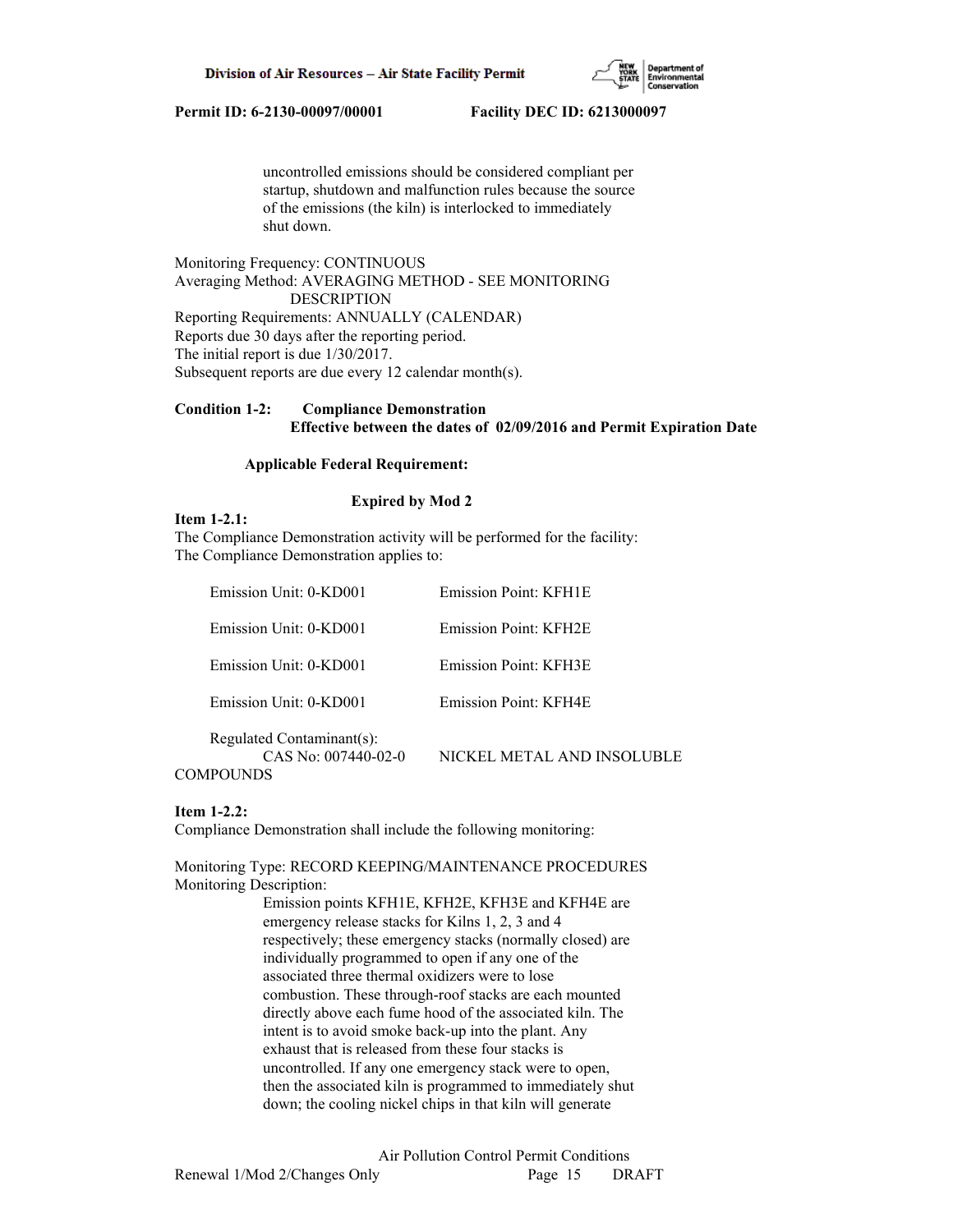

 some additional uncontrolled emissions. Facility shall monitor and log any time period for which KFH1E, KFH2E, KFH3E and/or KFH4E were to be active. Every Annual Monitoring Report shall present an entry that references the status of KFH1E, KFH2E, KFH3E and KFH4E activity (even if there had been no activity) during the applicable reporting period. These uncontrolled emissions should be considered compliant per startup, shutdown and malfunction rules because the source of the emissions (kiln) is interlocked to immediately shut down.

Monitoring Frequency: CONTINUOUS Averaging Method: AVERAGING METHOD - SEE MONITORING DESCRIPTION Reporting Requirements: ANNUALLY (CALENDAR) Reports due 30 days after the reporting period. The initial report is due 1/30/2017. Subsequent reports are due every 12 calendar month(s).

# **Condition 2-4: Compliance Demonstration Effective for entire length of Permit**

## **Applicable Federal Requirement:6 NYCRR 212-1.5 (a)**

## **Item 2-4.1:**

The Compliance Demonstration activity will be performed for the facility: The Compliance Demonstration applies to:

| Emission Unit: 0-KD011                                          | Emission Point: HOT12      |
|-----------------------------------------------------------------|----------------------------|
| Emission Unit: 0-KD012                                          | Emission Point: HOT03      |
| Emission Unit: 0-KD012                                          | Emission Point: HOT04      |
| Regulated Contaminant(s):<br>$CAS No: 007440-02-0$<br>COMPOUNDS | NICKEL METAL AND INSOLUBLE |

### **Item 2-4.2:**

Compliance Demonstration shall include the following monitoring:

Monitoring Type: RECORD KEEPING/MAINTENANCE PROCEDURES Monitoring Description:

> Emission points HOT12, HOT03 and HOT04 are emergency system-overheat release stacks for Process K11, K13 and K14 respectively. The intent of these EPs is to protect the three baghouses from damage when an associated oxidizer overheats. In the event of any given stack's use, the entire associated exhaust stream would be released to the atmosphere prior to the particulate removal functions of baghouse K1003, K3003 or K4003 respectively, including nine metal HAPs and hydrogen chloride PMs. This release,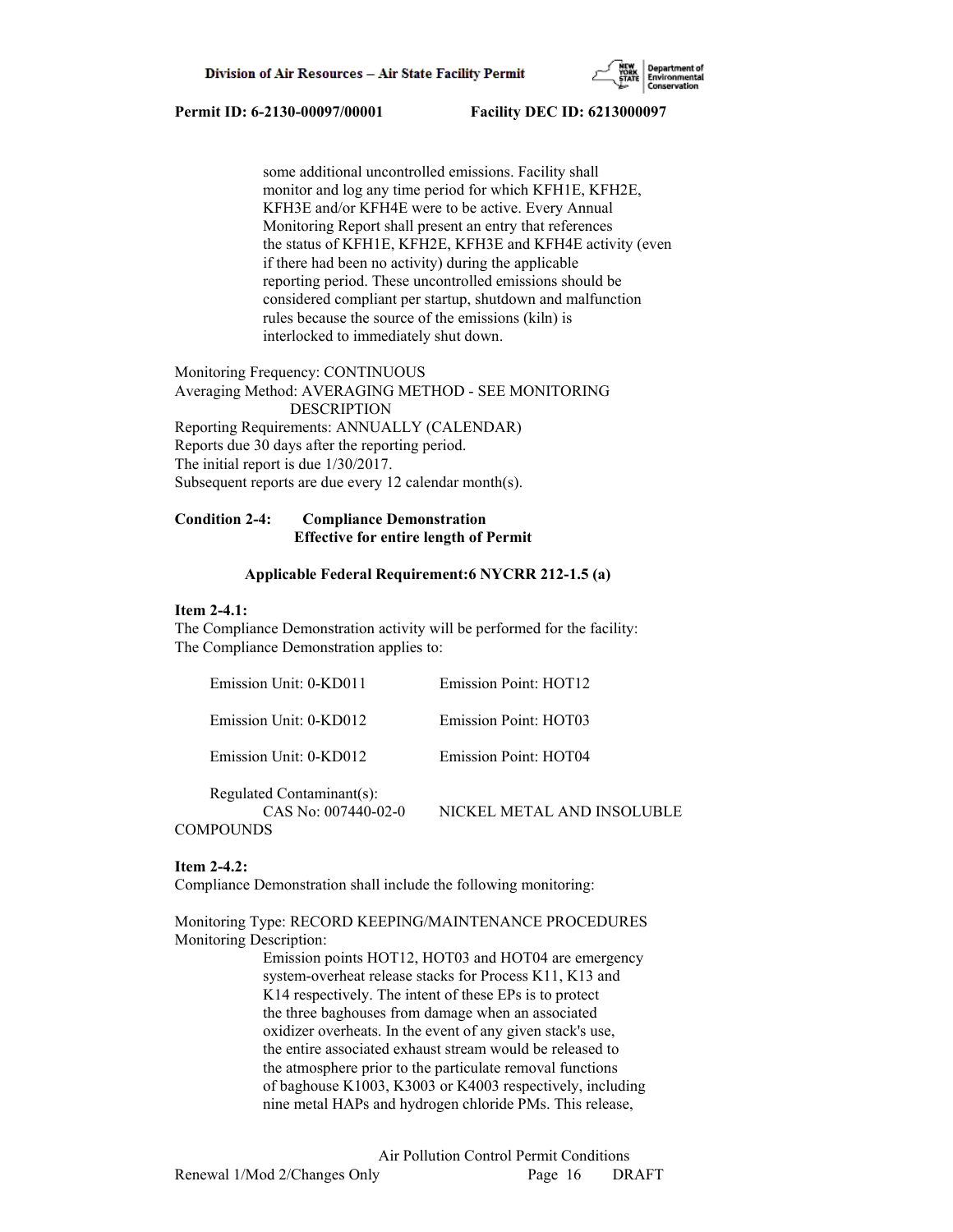

 if it were somehow to persist for a sufficient time, could result in an AGC exceedence of nickel and other HAPs. Process K11, Process K13 and Process K14 are programmed to immediately shut down the kiln (the source of emissions) if this emergency stack were to become active. Facility shall monitor and log any time period for which HOT12, HOT03 and/or HOT04 were to be active.

 Every Annual Monitoring Report shall present an entry that references the status of HOT12, HOT03 and HOT04 activity (even if none) during the applicable reporting period.

 These stacks are horizontally-oriented openings that are mounted on other outside ductwork. These uncontrolled emissions should be considered compliant per startup, shutdown and malfunction rules because the source of the emissions (the kiln) is interlocked to immediately shut down.

Monitoring Frequency: CONTINUOUS Averaging Method: AVERAGING METHOD - SEE MONITORING DESCRIPTION Reporting Requirements: ANNUALLY (CALENDAR) Reports due 30 days after the reporting period. Subsequent reports are due every 12 calendar month(s).

# **Condition 1-3: Compliance Demonstration Effective between the dates of 02/09/2016 and Permit Expiration Date**

## **Applicable Federal Requirement:**

#### **Expired by Mod 2**

**Item 1-3.1:**

The Compliance Demonstration activity will be performed for the facility: The Compliance Demonstration applies to:

| Emission Unit: 0-KD001                           | Emission Point: K0001 |
|--------------------------------------------------|-----------------------|
| Emission Unit: 0-KD001                           | Emission Point: K0002 |
| Emission Unit: 0-KD001                           | Emission Point: K0004 |
| Regulated Contaminant(s):<br>CAS No: 0NY075-00-0 | PARTICULATES          |

#### **Item 1-3.2:**

Compliance Demonstration shall include the following monitoring:

Monitoring Type: MONITORING OF PROCESS OR CONTROL DEVICE PARAMETERS AS SURROGATE Monitoring Description: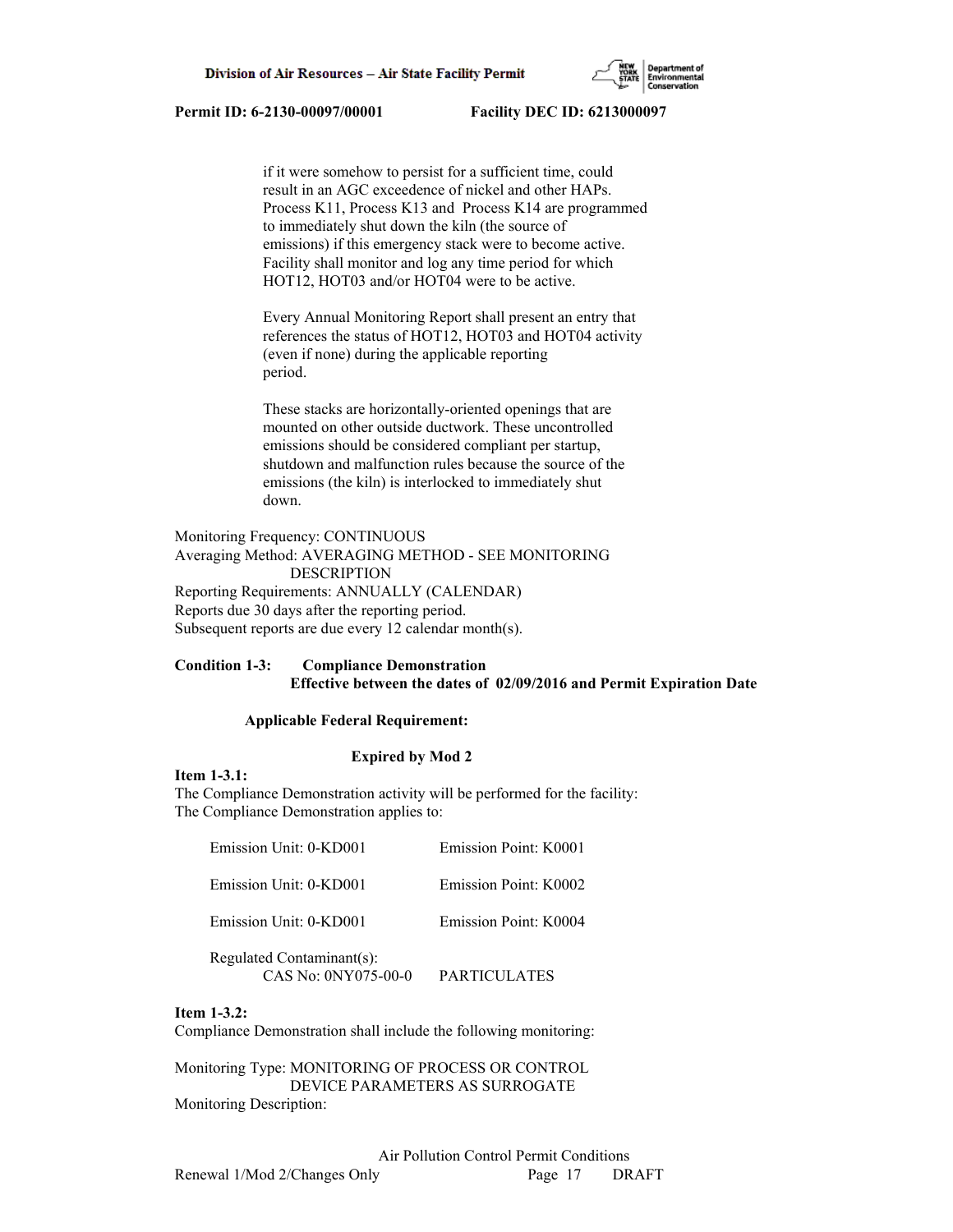

 No person shall cause or allow emissions to the outdoor atmosphere having an average opacity of 20% or greater for any consequtive six-minute period from any process emission source subject to 6 NYCRR 201. Facility shall observe and evaluate the plume appearence daily and log these observations.

Parameter Monitored: OPACITY Upper Permit Limit: 20 percent Reference Test Method: Observe plumes daily, perform RM9 at DEC request Monitoring Frequency: DAILY Averaging Method: 6-MINUTE AVERAGE (METHOD 9) Reporting Requirements: ANNUALLY (CALENDAR) Reports due 30 days after the reporting period. The initial report is due 1/30/2017. Subsequent reports are due every 12 calendar month(s).

## **Condition 2-5: Compliance Demonstration Effective for entire length of Permit**

### **Applicable Federal Requirement:6 NYCRR 212-1.6 (a)**

## **Item 2-5.1:**

The Compliance Demonstration activity will be performed for the facility: The Compliance Demonstration applies to:

| Emission Unit: 0-KD011                           | Emission Point: K0001 |
|--------------------------------------------------|-----------------------|
| Emission Unit: 0-KD012                           | Emission Point: K0002 |
| Emission Unit: 0-KD012                           | Emission Point: K0004 |
| Regulated Contaminant(s):<br>CAS No: 0NY075-00-0 | PARTICULATES          |

## **Item 2-5.2:**

Compliance Demonstration shall include the following monitoring:

Monitoring Type: MONITORING OF PROCESS OR CONTROL DEVICE PARAMETERS AS SURROGATE

Monitoring Description:

 No person shall cause or allow emissions to the outdoor atmosphere having an average opacity of 20% or greater for any consequtive six-minute period from any process emission source subject to 6 NYCRR 201. Facility shall observe and evaluate the plume appearence daily and log these observations.

Parameter Monitored: OPACITY Upper Permit Limit: 20 percent Reference Test Method: Observe plumes daily, perform RM9 at DEC request Monitoring Frequency: DAILY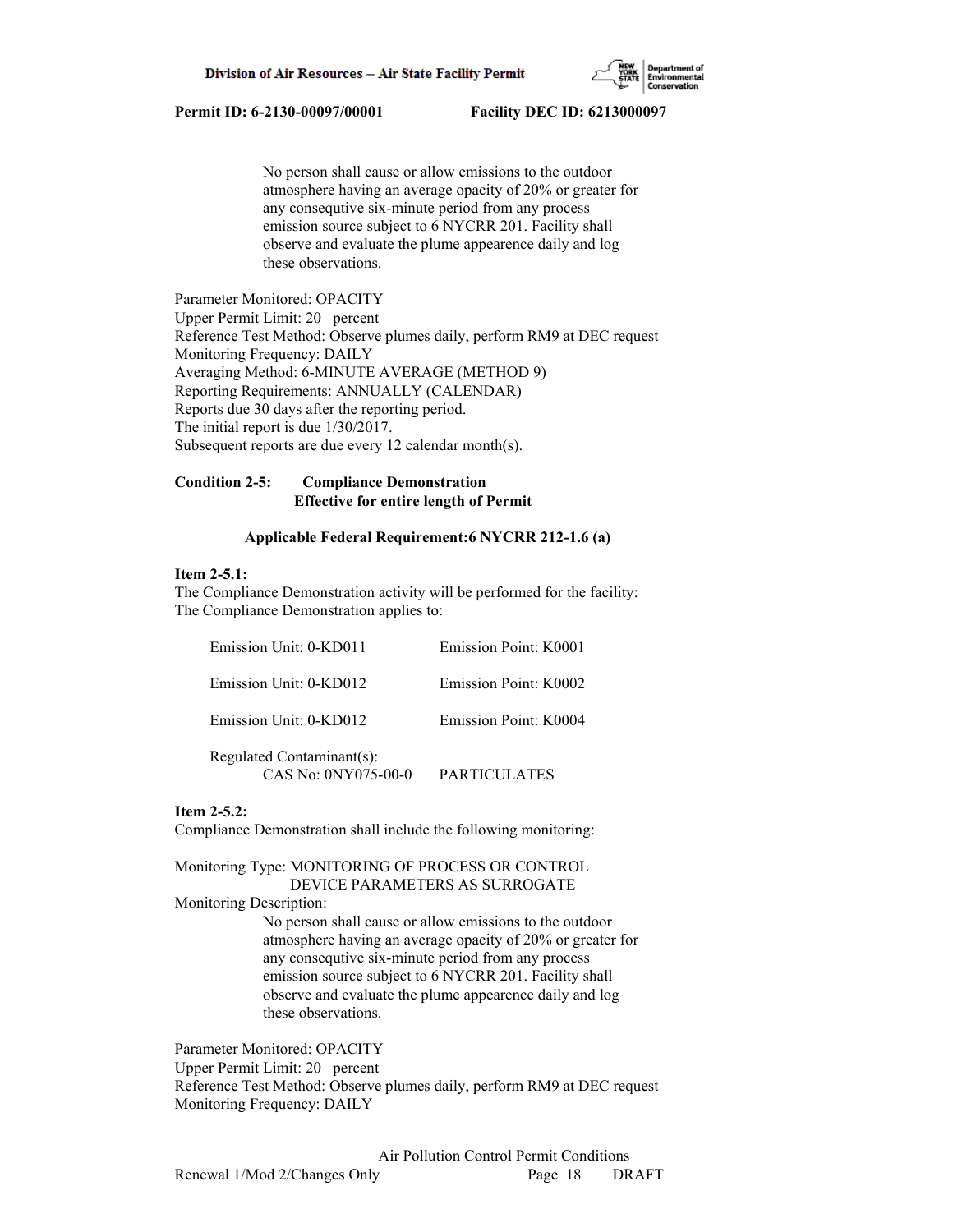

Averaging Method: 6-MINUTE AVERAGE (METHOD 9) Reporting Requirements: ANNUALLY (CALENDAR) Reports due 30 days after the reporting period. Subsequent reports are due every 12 calendar month(s).

# **Condition 1-4: Compliance Demonstration Effective between the dates of 02/09/2016 and Permit Expiration Date**

## **Applicable Federal Requirement:**

## **Expired by Mod 2**

**Item 1-4.1:**

The Compliance Demonstration activity will be performed for the facility: The Compliance Demonstration applies to:

| Emission Unit: 0-KD001<br>Process: KD1             | Emission Source: K1002 |
|----------------------------------------------------|------------------------|
| $Emicroion$ $Ibit$ $\theta$ $V0$ $\theta$ $\theta$ |                        |

 Emission Unit: 0-KD001 Process: KD4 Emission Source: K4002

 Regulated Contaminant(s): CAS No: 0NY998-00-0 VOC

### **Item 1-4.2:**

Compliance Demonstration shall include the following monitoring:

Monitoring Type: MONITORING OF PROCESS OR CONTROL DEVICE PARAMETERS AS SURROGATE

Monitoring Description:

 In order to ensure that the VOC destruction efficiency of the thermal oxidizer will meet or exceed the 81% that is specified in 6 NYCRR 212-3.1, the oxidizer outlet temperature shall not fall below 1,300 degrees Fahrenheit. This temperature shall be continuously monitored and recorded whenever the associated kiln is processing chips. The source of this VOC is from residual machine tool coolants that arrive on turnings.

 For Oxidizer #1 (Source K1002), the 1,300 degree limitation was determined during a 9/18/12 stack test on the oxidizer for Kilns #1 and #2.

 Oxidizer #4 (Source K4002), has not been required by NYSDEC for performance testing (yet). The 1,300 degree limitation has been adopted from stack test results on Oxidizer #1.

 Otherwise, facility is required to maintain the operational capability of this oxidizer and the facility shall log maintenance records for a minimum five-year period.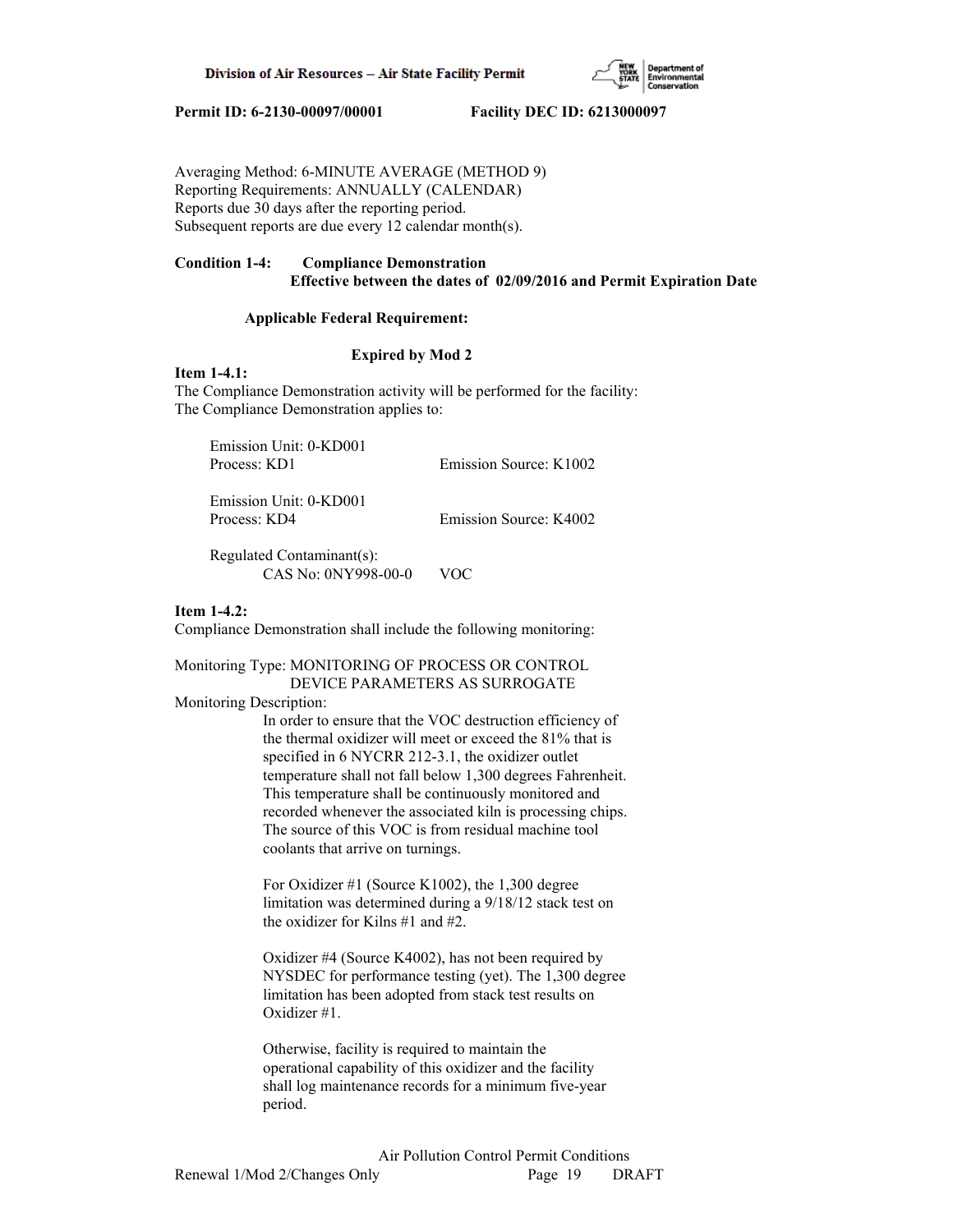

Parameter Monitored: TEMPERATURE Lower Permit Limit: 1,300 degrees Fahrenheit Reference Test Method: EPA Reference Method 25A if requested by NYSDEC Monitoring Frequency: CONTINUOUS Averaging Method: 1-HOUR AVERAGE Reporting Requirements: ANNUALLY (CALENDAR) Reports due 30 days after the reporting period. The initial report is due 1/30/2017. Subsequent reports are due every 12 calendar month(s).

# **Condition 1-5: Compliance Demonstration Effective between the dates of 02/09/2016 and Permit Expiration Date**

## **Applicable Federal Requirement:**

## **Expired by Mod 2**

## **Item 1-5.1:**

The Compliance Demonstration activity will be performed for the facility: The Compliance Demonstration applies to:

 Emission Unit: 0-KD001 Process: KD3 Emission Source: K3002

 Regulated Contaminant(s): CAS No: 0NY998-00-0 VOC

## **Item 1-5.2:**

Compliance Demonstration shall include the following monitoring:

## Monitoring Type: MONITORING OF PROCESS OR CONTROL DEVICE PARAMETERS AS SURROGATE

Monitoring Description:

 In order to ensure that the VOC destruction efficiency of the thermal oxidizer will meet or exceed the 81% that is specified in 6 NYCRR 212-3.1, the oxidizer outlet temperature shall not fall below 1,250 degrees Fahrenheit. This temperature shall be continuously monitored and recorded whenever the associated kiln is processing chips. The source of this VOC is from residual machine tool coolants that arrive on turnings. The 1,250 degree limitation was determined during a 9/18/12 stack test on oxidizer for Kiln #3. Otherwise, facility is required to maintain the operational capability of this oxidizer and the facility shall log maintenance records for a minimum five-year period.

Parameter Monitored: TEMPERATURE Lower Permit Limit: 1,250 degrees Fahrenheit Reference Test Method: EPA Reference Method 25A if requested by NYSDEC Monitoring Frequency: CONTINUOUS Averaging Method: 1-HOUR AVERAGE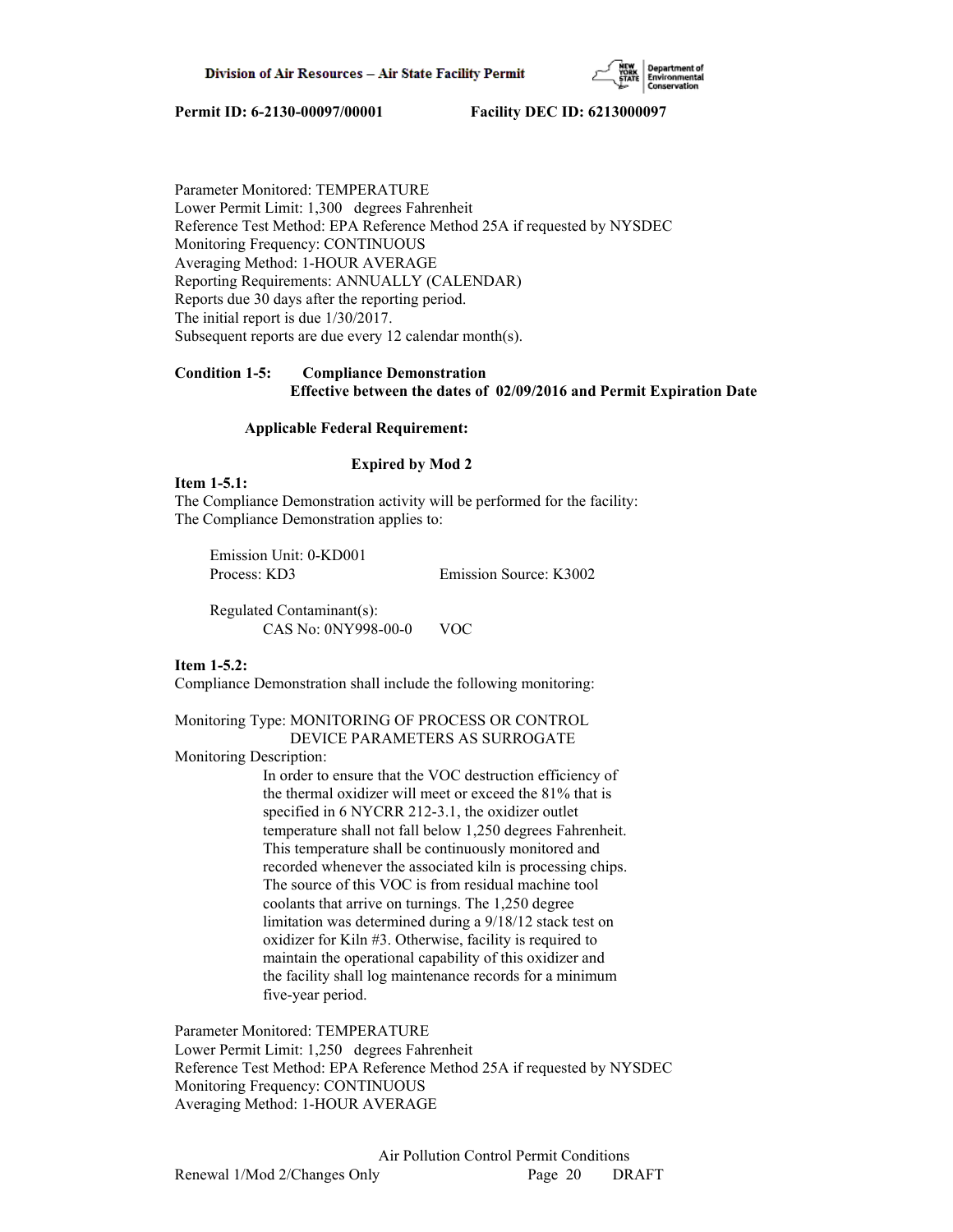

Reporting Requirements: ANNUALLY (CALENDAR) Reports due 30 days after the reporting period. The initial report is due 1/30/2017. Subsequent reports are due every 12 calendar month(s).

# **Condition 2-6: Compliance Demonstration Effective for entire length of Permit**

## **Applicable Federal Requirement:6 NYCRR 212-1.7 (b) (1)**

### **Item 2-6.1:**

The Compliance Demonstration activity will be performed for the facility: The Compliance Demonstration applies to:

 Emission Unit: 0-KD011 Process: K11 Emission Source: K1002 Emission Unit: 0-KD012

Process: K14 Emission Source: K4002

 Regulated Contaminant(s): CAS No: 0NY998-00-0 VOC

## **Item 2-6.2:**

Compliance Demonstration shall include the following monitoring:

Monitoring Type: MONITORING OF PROCESS OR CONTROL DEVICE PARAMETERS AS SURROGATE

### Monitoring Description:

 In order to ensure that the VOC destruction efficiency of the thermal oxidizer will meet or exceed the 81% that is specified in 6 NYCRR 212-3, the oxidizer outlet temperature shall not fall below 1,300 degrees Fahrenheit. This temperature shall be continuously monitored and recorded whenever the associated kiln is processing chips. The source of this VOC is from residual machine tool coolants that arrive on turnings.

 For Oxidizer #1 (Source K1002), the 1,300 degree limitation was determined during a 9/18/12 stack test on the oxidizer for Kilns #1 and #2.

 Oxidizer #4 (Source K4002), has not been required by NYSDEC for performance testing (yet). The 1,300 degree limitation has been adopted from stack test results on Oxidizer #1.

 Otherwise, facility is required to maintain the operational capability of this oxidizer and the facility shall log maintenance records for a minimum five-year period.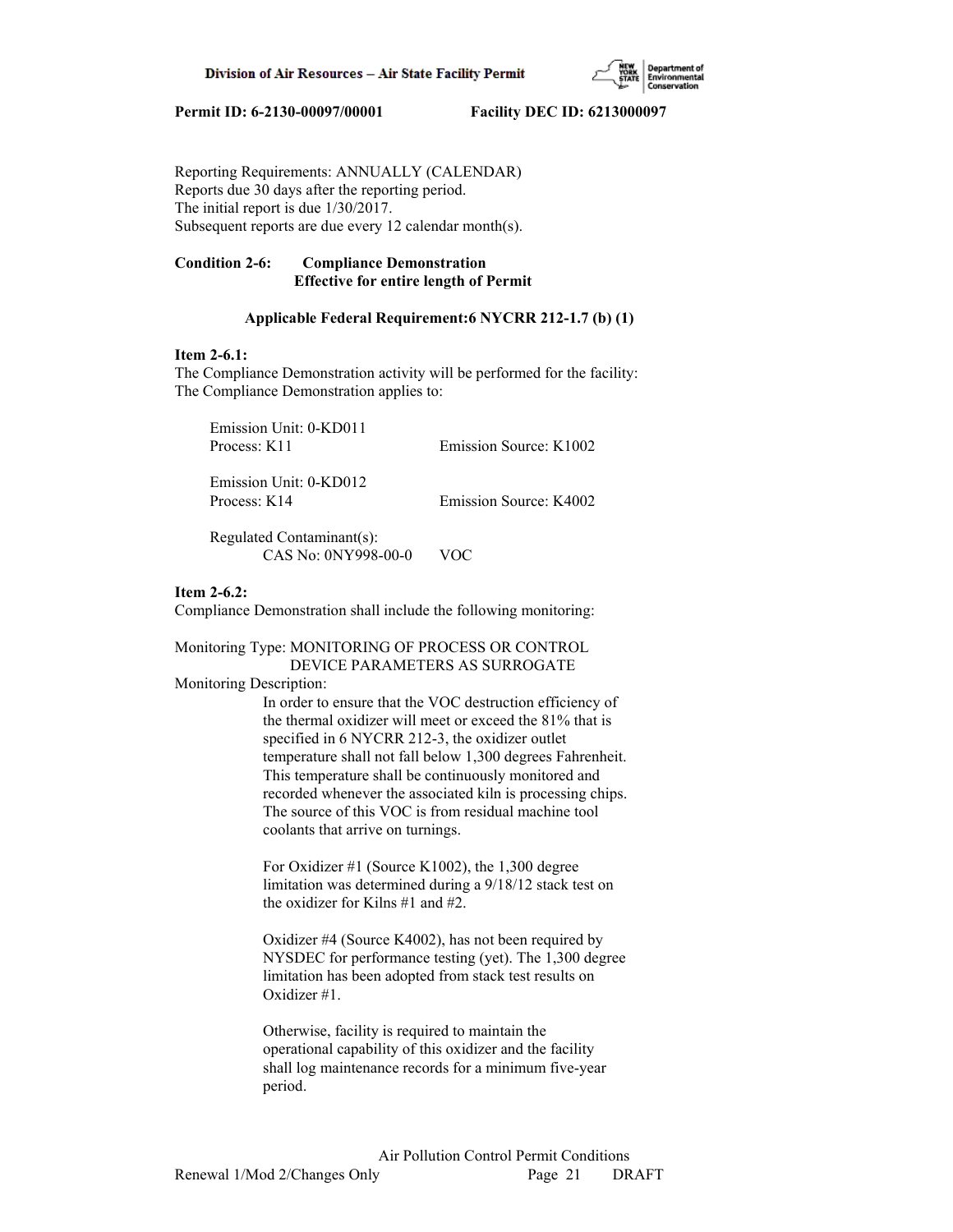

Parameter Monitored: TEMPERATURE Lower Permit Limit: 1,300 degrees Fahrenheit Reference Test Method: EPA Reference Method 25A if requested by NYSDEC Monitoring Frequency: CONTINUOUS Averaging Method: 1-HOUR AVERAGE Reporting Requirements: ANNUALLY (CALENDAR) Reports due 30 days after the reporting period. Subsequent reports are due every 12 calendar month(s).

# **Condition 2-7: Compliance Demonstration Effective for entire length of Permit**

## **Applicable Federal Requirement:6 NYCRR 212-1.7 (b) (1)**

# **Item 2-7.1:**

The Compliance Demonstration activity will be performed for the facility: The Compliance Demonstration applies to:

 Emission Unit: 0-KD012 Process: K13 Emission Source: K3002

 Regulated Contaminant(s): CAS No: 0NY998-00-0 VOC

# **Item 2-7.2:**

Compliance Demonstration shall include the following monitoring:

# Monitoring Type: MONITORING OF PROCESS OR CONTROL DEVICE PARAMETERS AS SURROGATE

Monitoring Description:

 In order to ensure that the VOC destruction efficiency of the thermal oxidizer will meet or exceed the 81% that is specified in 6 NYCRR 212-3, the oxidizer outlet temperature shall not fall below 1,250 degrees Fahrenheit. This temperature shall be continuously monitored and recorded whenever the associated kiln is processing chips. The source of this VOC is from residual machine tool coolants that arrive on turnings. The 1,250 degree limitation was determined during a 9/18/12 stack test on oxidizer for Kiln #3. Otherwise, facility is required to maintain the operational capability of this oxidizer and the facility shall log maintenance records for a minimum five-year period.

Parameter Monitored: TEMPERATURE Lower Permit Limit: 1,250 degrees Fahrenheit Reference Test Method: EPA Reference Method 25A if requested by NYSDEC Monitoring Frequency: CONTINUOUS Averaging Method: 1-HOUR AVERAGE Reporting Requirements: ANNUALLY (CALENDAR) Reports due 30 days after the reporting period. Subsequent reports are due every 12 calendar month(s).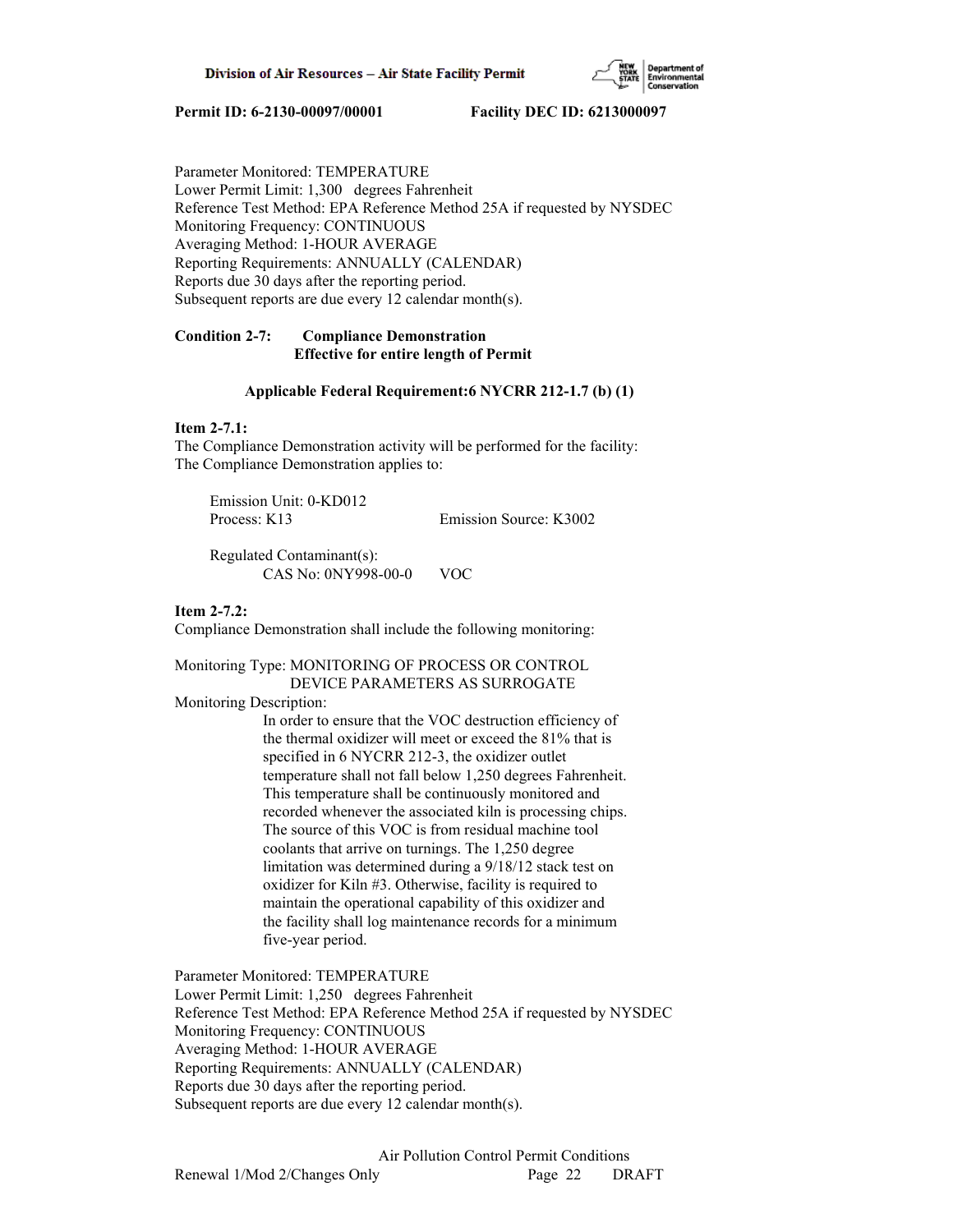

| <b>Condition 1-6:</b> | <b>Compliance Demonstration</b> |                                                                             |
|-----------------------|---------------------------------|-----------------------------------------------------------------------------|
|                       |                                 | <b>Effective between the dates of 02/09/2016 and Permit Expiration Date</b> |

#### **Applicable Federal Requirement:**

# **Expired by Mod 2**

**Item 1-6.1:**

The Compliance Demonstration activity will be performed for the facility: The Compliance Demonstration applies to:

| Emission Unit: 0-KD001    |                            |
|---------------------------|----------------------------|
| Process: KD1              | Emission Source: K1003     |
| Emission Unit: 0-KD001    |                            |
| Process: KD3              | Emission Source: K3003     |
| Emission Unit: 0-KD001    |                            |
| Process: KD4              | Emission Source: K4003     |
| Regulated Contaminant(s): |                            |
| CAS No: 007439-92-1       | <b>LEAD</b>                |
| CAS No: 007439-96-5       | <b>MANGANESE</b>           |
| CAS No: 007439-97-6       | <b>MERCURY</b>             |
| CAS No: 007440-43-9       | <b>CADMIUM</b>             |
| CAS No: 007440-47-3       | <b>CHROMIUM</b>            |
| CAS No: 007440-48-4       | <b>COBALT</b>              |
| CAS No: 007647-01-0       | <b>HYDROGEN CHLORIDE</b>   |
| CAS No: 007782-49-2       | <b>SELENIUM</b>            |
| CAS No: 0NY075-00-0       | <b>PARTICULATES</b>        |
| CAS No: 007440-02-0       | NICKEL METAL AND INSOLUBLE |
|                           |                            |

**COMPOUNDS** 

## **Item 1-6.2:**

Compliance Demonstration shall include the following monitoring:

Monitoring Type: MONITORING OF PROCESS OR CONTROL DEVICE PARAMETERS AS SURROGATE Monitoring Description: Facility shall ensure that AGCs of the referenced HAP particulates are not exceeded by providing effective

 cartridge filter/baghouse maintenance that is in accord with the manufacturer's specifications and/or empirical history. Cartridge filter/baghouse units shall be operated within the referenced pressure drop parameters while the associated kiln is in operation. Manometer readings below 1" WC and above 6" WC shall require immediate root cause analysis and then expedient corrective action. Manometers shall be monitored and recorded once per week while the cartridge filter units are in operation. This record and all other cartridge filter maintenance records shall be kept for a minimum period of five years.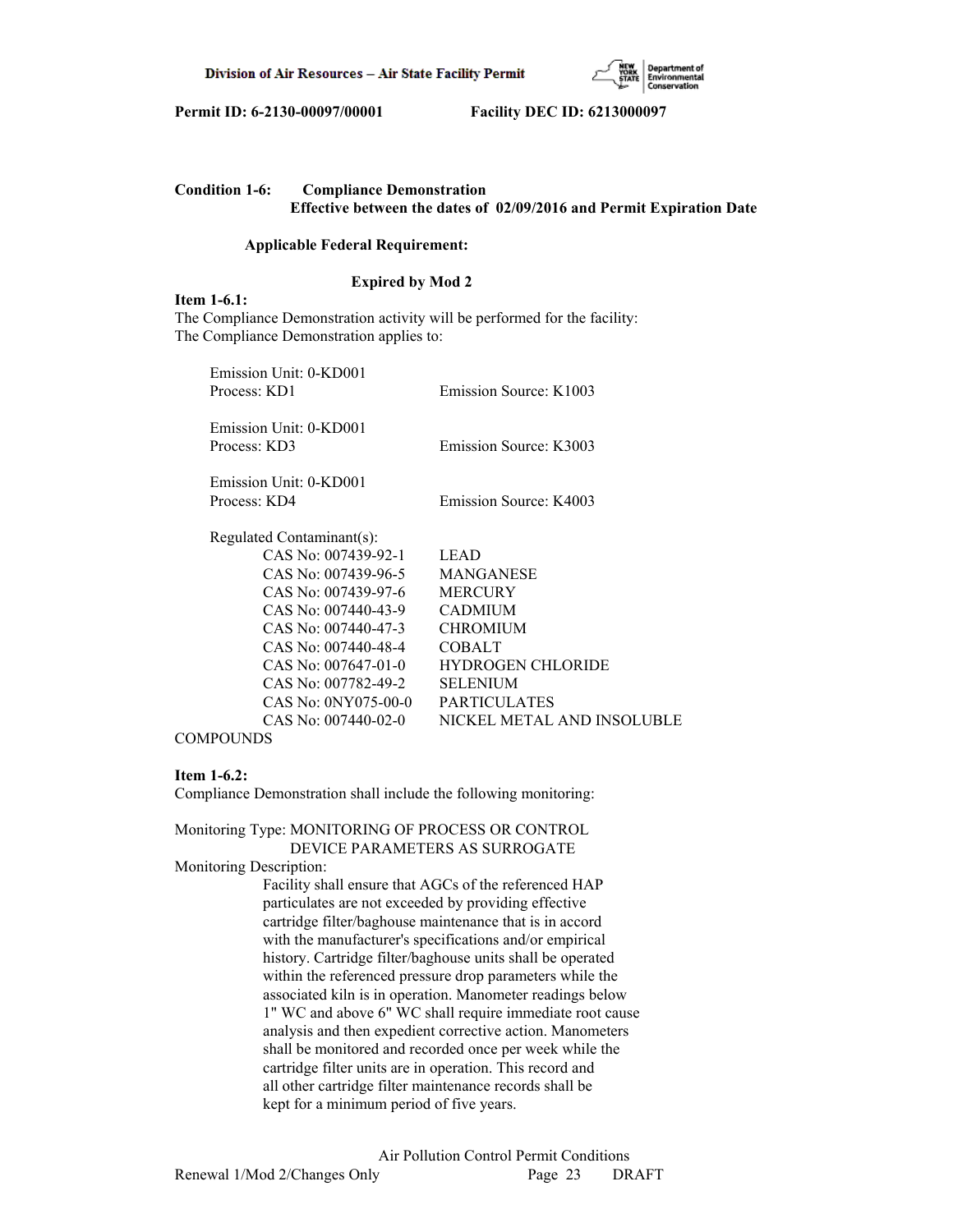

Parameter Monitored: PRESSURE DROP Lower Permit Limit: 1 inches of water Upper Permit Limit: 6 inches of water Monitoring Frequency: WEEKLY Averaging Method: RANGE-NOT TO FALL OUTSIDE OF STATED RANGE EXCEPT DURING STARTUP/SHUTDOWN Reporting Requirements: ANNUALLY (CALENDAR) Reports due 30 days after the reporting period. The initial report is due 1/30/2017. Subsequent reports are due every 12 calendar month(s).

# **Condition 2-8: Compliance Demonstration Effective for entire length of Permit**

# **Applicable Federal Requirement:6 NYCRR 212-1.7 (b) (5)**

# **Item 2-8.1:**

The Compliance Demonstration activity will be performed for the facility: The Compliance Demonstration applies to:

| Emission Unit: 0-KD011<br>Process: F12                                                                                                                                                                                                                          | Emission Source: BHF12                                                                                                                                                                                      |
|-----------------------------------------------------------------------------------------------------------------------------------------------------------------------------------------------------------------------------------------------------------------|-------------------------------------------------------------------------------------------------------------------------------------------------------------------------------------------------------------|
| Emission Unit: 0-KD011<br>Process: K11                                                                                                                                                                                                                          | Emission Source: K1003                                                                                                                                                                                      |
| Emission Unit: 0-KD012<br>Process: F34                                                                                                                                                                                                                          | <b>Emission Source: BHF34</b>                                                                                                                                                                               |
| Emission Unit: 0-KD012<br>Process: K13                                                                                                                                                                                                                          | Emission Source: K3003                                                                                                                                                                                      |
| Emission Unit: 0-KD012<br>Process: K14                                                                                                                                                                                                                          | Emission Source: K4003                                                                                                                                                                                      |
| Emission Unit: 0-WWW01<br>Process: WWW                                                                                                                                                                                                                          | Emission Source: W5001                                                                                                                                                                                      |
| Regulated Contaminant(s):<br>CAS No: 007439-92-1<br>CAS No: 007439-96-5<br>CAS No: 007439-97-6<br>CAS No: 007440-43-9<br>CAS No: 007440-47-3<br>CAS No: 007440-48-4<br>CAS No: 007647-01-0<br>CAS No: 007782-49-2<br>CAS No: 0NY075-00-0<br>CAS No: 007440-02-0 | <b>LEAD</b><br><b>MANGANESE</b><br><b>MERCURY</b><br><b>CADMIUM</b><br><b>CHROMIUM</b><br><b>COBALT</b><br><b>HYDROGEN CHLORIDE</b><br><b>SELENIUM</b><br><b>PARTICULATES</b><br>NICKEL METAL AND INSOLUBLE |
|                                                                                                                                                                                                                                                                 |                                                                                                                                                                                                             |

**COMPOUNDS**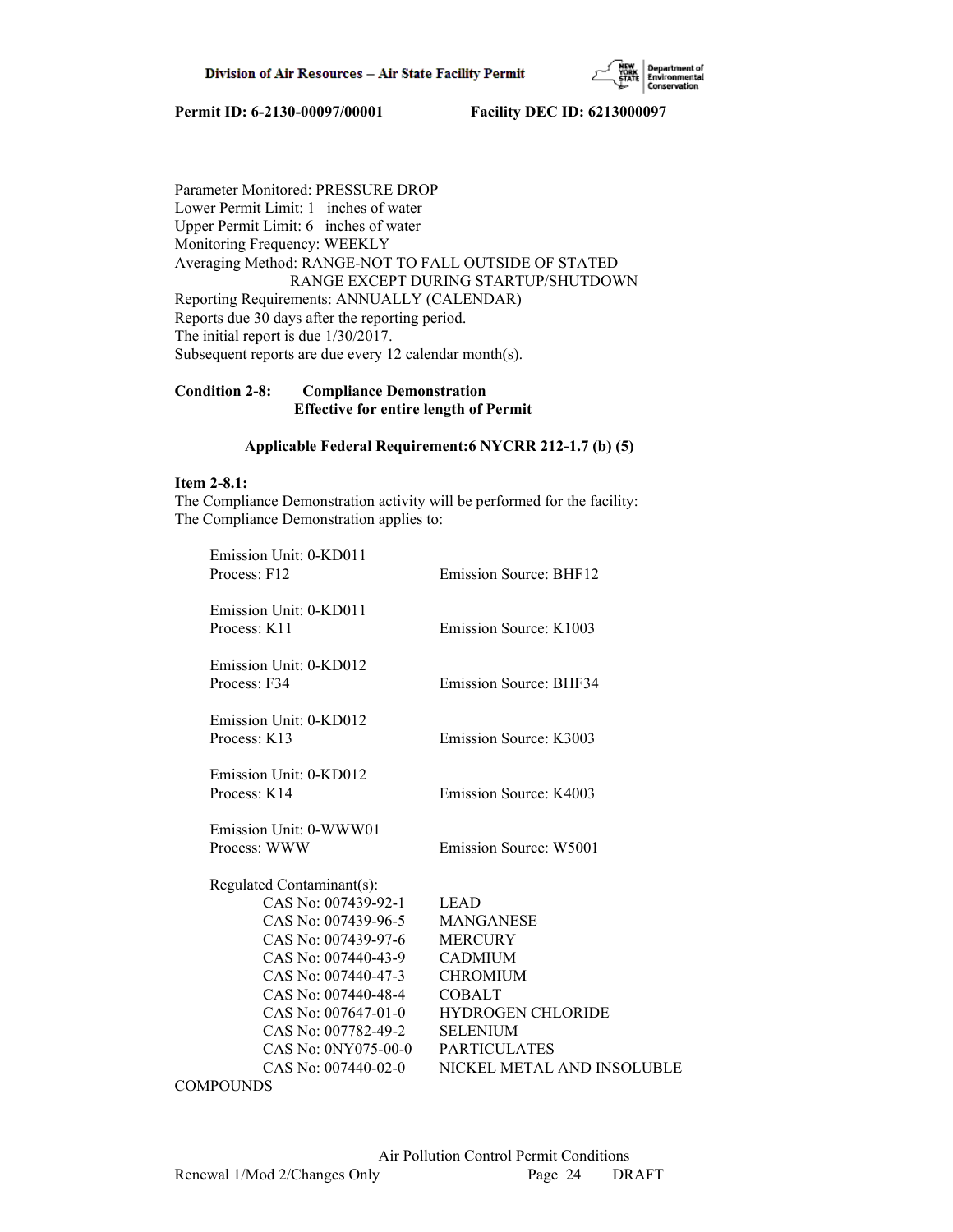# **Item 2-8.2:**

Compliance Demonstration shall include the following monitoring:

Monitoring Type: MONITORING OF PROCESS OR CONTROL DEVICE PARAMETERS AS SURROGATE

Monitoring Description:

 Facility shall ensure that SGC/AGC of the referenced HAP particulates are not exceeded by providing effective cartridge filter/baghouse maintenance that is in accord with the manufacturer's specifications and/or empirical history. Cartridge filter and/or baghouse units shall be operated within the referenced pressure drop parameters while the associated source equipment is in operation. Manometer readings below 1" WC and above 6" WC shall require immediate root cause analysis and then expedient corrective action. Manometers shall be monitored and recorded once per week while the cartridge filter units/baghouses are in operation. This record and all other cartridge filter and baghouse maintenance records shall be kept for a minimum period of five years.

Parameter Monitored: PRESSURE DROP Lower Permit Limit: 1 inches of water Upper Permit Limit: 6 inches of water Monitoring Frequency: WEEKLY Averaging Method: RANGE-NOT TO FALL OUTSIDE OF STATED RANGE EXCEPT DURING STARTUP/SHUTDOWN Reporting Requirements: ANNUALLY (CALENDAR) Reports due 30 days after the reporting period. Subsequent reports are due every 12 calendar month(s).

# **Condition 1-7: Compliance Demonstration Effective between the dates of 02/09/2016 and Permit Expiration Date**

## **Applicable Federal Requirement:**

# **Expired by Mod 2**

### **Item 1-7.1:**

The Compliance Demonstration activity will be performed for the facility: The Compliance Demonstration applies to:

| Emission Unit: 0-KD001<br>Process: KD1 | Emission Source: K1000 |
|----------------------------------------|------------------------|
| Emission Unit: 0-KD001<br>Process: KD1 | Emission Source: K2000 |
| Emission Unit: 0-KD001<br>Process: KD3 | Emission Source: K3000 |
| Emission Unit: 0-KD001<br>Process: KD4 | Emission Source: K4000 |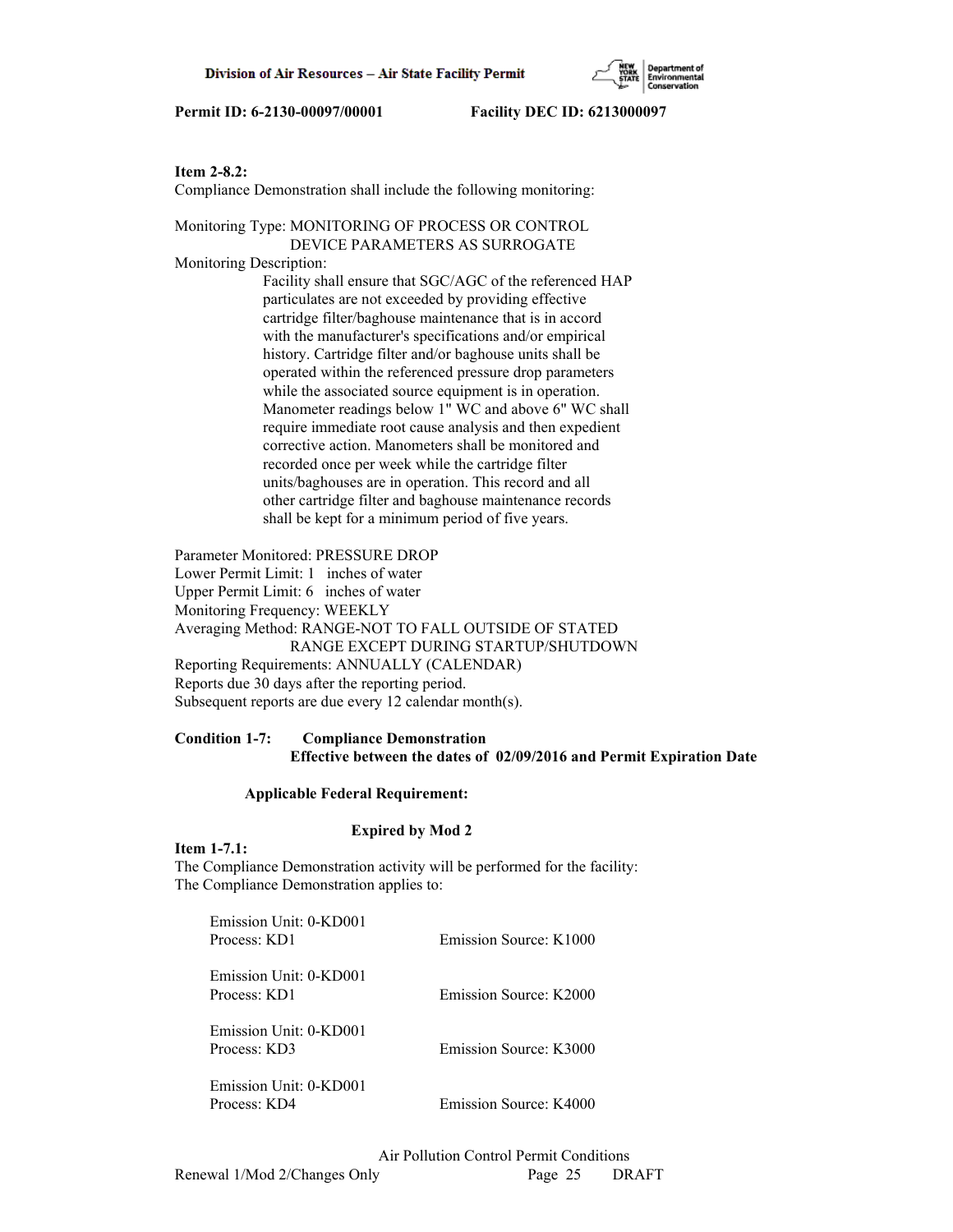Regulated Contaminant(s): **COMPOUNDS** 

CAS No: 007440-02-0 NICKEL METAL AND INSOLUBLE

#### **Item 1-7.2:**

Compliance Demonstration shall include the following monitoring:

Monitoring Type: WORK PRACTICE INVOLVING SPECIFIC OPERATIONS

## Monitoring Description:

CAP:

 The facility shall avoid an exceedence of the nickel AGC by restricting, facilitywide (meaning the sum of all throughput from all four kilns), the kiln processing of cleaned nickel-bearing chips to 53,118,208 pounds per consecutive 12-month rolling period. RECORDS:

 Facility owner shall maintain records that verify the facility's monthly nickel chip throughput. These records shall be maintained at the facility for a minimum five year period.

REPORTS:

 Reports shall be submitted annually, in a format acceptable to the Department, which document that the facility's nickel chip throughput during any consecutive 365 day period were less than 53,118,208 pounds. The annual monitoring report shall include information that documents the nickel chip throughput from each emission source at the facility, including exempt and trivial activities. If requested, the report shall also include all emission factors and other data used in calculating the monthly nickel chip throughput. The form "Annual Capping Certification" is absolutely

## required.

#### NONCOMPLIANCE:

 Any noncompliance with the nickel chip throughput limit in this condition shall be reported by sending a copy of such record to the NYSDEC Region 6, within 30 days of the occurrence.

#### BACKGROUND:

 AERMOD modeling was performed by NYSDEC Central Office on 2/8/2013. The model considered the nine metal HAPs and hydrogen chloride that had been stack tested for on 9/18/2012. The model did suggest that the AGC for nickel would be breached in the absence of a cap. Upon consideration of four new cyclones, two new fabric filter units, a new baghouse and three new thermal oxidizers, Central Office staff has determined that ELG Utica Alloys has provided T-BACT and therefore the facility has been allowed to utilize the 'factor of ten' rule, which in this case enables ELG to operate at stack test conditions, but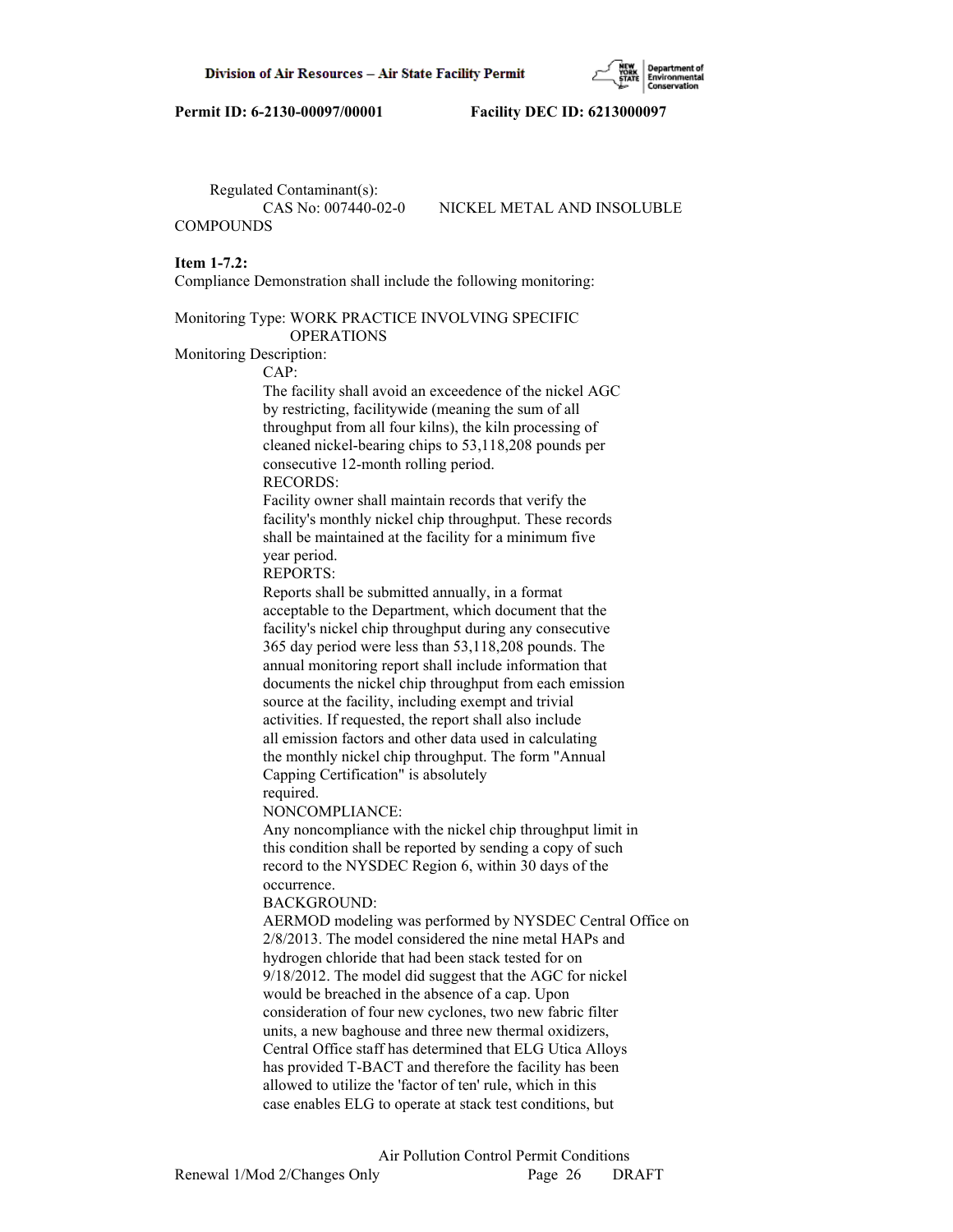for a limited number of hours (Central Office requested an hourly limit). See DAR-1 for the regulatory directive that allows a carcinogen's AGC to be exceeded by a factor of ten when T-BACT has been achieved.

 The nickel chip throughput annual maximum cap of 39,838,656 lbs (this was for a three kiln operation during "Renewal #1") was determined as follows: The nickel chip throughput rate during the 2012 stack test was 5,804 lbs/hr (summation of all three kilns while operating at the maximum rate that would produce a finished chip that met ELG's laboratory specifications). The projected annual operating time was calculated to be 6,864 hrs/yr. The product of 5,804 x 6,864 = 39,838,656 lbs of nickel chips per year. During "Mod #1, Renewal #1", ELG expanded to a four kiln operation; so the 39,838,656 cap was divided by three and then multiplied by four to yield the new capping max of 53,118,208 lb/yr.

Work Practice Type: PROCESS MATERIAL THRUPUT Process Material: METAL Upper Permit Limit: 53,118,208 pounds per year Monitoring Frequency: MONTHLY Averaging Method: ANNUAL MAXIMUM ROLLED MONTHLY Reporting Requirements: ANNUALLY (CALENDAR) Reports due 30 days after the reporting period. The initial report is due 1/30/2017. Subsequent reports are due every 12 calendar month(s).

# **Condition 1-8: Compliance Demonstration Effective between the dates of 02/09/2016 and Permit Expiration Date**

## **Applicable Federal Requirement:**

# **Expired by Mod 2**

### **Item 1-8.1:**

The Compliance Demonstration activity will be performed for the facility: The Compliance Demonstration applies to:

| Emission Unit: 0-KD001<br>Process: KD1   | Emission Source: K1000 |
|------------------------------------------|------------------------|
| Emission Unit: 0-KD001<br>Process: KD1   | Emission Source: K2000 |
| Emission Unit: 0-KD001<br>Process: KD3   | Emission Source: K3000 |
| Emission Unit: 0-KD001<br>Process: $KD4$ | Emission Source: K4000 |

Regulated Contaminant(s):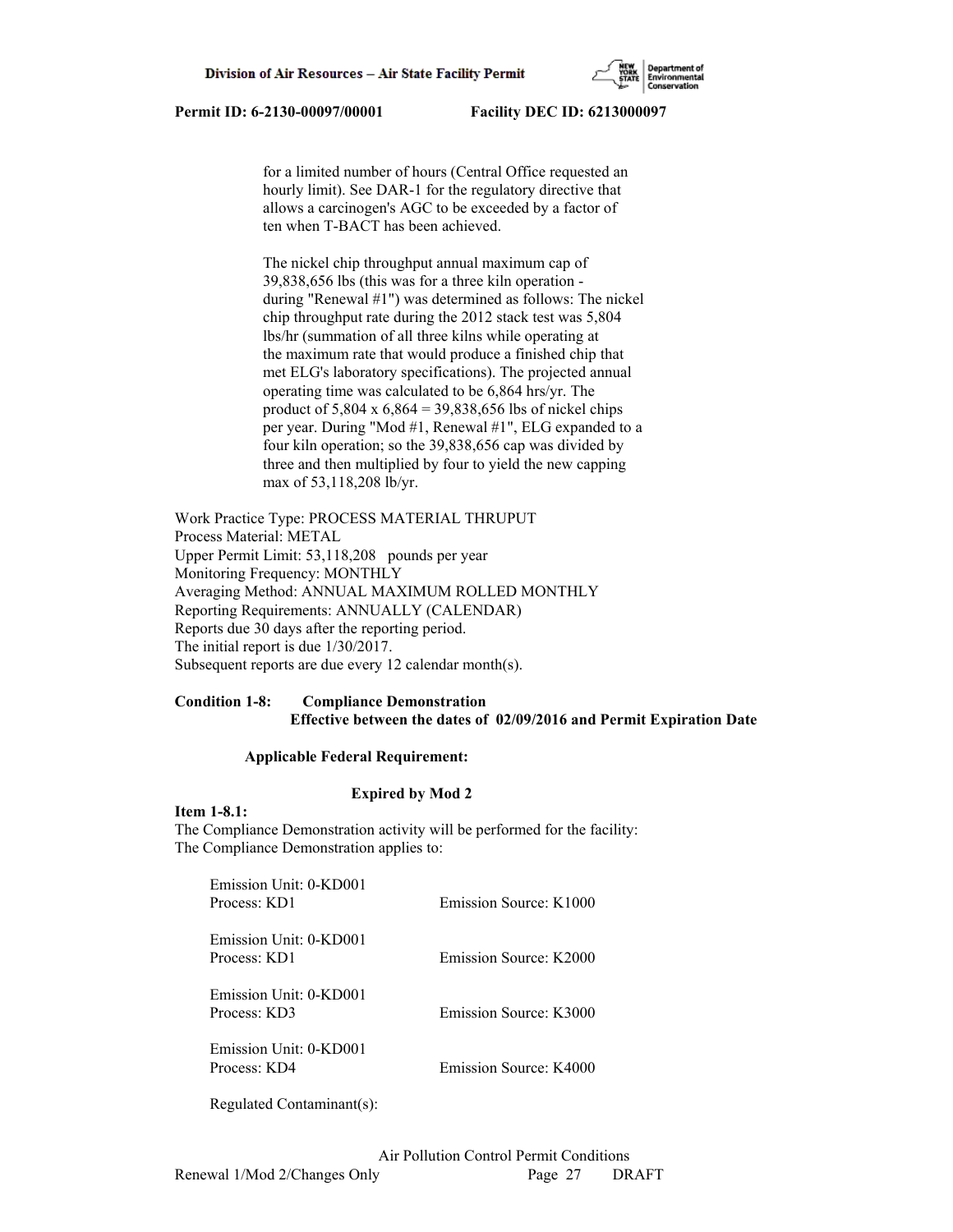

# CAS No: 0NY075-00-0 PARTICULATES

## **Item 1-8.2:**

Compliance Demonstration shall include the following monitoring:

Monitoring Type: MONITORING OF PROCESS OR CONTROL DEVICE PARAMETERS AS SURROGATE Monitoring Description: No facility owner or operator shall cause or allow

 particulate emissions that exceed 3.84 lbs/hr from a comtinuous process material dryer whose material throughput is 1,935 pounds of nickel chips per hour. This emission rate potential has been calculated from Table 6 in 6 NYCRR 212-2.5(b). Reference Method 5 shall be conducted at NYSDEC request.

Parameter Monitored: PARTICULATES Upper Permit Limit: 3.84 pounds per hour Reference Test Method: EPA Reference Method 5 @ DEC request Monitoring Frequency: AS REQUIRED - SEE PERMIT MONITORING DESCRIPTION Averaging Method: 1-HOUR AVERAGE Reporting Requirements: AS REQUIRED - SEE MONITORING DESCRIPTION

## **Condition 2-9: Compliance Demonstration Effective for entire length of Permit**

## **Applicable Federal Requirement:6 NYCRR 212-2.4 (b)**

## **Item 2-9.1:**

The Compliance Demonstration activity will be performed for the facility: The Compliance Demonstration applies to:

| Emission Unit: 0-KD011<br>Process: K11           | Emission Source: K1000 |
|--------------------------------------------------|------------------------|
| Emission Unit: 0-KD011<br>Process: K11           | Emission Source: K2000 |
| Emission Unit: 0-KD012<br>Process: K13           | Emission Source: K3000 |
| Emission Unit: 0-KD012<br>Process: K14           | Emission Source: K4000 |
| Regulated Contaminant(s):<br>CAS No: 0NY075-00-0 | PARTICULATES           |

## **Item 2-9.2:**

Compliance Demonstration shall include the following monitoring:

Monitoring Type: MONITORING OF PROCESS OR CONTROL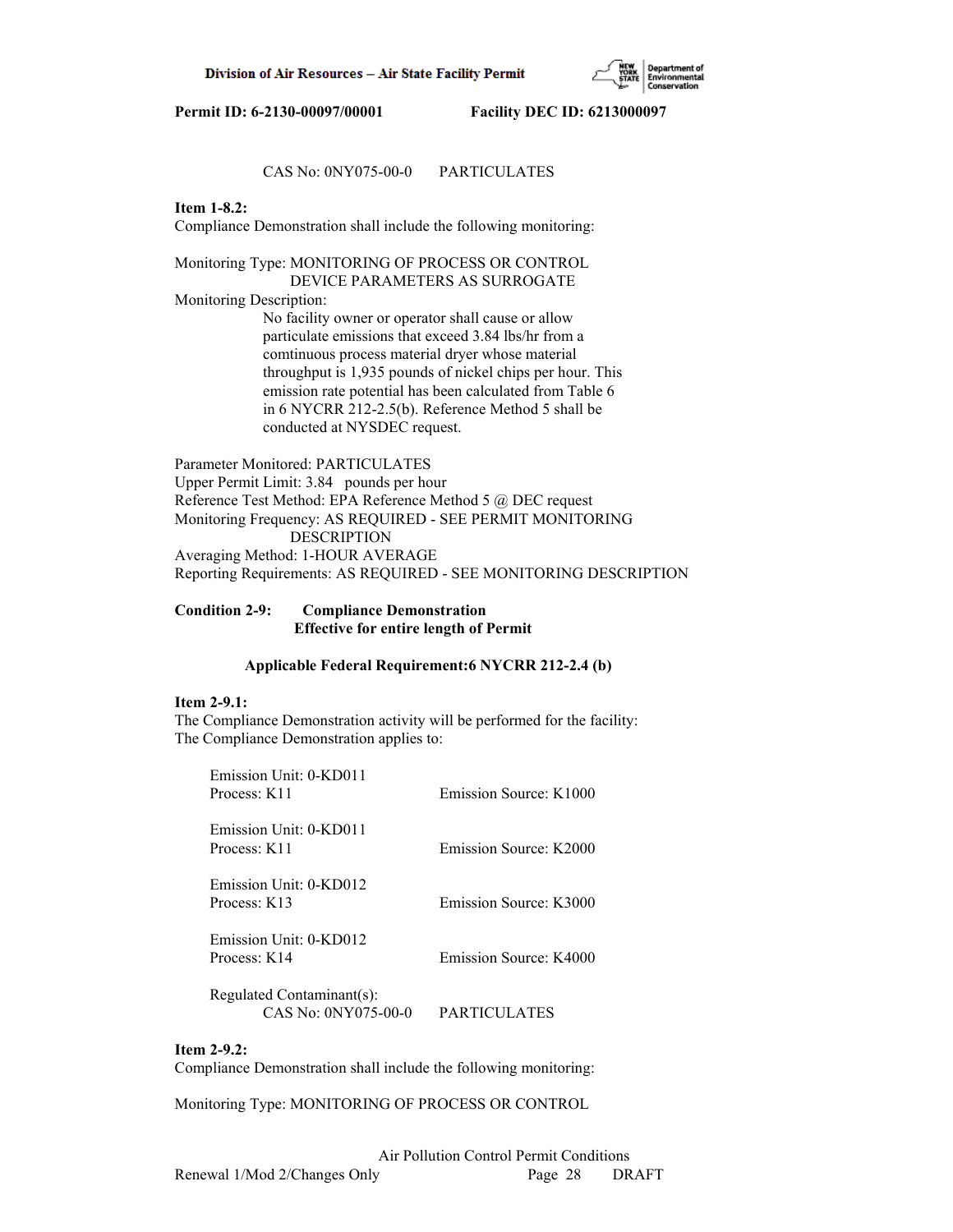

## DEVICE PARAMETERS AS SURROGATE

### Monitoring Description:

 No facility owner or operator shall cause or allow particulate emissions that exceed 3.84 lbs/hr from a continuous process material dryer whose material throughput is 1,935 pounds of nickel chips per hour. This emission rate potential has been calculated from Table 6 in 6 NYCRR 212-2.5(b). Reference Method 5 shall be conducted at NYSDEC request.

Parameter Monitored: PARTICULATES Upper Permit Limit: 3.84 pounds per hour Reference Test Method: EPA Reference Method 5 @ DEC request Monitoring Frequency: AS REQUIRED - SEE PERMIT MONITORING DESCRIPTION Averaging Method: 1-HOUR AVERAGE Reporting Requirements: AS REQUIRED - SEE MONITORING DESCRIPTION

# **Condition 2-10: Compliance Demonstration Effective for entire length of Permit**

### **Applicable Federal Requirement:6 NYCRR 226-1.3**

## **Item 2-10.1:**

The Compliance Demonstration activity will be performed for the facility: The Compliance Demonstration applies to:

| Emission Unit: 0-VAPDG |                        |
|------------------------|------------------------|
| Process: VDG           | Emission Source: V6000 |

## **Item 2-10.2:**

Compliance Demonstration shall include the following monitoring:

Monitoring Type: RECORD KEEPING/MAINTENANCE PROCEDURES Monitoring Description:

> Owners or operators conducting solvent cleaning processes must:

 (a) store solvent in covered containers and transfer or dispose of waste solvent in such a manner that less than 20 percent of the waste solvent (by weight) can evaporate into the atmosphere;

 (b) maintain equipment to minimize leaks and fugitive emissions;

 (c) display at the equipment location a conspicuous summary of proper operating procedures consistent with minimizing emissions of VOCs;

 (d) keep the degreaser cover closed except when parts are being placed into or being removed from the degreaser, the cover needs to be open in order or remove solvent from the degreaser, no solvent is in the degreaser, or manually cleaning parts in a cold cleaning degreaser;

(e) create and maintain a record of solvent consumption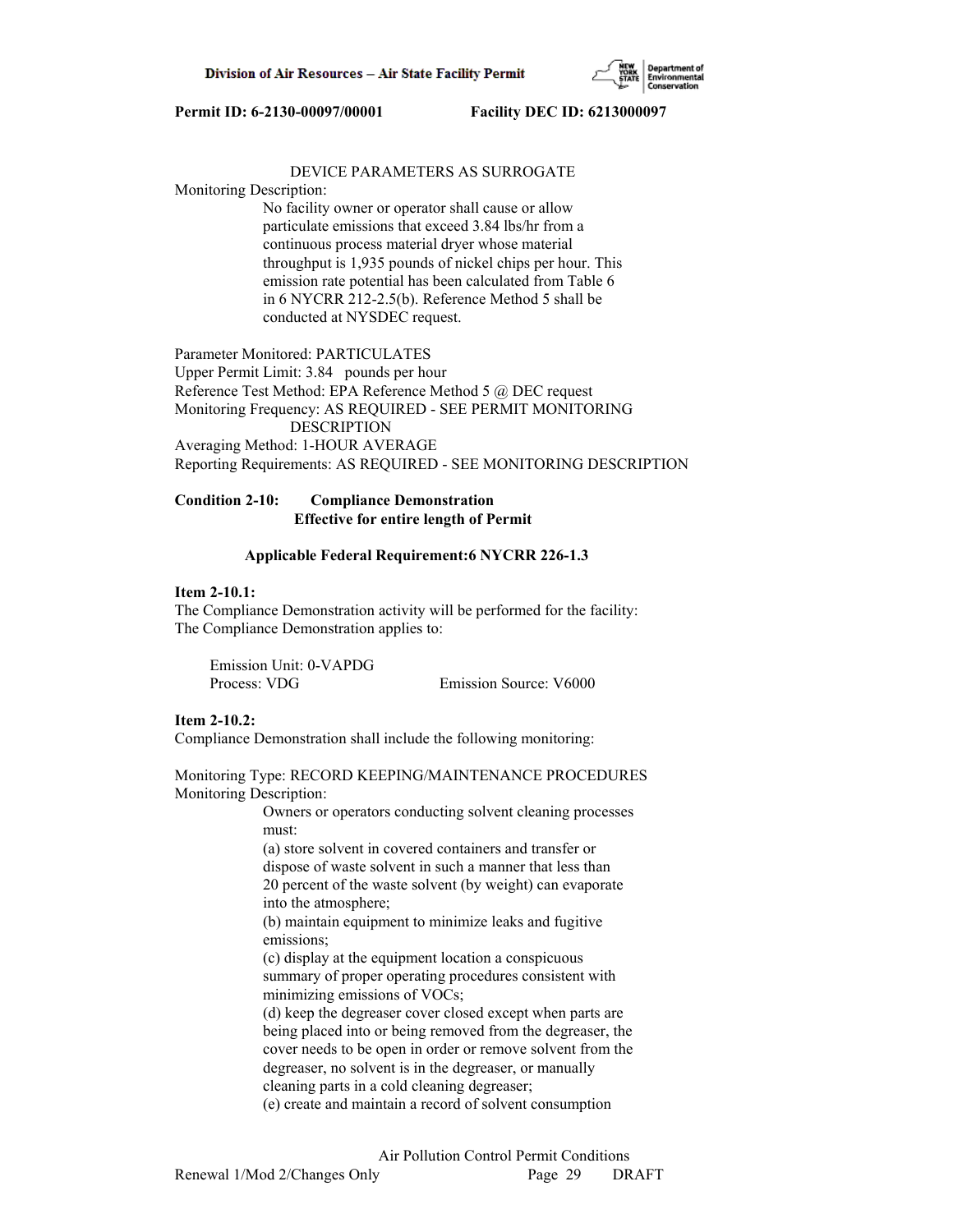for five years. Thais record must be retained for five years and made available to the department upon request; (f) not clean sponges, fabric, wood, leather, paper products and other absorbent materials in a degreaser; and (g) if using a cold cleaning degreaser that is subject to paragraph 6 NYCRR 226-1.4(a)(4), retain a record of the following three items for five years and provide these records to the Department upon request. An invoice, bill of sale, a certificate covering multiple sales, manufacturers published information, or other appropriate documentation acceptable to the Department may be used to comply with this requirement: (1) name and address of the solvent supplier; (2) the type of solvent including the product or vendor identification number; and (3) the VOC content of the cleaning solution in grams per liter (gm/l) or the vapor pressure of the solvent measured in mm Hg at 20 degrees Celsius (68 degrees Fahrenheit) as appropriate to verify compliance.

Monitoring Frequency: WHEN THE SOURCE IS OPERATING Reporting Requirements: UPON REQUEST BY REGULATORY AGENCY

# **Condition 2-11: Compliance Demonstration Effective for entire length of Permit**

# **Applicable Federal Requirement:6 NYCRR 226-1.4 (b)**

# **Item 2-11.1:**

The Compliance Demonstration activity will be performed for the facility: The Compliance Demonstration applies to:

 Emission Unit: 0-VAPDG Process: VDG Emission Source: V6000

#### **Item 2-11.2:**

Compliance Demonstration shall include the following monitoring:

Monitoring Type: RECORD KEEPING/MAINTENANCE PROCEDURES Monitoring Description:

> The following types of control requirements must be used by an owner or operator conducting solvent cleaning for open-top degreasing: (1) a cover which can be operated easily without disturbing the vapor zone; (2) safety switches which shut off the sump heat if the condenser malfunctions and shall shut off the pump if the vapor level drops excessively; and (3) One of the following: (i) a freeboard ratio that is greater than or equal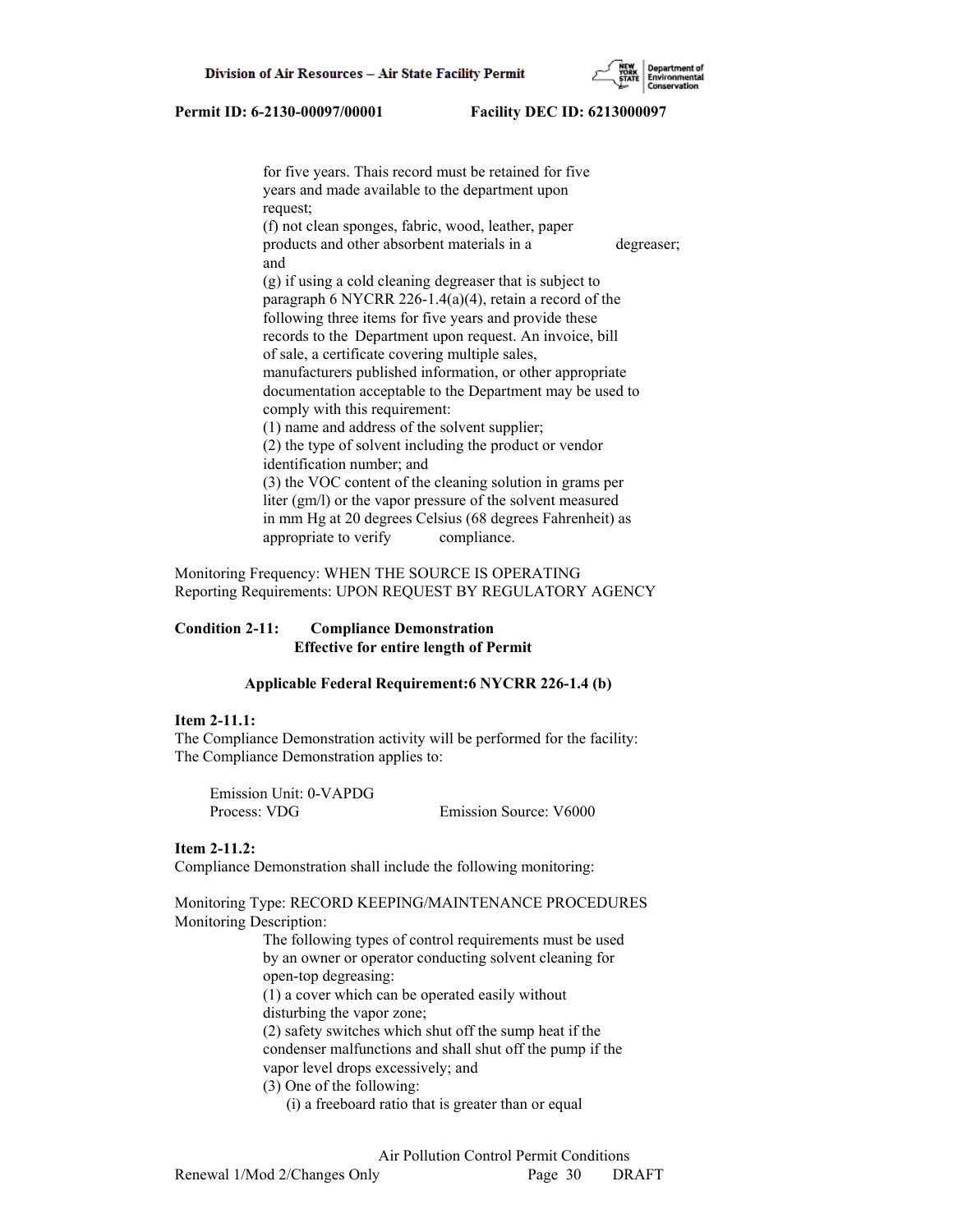

 to 0.75, and a powered or mechanically assisted cover if the top opening is greater than 10 square feet; (ii) a refrigerated chiller; or (iii) local exhaust ventilation and a carbon adsorption unit, or an equivalent system, for collection of VOCs.

Monitoring Frequency: WHEN THE SOURCE IS OPERATING Reporting Requirements: UPON REQUEST BY REGULATORY AGENCY

# **Condition 2-12: Compliance Demonstration Effective for entire length of Permit**

## **Applicable Federal Requirement:6 NYCRR 226-1.5 (b)**

# **Item 2-12.1:**

The Compliance Demonstration activity will be performed for the facility: The Compliance Demonstration applies to:

| Emission Unit: 0-VAPDG |                        |
|------------------------|------------------------|
| Process: VDG           | Emission Source: V6000 |

## **Item 2-12.2:**

Compliance Demonstration shall include the following monitoring:

Monitoring Type: RECORD KEEPING/MAINTENANCE PROCEDURES Monitoring Description:

> The following operating practices are required by an owner or operator conducting solvent cleaning for open-top vapor degreasing. (1) Minimize solvent carry-out by the following measures: (i) rack parts to allow full drainage; (ii) move parts in and out of degreaser tank at less than 11 ft/min; (iii) degrease the work load in the vapor zone at least 30 seconds or until condensation ceases; (iv) tip out any pools of solvent before removal; and (v) dry parts for at least 15 seconds before removal. (2) Work loads shall not occupy more than half the open-top area of the degreaser tank. (3) Spray only below the vapor level.

Monitoring Frequency: WHEN THE SOURCE IS OPERATING Reporting Requirements: UPON REQUEST BY REGULATORY AGENCY

# **Condition 12: Compliance Demonstration Effective between the dates of 01/13/2014 and Permit Expiration Date**

## **Applicable Federal Requirement:**

## **Expired by Mod 2**

**Item 12.1:**

The Compliance Demonstration activity will be performed for the Facility.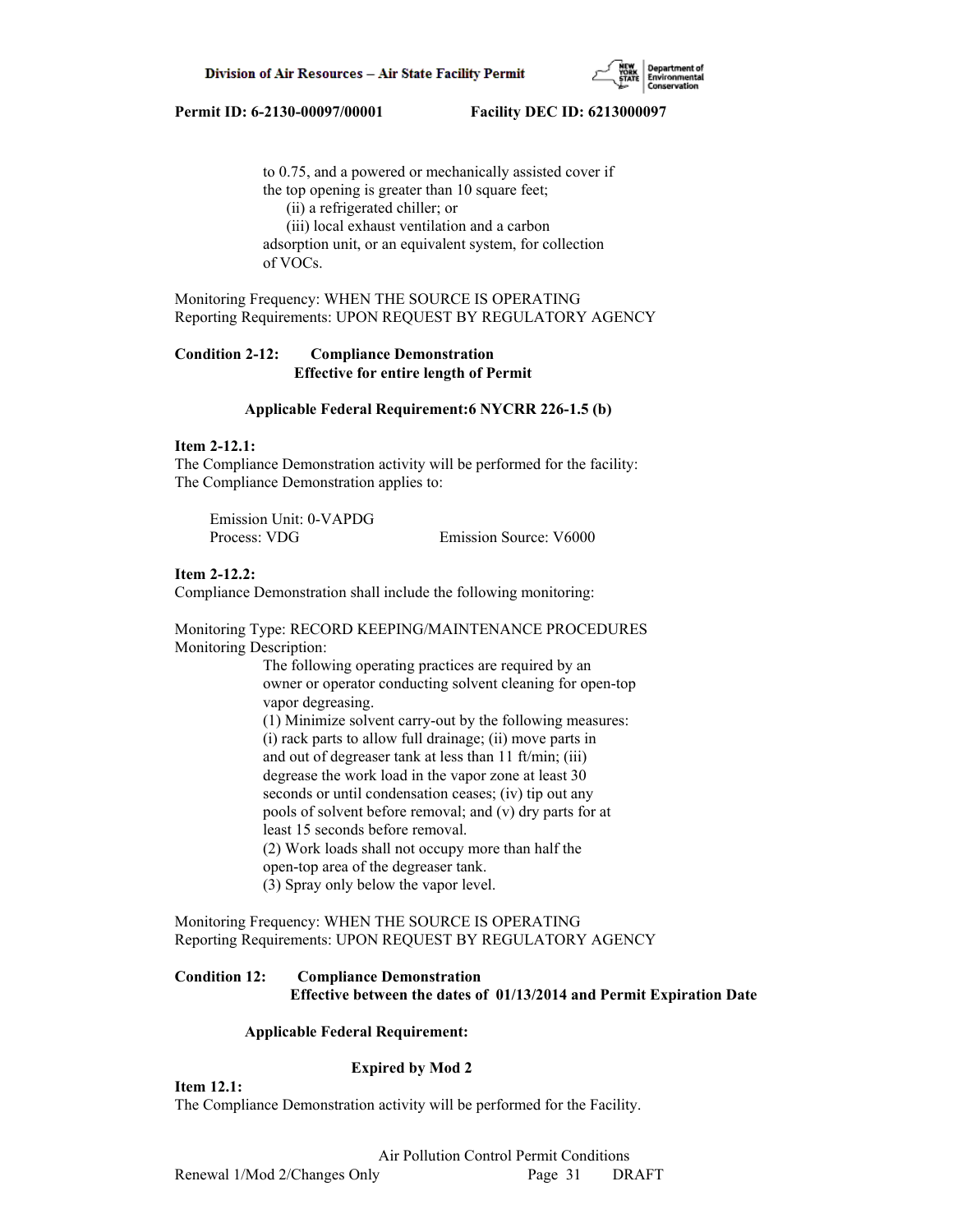

 Regulated Contaminant(s): CAS No: 0NY998-00-0 VOC

# **Item 12.2:**

Compliance Demonstration shall include the following monitoring:

Monitoring Type: RECORD KEEPING/MAINTENANCE PROCEDURES Monitoring Description:

> 6NYCRR 226. Requirements for Open-top Vapor Degreasers (For non Title V )

A. Equipment Specifications

 The following types of control equipment must be used when conducting open-top vapor degreasing, solvent metal cleaning:

 1) A cover which can be operated easily without disturbing the vapor zone.

 (2) Safety switches which shut off the sump heat if the condenser malfunctions and shall shut off the pump if the vapor level drops excessively (3) One of the following: (i) a freeboard ratio that is greater than or equal to 0.75, and a powered or mechanically assisted cover if the top opening is greater than 10 square feet; (ii) a refrigerated chiller; or (iii) local exhaust ventilation and a carbon adsorption

 unit, or an equivalent system, for collection of VOCs.

B. Operating Requirements:

(1) Minimize solvent carry-out by the following measures:

 (i) rack parts to allow full drainage; (ii) move parts in and out of degreaser tank at less than 11 ft/min; (iii) degrease the work load in the vapor zone at least 30 seconds or until condensation ceases; (iv) tip out any pools of solvent before removal; and

(v) dry parts for at least 15 seconds before removal.

 (2) Work loads shall not occupy more than half the open-top area of the degreaser tank. (3) Spray only below the vapor level.

C. General Requirements: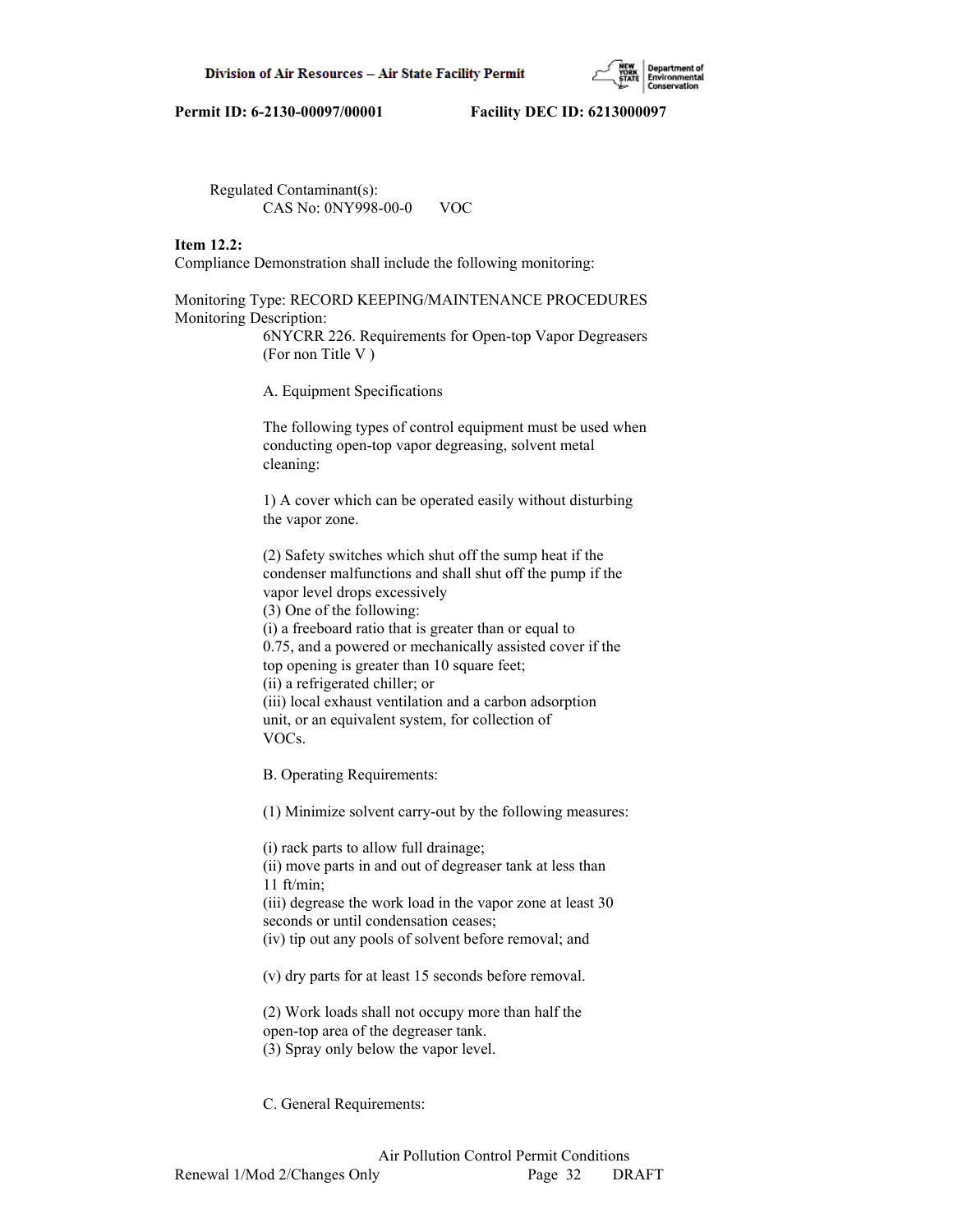

A Person conducting solvent metal cleaning must:

 (1) Store solvent in covered containers and transfer or dispose of waste solvent in such a manner that less than 20 percent of the waste solvent (by weight) can evaporate into the atmosphere.

 (2) Maintain equipment to minimize leaks and fugitive emissions.

 (3) Display at the equipment location a conspicuous summary of proper operating procedures consistent with minimizing emissions of VOCs.

(4) Keep the degreaser cover closed except when:

 (a) parts are being placed into or being removed from the degreaser;.

 (b) adding or removing solvent from the degreaser; or

(c) no solvent is in the degreaser.

 (5) Create and retain a record of solvent consumption for five years. This record must be made available to the Department upon request. (6) Not clean sponges, fabric, wood, leather, paper

products and other absorbent materials in a degreaser.

Monitoring Frequency: AS REQUIRED - SEE PERMIT MONITORING DESCRIPTION

Reporting Requirements: ANNUALLY (CALENDAR) Reports due 30 days after the reporting period. The initial report is due 1/30/2014. Subsequent reports are due every 12 calendar month(s).

# **Condition 1-9: Compliance Demonstration Effective between the dates of 02/09/2016 and Permit Expiration Date**

## **Applicable Federal Requirement:**

### **Expired by Mod 2**

**Item 1-9.1:**

The Compliance Demonstration activity will be performed for the Facility.

| Regulated Contaminant(s): |                         |
|---------------------------|-------------------------|
| CAS No: 000106-88-7       | ETHYL OXIRANE           |
| CAS No: $000646-06-0$     | DIOXACYCLOPENTANE, 1.3- |
| CAS No: 0NY998-00-0       | VOC.                    |
| CAS No: 000106-94-5       | PROPANE, 1-BROMO-       |
|                           |                         |

**Item 1-9.2:**

Compliance Demonstration shall include the following monitoring:

Monitoring Type: RECORD KEEPING/MAINTENANCE PROCEDURES Monitoring Description:

Facility operates one non-halogenated open-top batch

Renewal 1/Mod 2/Changes Only Page 33 DRAFT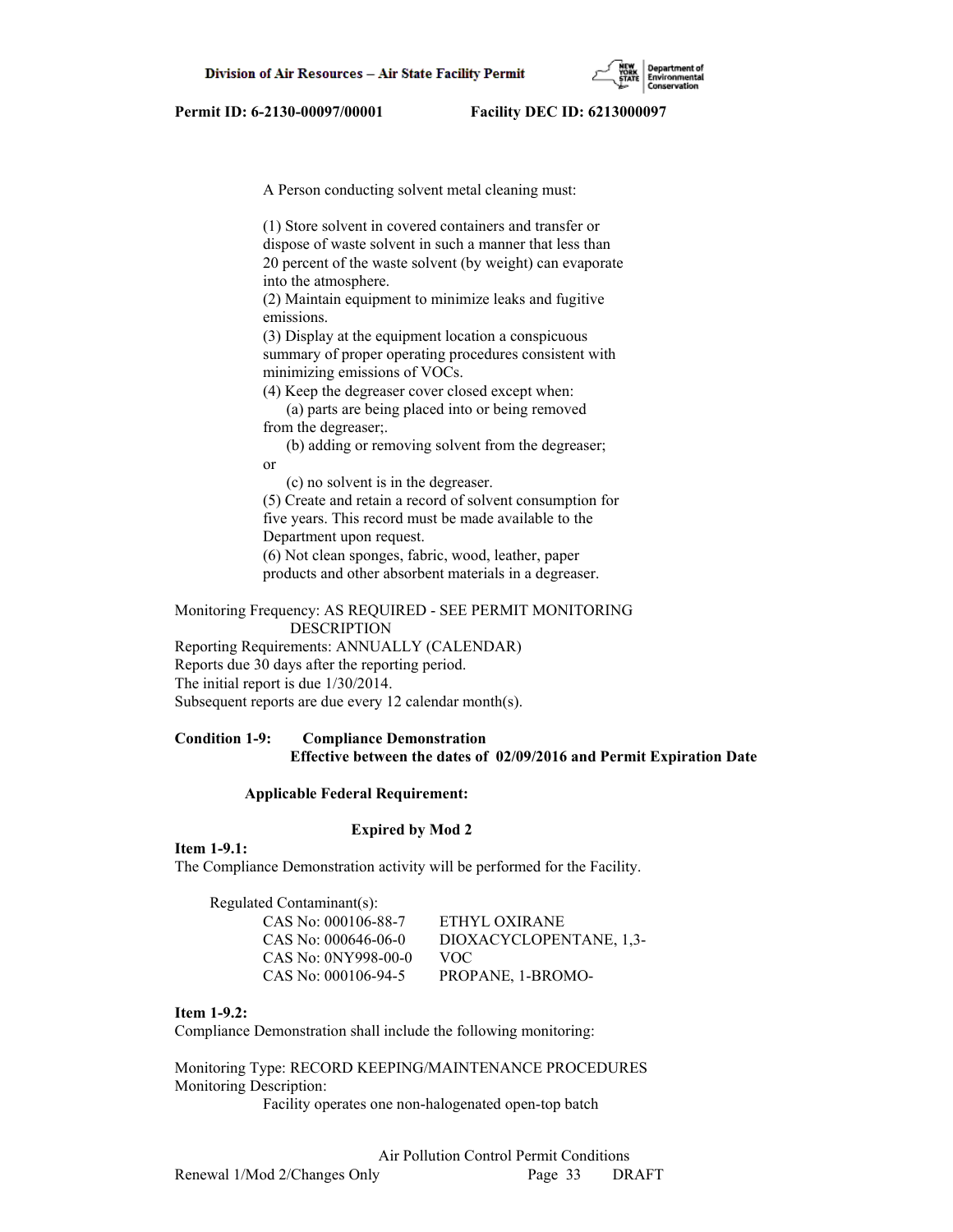

 vapor degreaser that is exempt per 6 NYCRR 201-3.3  $(c)(39)(iv)$  due to an open top area that is less than 11 square feet. In 2010, the solvent in use is Techtride DG and this solvent has been modeled with DAR-1 and has been found to exhibit no SGC or AGC exceedences.

 This exempt unit is an Ultra Kool "Cold Trap Plus", 18 gallon capacity, 1.5 ft2.

 Annually, facility shall monitor and record degreasing solvent usage. Annually, VOC and HAP emissions from solvent usage shall be calculated per current MSDS/TDS information and also reported in the Annual Monitoring Report. Both 1,3 Dioxolane and N-Propyl bromide are VOCs and ethyl oxirane is both VOC and HAP. Techtride DG is 100% VOC. Records shall be maintained for a minimum period of five years.

 NOTE: During 2015, the EPA had been moving in the direction of possibly re-assessing N-propyl bromide to HAP status. Facility is required to be keep abreast of this potential change and also to recognize the recognize need for a 10 ton self-imposed limit on this HAP (ELG will need a Title V air permit if ELG exceeds 10 tpy).

Monitoring Frequency: ANNUALLY Averaging Method: ANNUAL TOTAL Reporting Requirements: ANNUALLY (CALENDAR) Reports due 30 days after the reporting period. The initial report is due 1/30/2017. Subsequent reports are due every 12 calendar month(s).

## **\*\*\*\* Emission Unit Level \*\*\*\***

# **Condition 2-13: Emission Unit Permissible Emissions Effective for entire length of Permit**

### **Applicable Federal Requirement:6 NYCRR Subpart 201-7**

### **Item 2-13.1:**

The sum of emissions from all regulated processes specified in this permit for the emission unit cited

shall not exceed the following Potential to Emit (PTE) rates for each regulated contaminant:

Emission Unit: 0-KD011

 CAS No: 007440020 (From Mod 2) Name: NICKEL METAL AND INSOLUBLE COMPOUNDS PTE(s): 82 pounds per year

1 pounds per hour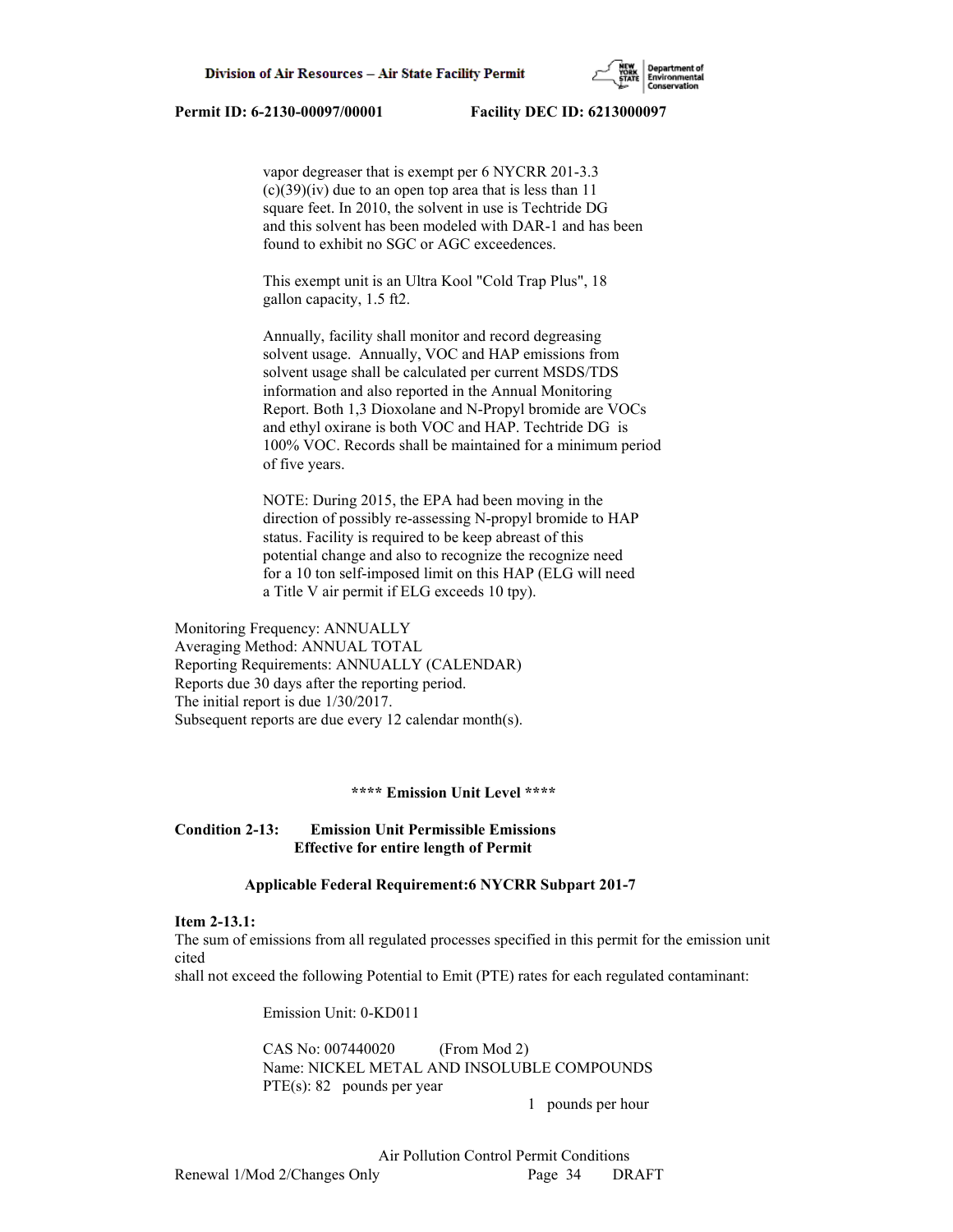

Emission Unit: 0-KD012

 CAS No: 007440020 (From Mod 2) Name: NICKEL METAL AND INSOLUBLE COMPOUNDS PTE(s): 82 pounds per year

1 pounds per hour

Emission Unit: 0-VAPDG

 CAS No: 000106945 (From Mod 2) Name: PROPANE, 1-BROMO- PTE(s): 2,023 pounds per year

1 pounds per hour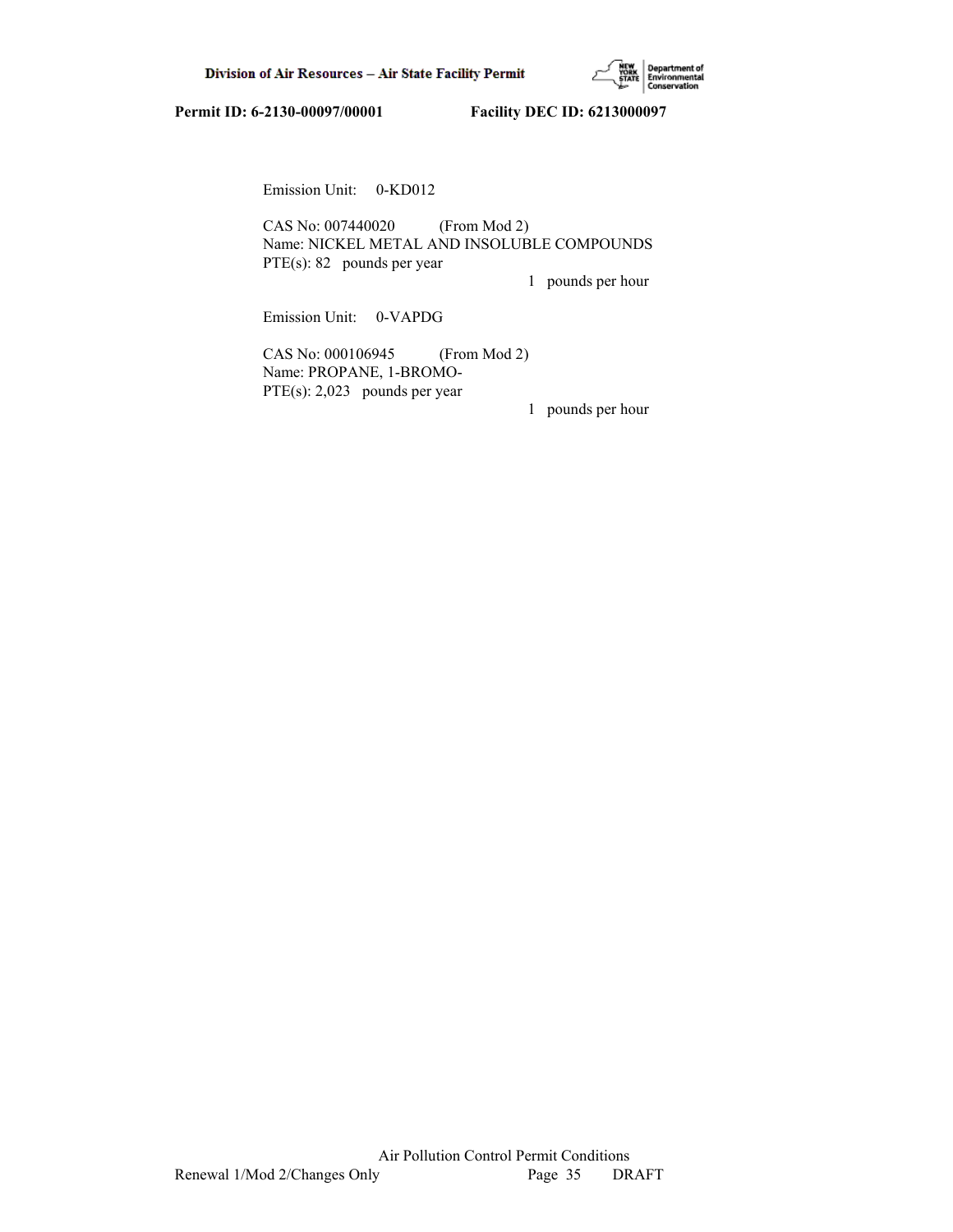

# **STATE ONLY ENFORCEABLE CONDITIONS \*\*\*\* Facility Level \*\*\*\***

# **NOTIFICATION OF GENERAL PERMITTEE OBLIGATIONS This section contains terms and conditions which are not federally enforceable. Permittees may also have other obligations under regulations of general applicability**

### **Item A: Emergency Defense - 6 NYCRR 201-1.5**

 An emergency, as defined in 6 NYCRR subpart 201-2, constitutes an affirmative defense to penalties sought in an enforcement action brought by the department for noncompliance with emissions limitations or permit conditions for all facilities in New York State.

 (a) The affirmative defense of emergency shall demonstrate, through properly signed, contemporaneous operating logs, or other relevant evidence that:

 (1) an emergency occurred and that the facility owner or operator can identify the cause(s) of the emergency;

 (2) the equipment at the facility was being properly operated and maintained;

 (3) during the period of the emergency the facility owner or operator took all reasonable steps to minimize the levels of emissions that exceeded the emission standards, or other requirements in the permit; and

 (4) the facility owner or operator notified the department within two working days after the event occurred. This notice must contain a description of the emergency, any steps taken to mitigate emissions, and any corrective actions taken.

 (b) In any enforcement proceeding, the facility owner or operator seeking to establish the occurrence of an emergency has the burden of proof.

 (c) This provision is in addition to any emergency or malfunction provision contained in any applicable requirement.

Item B: **Public Access to Recordkeeping for Facilities With State Facility Permits - 6 NYCRR 201-1.10 (a)** Where facility owners and/or operators keep records pursuant to compliance with the requirements of 6 NYCRR Subpart 201-5.4, and/or the emission capping requirements of 6 NYCRR Subpart 201-7, the Department will make such records available to the public upon request in accordance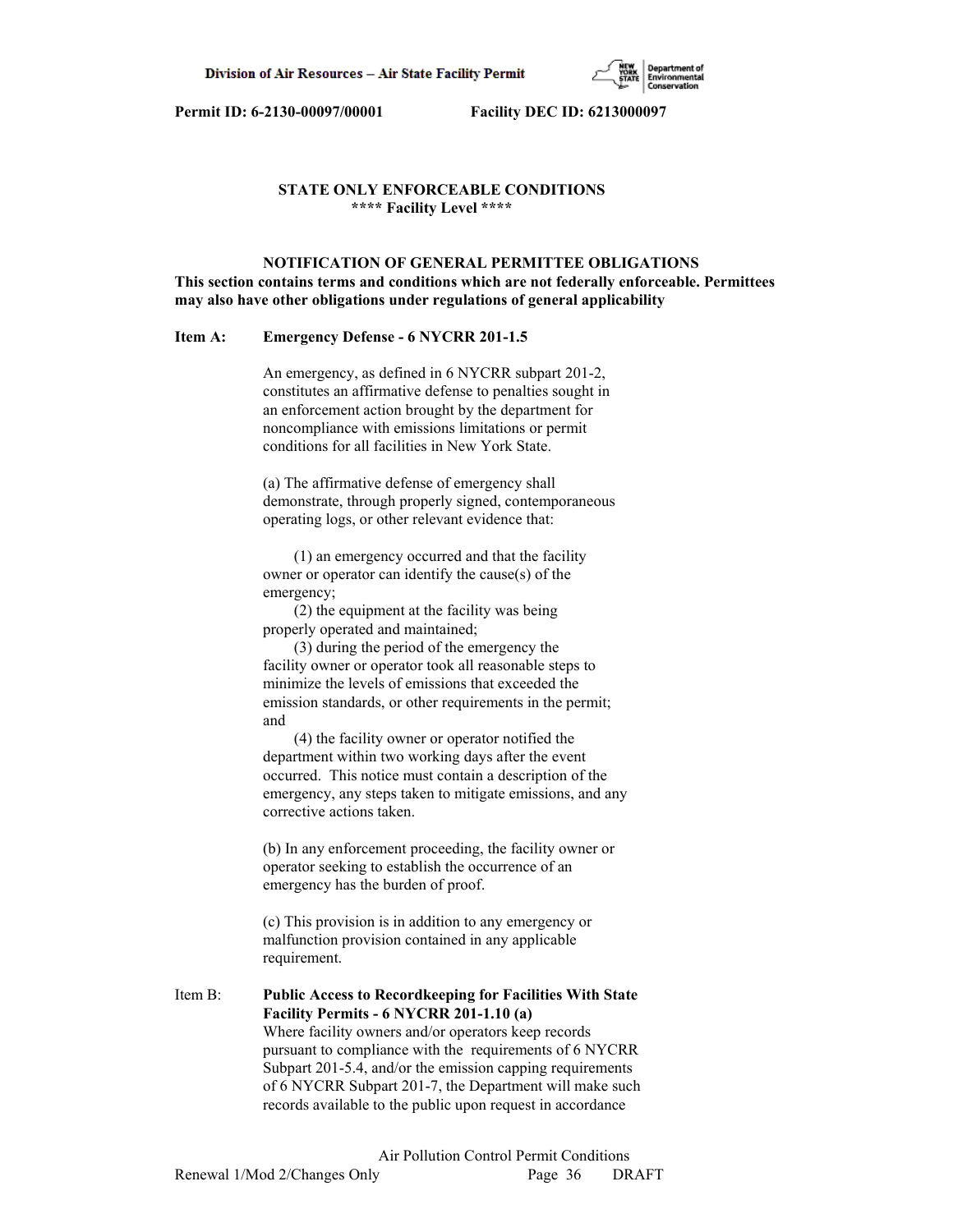with 6 NYCRR Part 616 - Public Access to Records. Facility owners and/or operators must submit the records required to comply with the request within sixty working days of written notification by the Department.

## Item C: **General Provisions for State Enforceable Permit Terms and Condition - 6 NYCRR Part 201-5**

 Any person who owns and/or operates stationary sources shall operate and maintain all emission units and any required emission control devices in compliance with all applicable Parts of this Chapter and existing laws, and shall operate the facility in accordance with all criteria, emission limits, terms, conditions, and standards in this permit. Failure of such person to properly operate and maintain the effectiveness of such emission units and emission control devices may be sufficient reason for the Department to revoke or deny a permit.

 The owner or operator of the permitted facility must maintain all required records on-site for a period of five years and make them available to representatives of the Department upon request. Department representatives must be granted access to any facility regulated by this Subpart, during normal operating hours, for the purpose of determining compliance with this and any other state and federal air pollution control requirements, regulations or law.

# **STATE ONLY APPLICABLE REQUIREMENTS The following conditions are state only enforceable.**

## **Condition 14: Contaminant List Effective between the dates of 01/13/2014 and Permit Expiration Date**

### **Applicable State Requirement:ECL 19-0301**

#### **Item 14.1:**

Emissions of the following contaminants are subject to contaminant specific requirements in this permit(emission limits, control requirements or compliance monitoring conditions).

> CAS No: 000106-94-5 Name: PROPANE, 1-BROMO-

 CAS No: 007439-92-1 Name: LEAD

 CAS No: 007439-96-5 Name: MANGANESE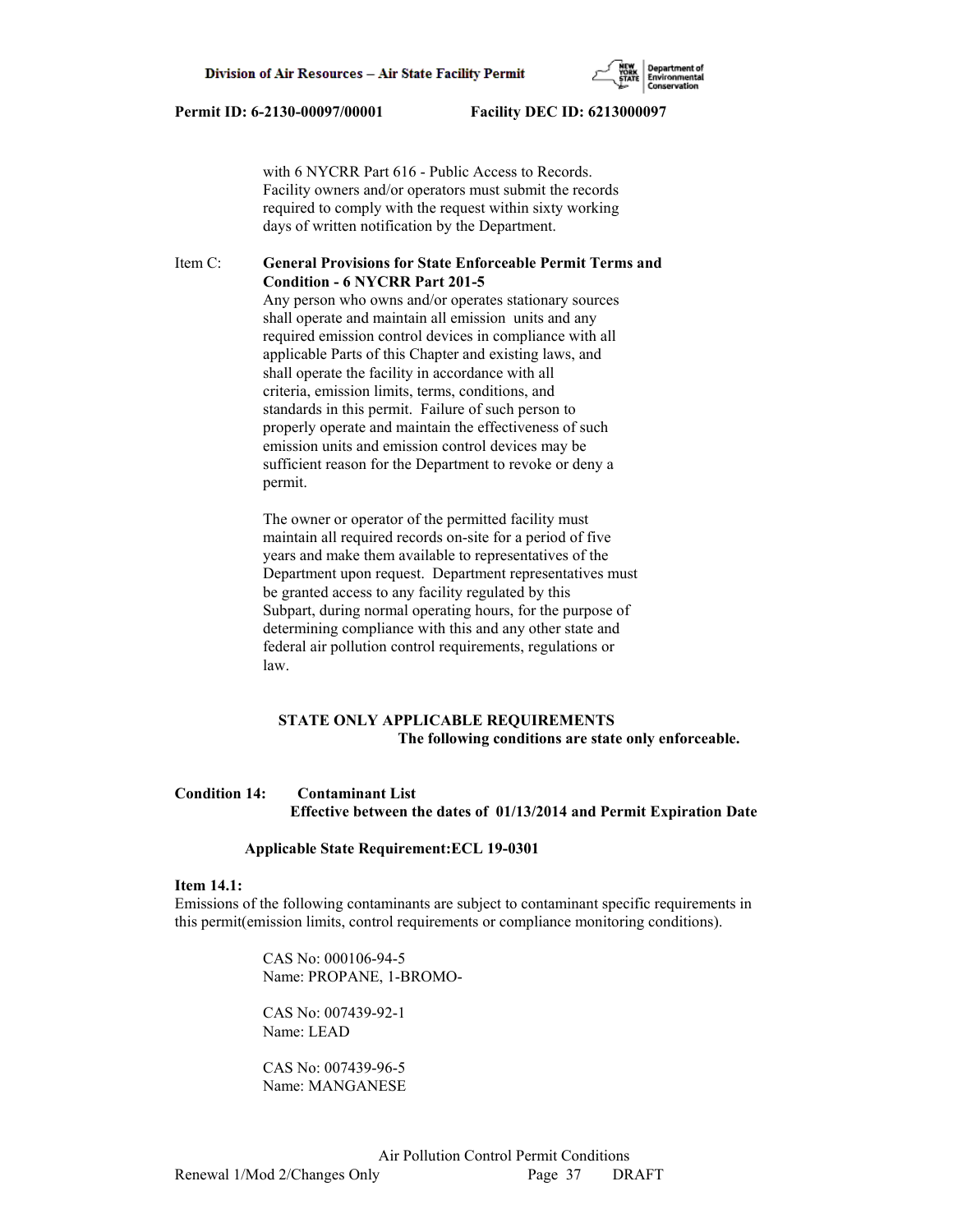CAS No: 007439-97-6 Name: MERCURY

 CAS No: 007440-02-0 Name: NICKEL METAL AND INSOLUBLE COMPOUNDS

 CAS No: 007440-43-9 Name: CADMIUM

 CAS No: 007440-47-3 Name: CHROMIUM

 CAS No: 007440-48-4 Name: COBALT

 CAS No: 007647-01-0 Name: HYDROGEN CHLORIDE

 CAS No: 007782-49-2 Name: SELENIUM

 CAS No: 0NY075-00-0 Name: PARTICULATES

 CAS No: 0NY998-00-0 Name: VOC

# **Condition 15: Malfunctions and start-up/shutdown activities Effective between the dates of 01/13/2014 and Permit Expiration Date**

### **Applicable State Requirement:**

## **Expired by Mod 2**

## **Item 15.1:**

(a) The facility owner or operator shall take all necessary and appropriate actions to prevent the emission of air pollutants that result in contravention of any applicable emission standard during periods of start-up, shutdown, or malfunction.

(b) The facility owner or operator shall compile and maintain records of all equipment malfunctions, maintenance, or start-up/shutdown activities when they can be expected to result in an exceedance of any applicable emission standard, and shall submit a report of such activities to the department when requested to do so, or when so required by a condition of a permit issued for the corresponding air contamination source. Such reports shall state whether any violations occurred and, if so, whether they were unavoidable, include the time, frequency and duration of the maintenance and/or start-up/shutdown activities, and an estimate of the emission rates of any air contaminants released. Such records shall be maintained for a period of at least five years and made available for review to department representatives upon request. Facility owners or operators subject to continuous stack monitoring and quarterly reporting requirements need not submit additional reports for equipment maintenance or start-up/shutdown activities for the facility to the department.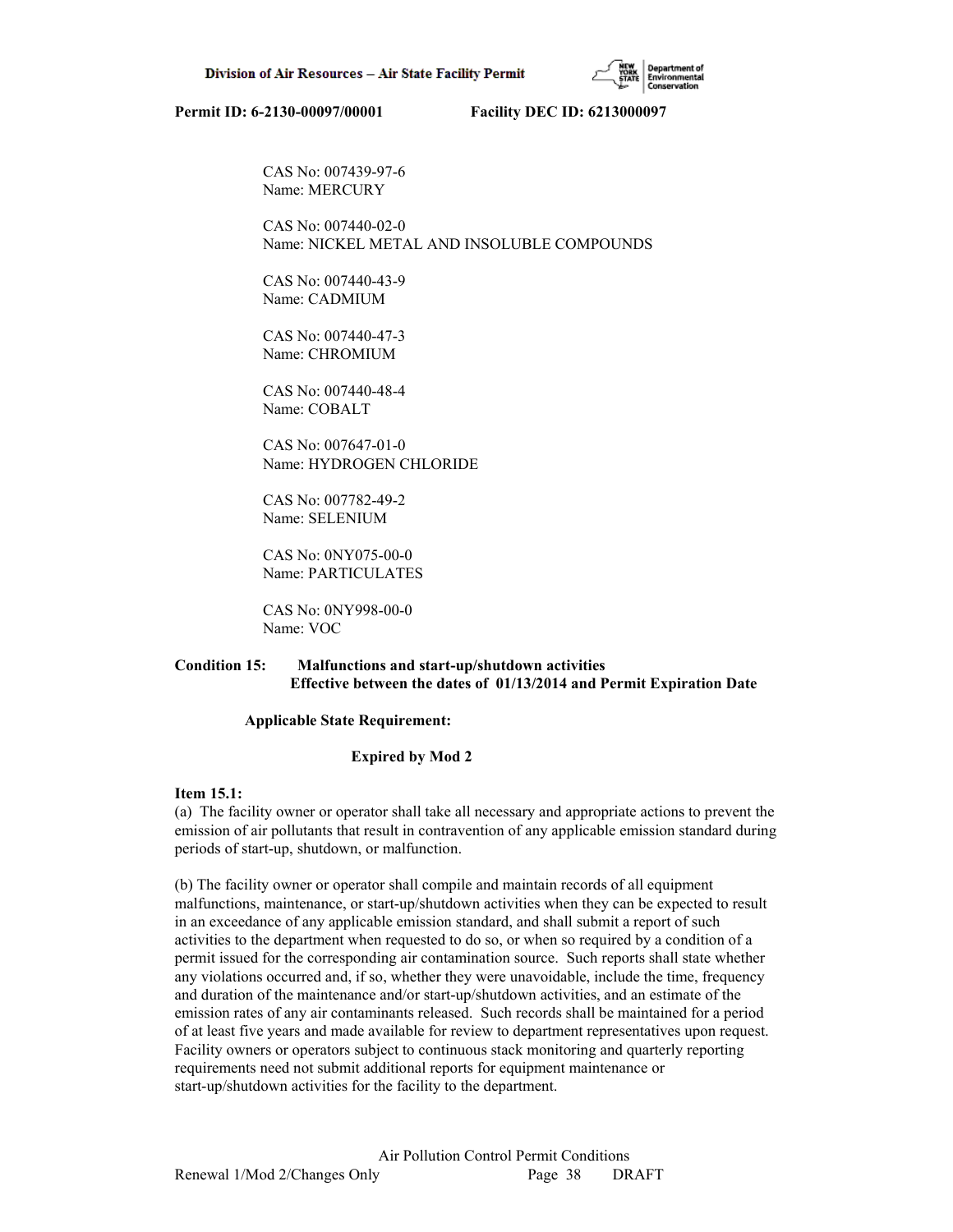

(c) In the event that emissions of air contaminants in excess of any emission standard in this Subchapter occur due to a malfunction, the facility owner or operator shall compile and maintain records of the malfunction and notify the department as soon as possible during normal working hours, but not later than two working days after becoming aware that the malfunction occurred. When requested by the department, the facility owner or operator shall submit a written report to the department describing the malfunction, the corrective action taken, identification of air contaminants, and an estimate of the emission rates.

(d) The department may also require the owner or operator to include, in reports described under Subdivisions (b) and (c) of this Section, an estimate of the maximum ground level concentration of each air contaminant emitted and the effect of such emissions.

(e) A violation of any applicable emission standard resulting from start-up, shutdown, or malfunction conditions at a permitted or registered facility may not be subject to an enforcement action by the department and/or penalty if the department determines, in its sole discretion, that such a violation was unavoidable. The actions and recordkeeping and reporting requirements listed above must be adhered to in such circumstances.

# **Condition 2-14: Malfunctions and Start-up/Shutdown Activities Effective for entire length of Permit**

## **Applicable State Requirement:6 NYCRR 201-1.4**

## **Item 2-14.1:**

(a) The facility owner or operator shall take all necessary and appropriate actions to prevent the emission of air pollutants that result in contravention of any applicable emission standard during periods of start-up, shutdown, or malfunction.

(b) The facility owner or operator shall compile and maintain records of all equipment maintenance and start-up/shutdown activities when they are expected to result in an exceedance of any applicable emission standard, and shall submit a report of such activities to the department when required by a permit condition or upon request by the department. Such reports shall state whether an exceedence occurred and if it was unavoidable, include the time, frequency and duration of the exceedence, and an estimate of the emission rates of any air contaminants released. Such records shall be maintained for a period of at least five years and made available for review to department representatives upon request. Facility owners or operators subject to continuous monitoring and quarterly reporting requirements need not submit additional reports of exceedences to the department.

(c) In the event that air contaminant emissions exceed any applicable emission standard due to a malfunction, the facility owner or operator shall notify the department as soon as possible during normal working hours, but not later than two working days after becoming aware that the malfunction occurred. In addition, the facility owner or operator shall compile and maintain a record of all malfunctions. Such records shall be maintained at the facility for a period of at least five years and must be made available to the department upon request. When requested by the department, the facility owner or operator shall submit a written report to the department describing the malfunction, the corrective action taken, the air contaminants emitted, and the resulting emission rates and/or opacity.

(d) The department may also require the facility owner or operator to include, in reports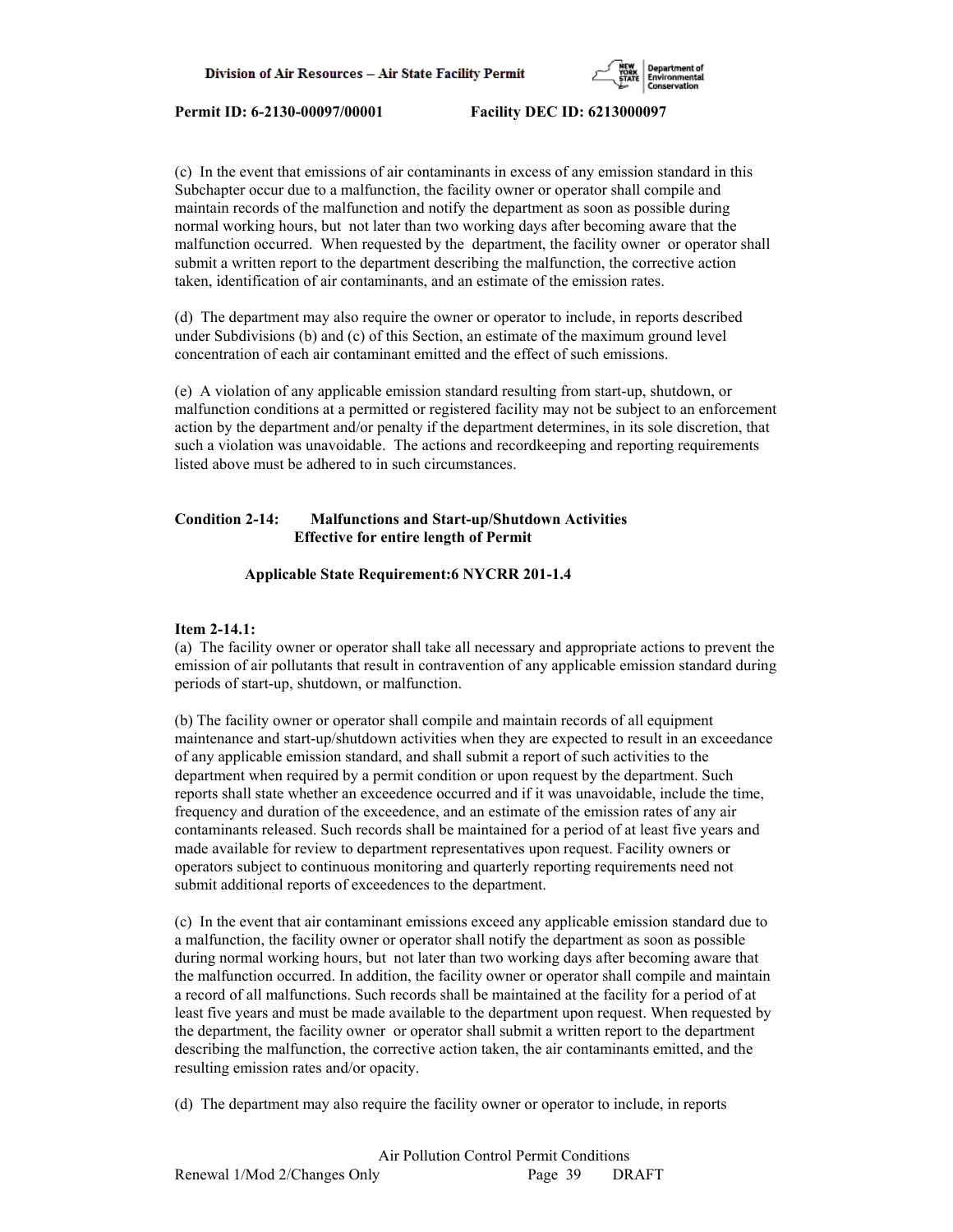

described under Subdivisions (b) and (c) of this Section, an estimate of the maximum ground level concentration of each air contaminant emitted and the effect of such emissions.

(e) A violation of any applicable emission standard resulting from start-up, shutdown, or malfunction conditions at a permitted or registered facility may not be subject to an enforcement action by the department and/or penalty if the department determines, in its sole discretion, that such a violation was unavoidable. The actions and recordkeeping and reporting requirements listed above must be adhered to in such circumstances.

# **Condition 16: Emission Unit Definition Effective between the dates of 01/13/2014 and Permit Expiration Date**

## **Applicable State Requirement:6 NYCRR Subpart 201-5**

# **Item 16.1(From Mod 2):**

The facility is authorized to perform regulated processes under this permit for: Emission Unit: 0-KD011

Emission Unit Description:

 The emission unit consists of the operations of both rotary kiln #1 and kiln #2. These kilns apply natural gas-fired heat to nickel machine tool turnings (chips) for the purpose of burning off residual machine tool coolant, machine tool oils and also to evaporate water from the chips. This EU also covers one cyclone per each kiln. This then-cojoined airstream is ducted through a heat recuperator, one thermal oxidizer, one Torit/Donaldson baghouse and then is released through EP K0001, which is a 57 foot-tall stack that is 14.3" in diameter. The natural gas combustion by-products are released separately through CMB01 and CMB02, which are through-the-roof stacks (immediately above eack kiln.

 Each of these two kilns are also equipped with three fume hoods (total of six hoods) that collect otherwise-fugitive nickel PM; this airstream is then run through an A.C.T. cartridge-style filter (32 cartridges) and then this filtered air is released through emission point HOD12, which is a 24" diameter horizontally-oriented stack.

Processes K11 and F12 are in this emission unit.

Building(s): Main

## **Item 16.2(From Mod 2):**

The facility is authorized to perform regulated processes under this permit for: Emission Unit: 0-KD012 Emission Unit Description: The emission unit consists of the operations of both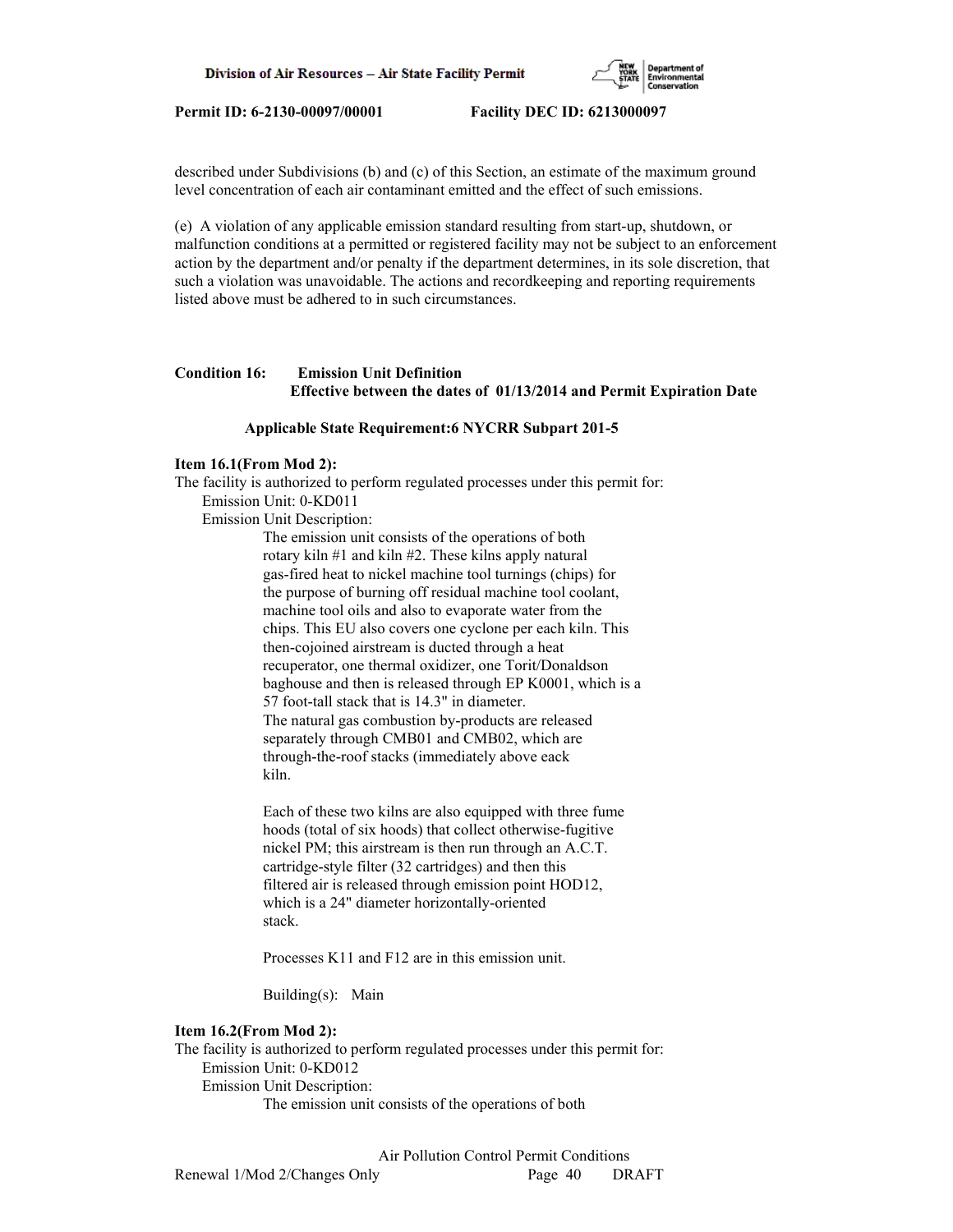rotary kiln #3 and rotary kiln #4. Each of these kilns possess it's own dedicated airstream from kiln to stack, no control functions are co-joined (except-see below). These kilns apply natural gas-fired heat to nickel machine tool turnings (chips) for the purpose of burning off residual machine tool coolants, residual machine tool oils and also to evaporate water from the chips. One airstream goes from kiln #3, through a cyclone, through a heat recuperator, through a thermal oxidizer, through a Donldson/Torit baghouse and then releases through emission point K0002, which is a 36 foot-tall stack that is 16.2" in diameter.

 The other airstream goes from kiln #4, through a cyclone, through a heat recuperator, through a thermal oxidizer, through a Donldson/Torit baghouse and then releases through emission point K0004, which is a 40 foot-tall stack that is 14.3" in diameter.

 The natural gas combustion by-products from Kiln #3 are released separately through CMB03, which is a through-the-roof stack (immediately above kiln #3). The natural gas combustion by-products from Kiln #4 are released separately through CMB04, which is a through-the-roof stack (immediately above kiln #4).

 Each of these two kilns are also equipped with three fume hoods (total of six hoods) that collect otherwise-fugitive nickel PM; this airstream is then run through an A.C.T. cartridge-style filter (32 cartridges) and then this filtered air is released through emission point HOD34, which is a 24" diameter horizontally-oriented stack. THIS FUME HOOD FUNCTION IS CO-JOINED BETWEEN KILN 3 AND KILN 4.

Processes K13, K14 and F34 are in this emission unit.

Building(s): Main

### **Item 16.3(From Mod 2):**

The facility is authorized to perform regulated processes under this permit for: Emission Unit: 0-VAPDG

Emission Unit Description:

 This emission unit consists of the utilization of a non-halogenated open-top vapor degreaser that uses Techtride DG (100% VOC), which is an n Propyl bromide solvent. CAS number is 00106-94-5 (1-Bromopropane), it is an HTAC and it is expected to attain HAP status in possibly 2021. The unit (Source V6000), is an Ultra Kool "Cold Trap Plus", 18 gallon capacity with an open top surface area of 1.5 square feet. Facility historically uses nearly 2,200 pounds of solvent per year. There is no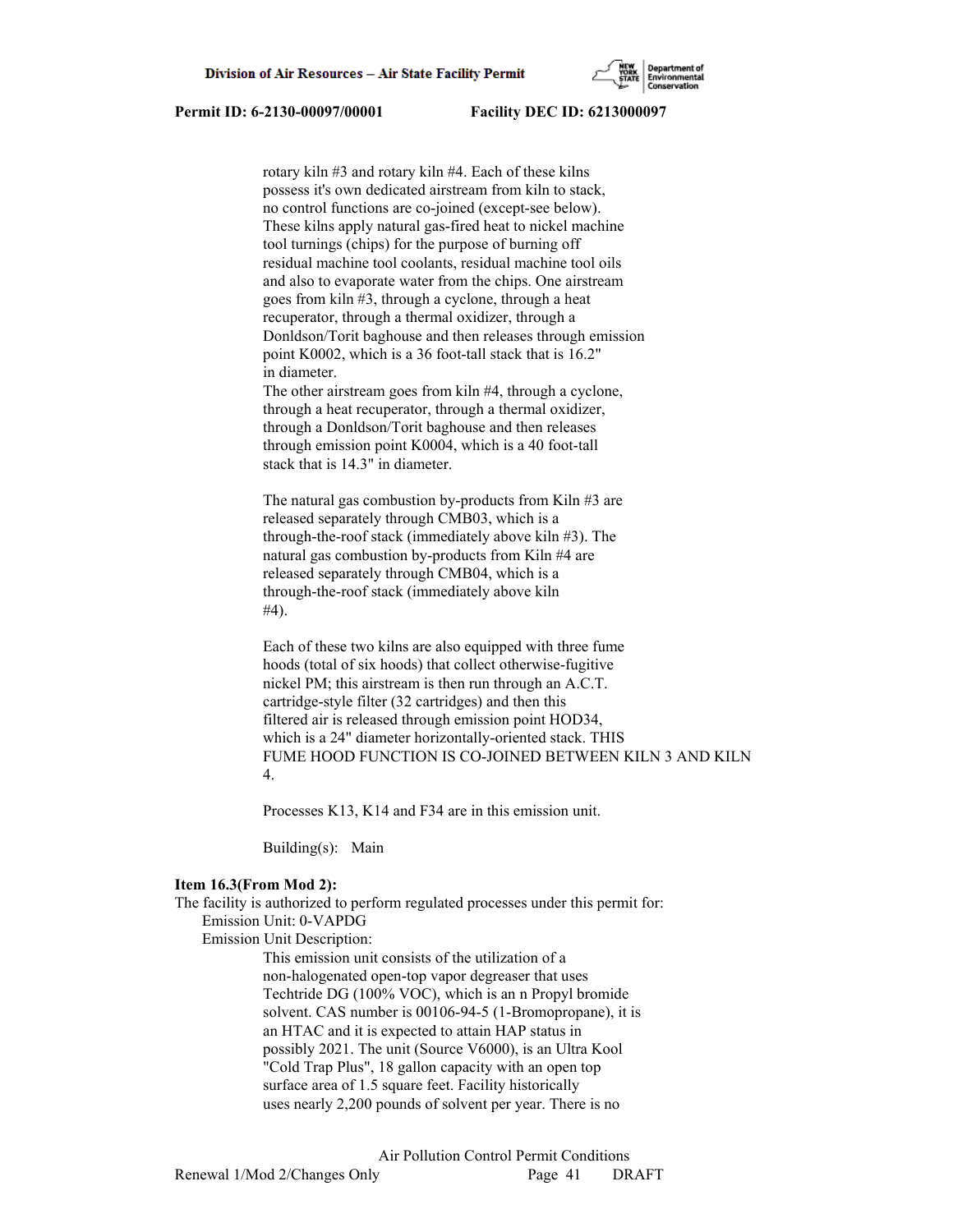emission point for this source; emissions elute directly to the inside of the plant.

 Because the open-top area measures less than 11 square feet, this source is exempt from permitting per 6 NYCRR  $201-3.2(c)(39)(iii)$ . Also, due to solvent emissions that are less than three tons per year, Part 226 does not apply except for 226's General Requirements and Equipment Standards. Process VDG is associated with this emission unit.

Building(s): Main

## **Item 16.4(From Mod 2):**

The facility is authorized to perform regulated processes under this permit for: Emission Unit: 0-WWW01

Emission Unit Description:

 The emission unit consists of nickel chip washing unit (Source W5000); this indoor machine is 687 feet long and it utilizes heated water and heated soap to clean and then rinse. The detergent is CDF34562, which contains potassium hydroxide and other contents. Various natural gas-fired heaters provide heat to the water. The chips are dried in a natural gas-fired fluidized-bed dryer. Air emissions are pulled through the building wall with an induced-draft fan and are then ducted through a Donaldson/Torit baghouse (Source W5001); filtered air is released through a rectangular (vertically-oriented) stack that is known as emission point W0001. Nickel chips that are cleaned in this Process (WWW) are not further processed in any of the kiln lines.

Building(s): Main

### **Item 16.5(From Mod 1):**

The facility is authorized to perform regulated processes under this permit for: Emission Unit: 0-KD001 End Date: 07/20/2021

Emission Unit Description:

 This emission unit consists of kiln drying operations. Natural gas-fired rotary kilns are used to dry washed metal chips (nickel-based machine tool turnings).

Building(s): Main

## **Item 16.6(From Mod 0):**

The facility is authorized to perform regulated processes under this permit for: Emission Unit: 0-SMC01 End Date: 07/20/2015

Emission Unit Description:

 This emission unit consists of solvent metal cleaning operations in a vapor degreaser, using a non-halogenated solvent. Scrap metal items are cleaned in this degreaser during the recycling process.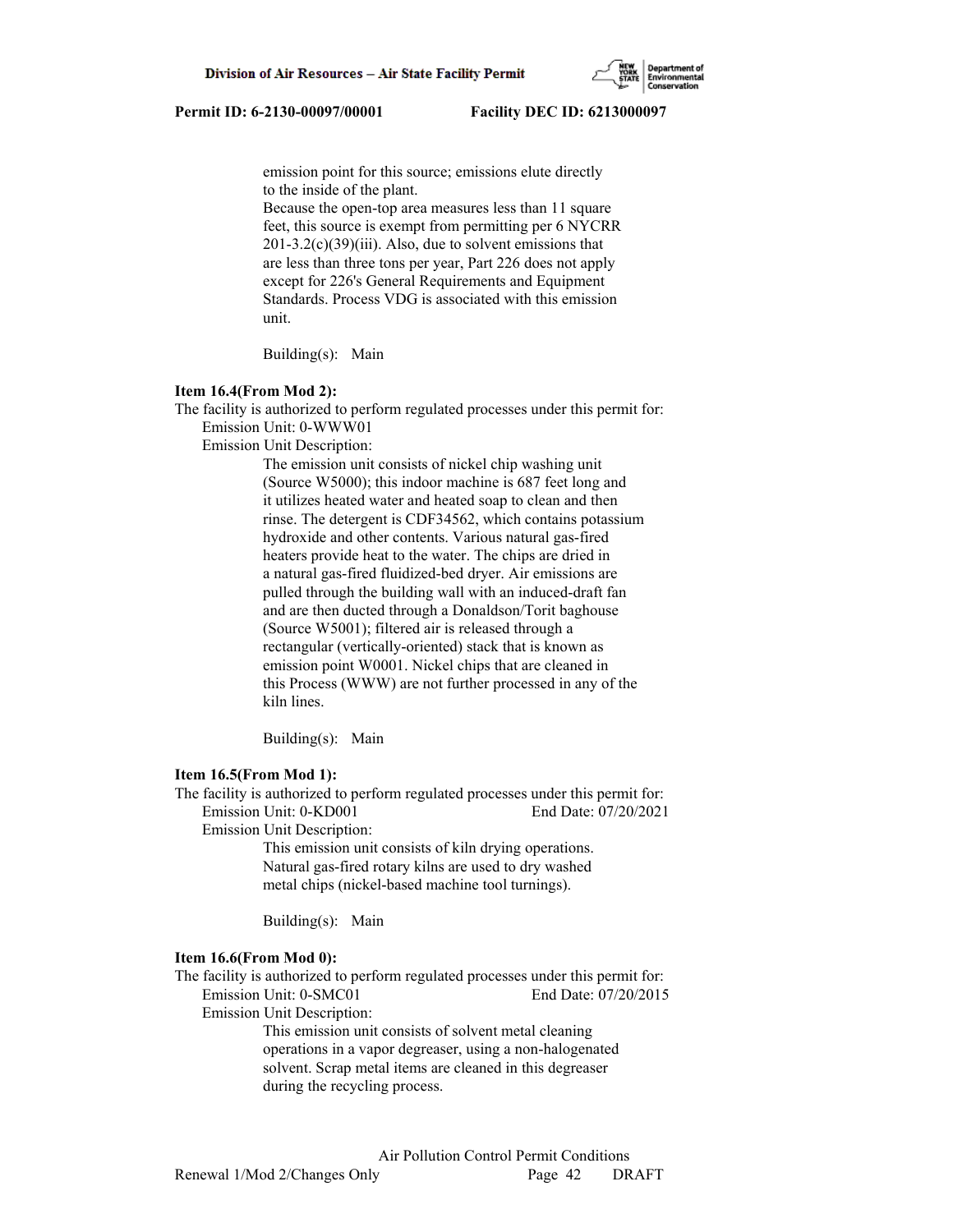

Building(s): Main

**Condition 2-15: CLCPA Applicability Effective for entire length of Permit**

 **Applicable State Requirement:6 NYCRR 201-5.3 (c)**

# **Item 2-15.1:**

Pursuant to The New York State Climate Leadership and Community Protection Act (CLCPA) and Article 75 of the Environmental Conservation Law, emission sources shall comply with regulations to be promulgated by the Department to ensure that by 2030 statewide greenhouse gas emissions are reduced by 40% of 1990 levels, and by 2050 statewide greenhouse gas emissions are reduced by 85% of 1990 levels.

# **Condition 2-16: Compliance Demonstration Effective for entire length of Permit**

# **Applicable State Requirement:6 NYCRR 201-5.3 (c)**

## **Item 2-16.1:**

The Compliance Demonstration activity will be performed for the Facility.

## **Item 2-16.2:**

Compliance Demonstration shall include the following monitoring:

Monitoring Type: RECORD KEEPING/MAINTENANCE PROCEDURES Monitoring Description:

> Any reports or submissions required by this permit shall be submitted to the Regional Air Pollution Control Engineer (RAPCE) at the following address:

 Division of Air Resources NYS Dept. of Environmental Conservation Region 6 State Office Building 317 Washington Ave. Watertown, NY 13601

Reporting Requirements: ANNUALLY (CALENDAR) Reports due 30 days after the reporting period. Subsequent reports are due every 12 calendar month(s).

# **Condition 18: Compliance Demonstration Effective between the dates of 01/13/2014 and Permit Expiration Date**

## **Applicable State Requirement:**

# **Expired by Mod 2**

**Item 18.1:**

The Compliance Demonstration activity will be performed for the Facility.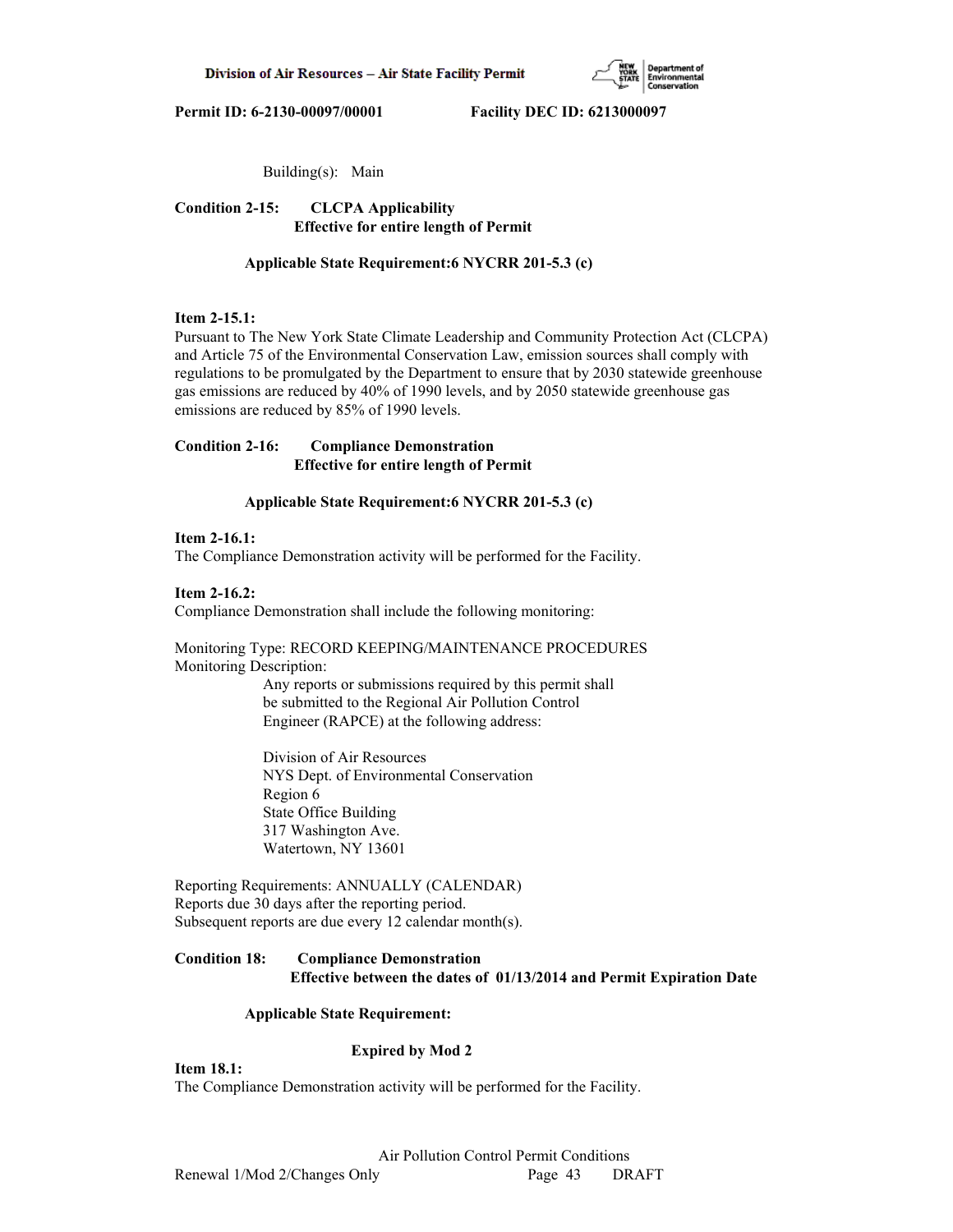

## **Item 18.2:**

Compliance Demonstration shall include the following monitoring:

Monitoring Type: RECORD KEEPING/MAINTENANCE PROCEDURES Monitoring Description:

 Any reports or submissions required by this permit shall be submitted to the Regional Air Pollution Control Engineer (RAPCE) at the following address:

 Division of Air Resources NYS Dept. of Environmental Conservation Region 6 State Office Building 317 Washington Ave. Watertown, NY 13601

Reporting Requirements: ANNUALLY (CALENDAR) Reports due 30 days after the reporting period. The initial report is due 1/30/2014. Subsequent reports are due every 12 calendar month(s).

# **Condition 2-17: Compliance Demonstration Effective for entire length of Permit**

### **Applicable State Requirement:6 NYCRR 211.1**

### **Item 2-17.1:**

The Compliance Demonstration activity will be performed for the Facility.

 Regulated Contaminant(s): CAS No: 007440-02-0 NICKEL METAL AND INSOLUBLE COMPOUNDS

### **Item 2-17.2:**

Compliance Demonstration shall include the following monitoring:

Monitoring Type: RECORD KEEPING/MAINTENANCE PROCEDURES Monitoring Description:

> Facility shall establish a complaint response procedure to manage complaints related to air emissions from this facility. The procedure shall be designed to ensure that complaints from officials or neighbors are adequately received and documented, and that appropriate response is taken by the facility. The facility shall:

 1. Have a complaint phone line available 24 hours a day, 7 days a week; the employment of an answering machine is acceptable.

 2. Investigate any possible causes of any complaint received.

 3. Take prompt action to abate any circumstance which is found to be the cause of the complaint.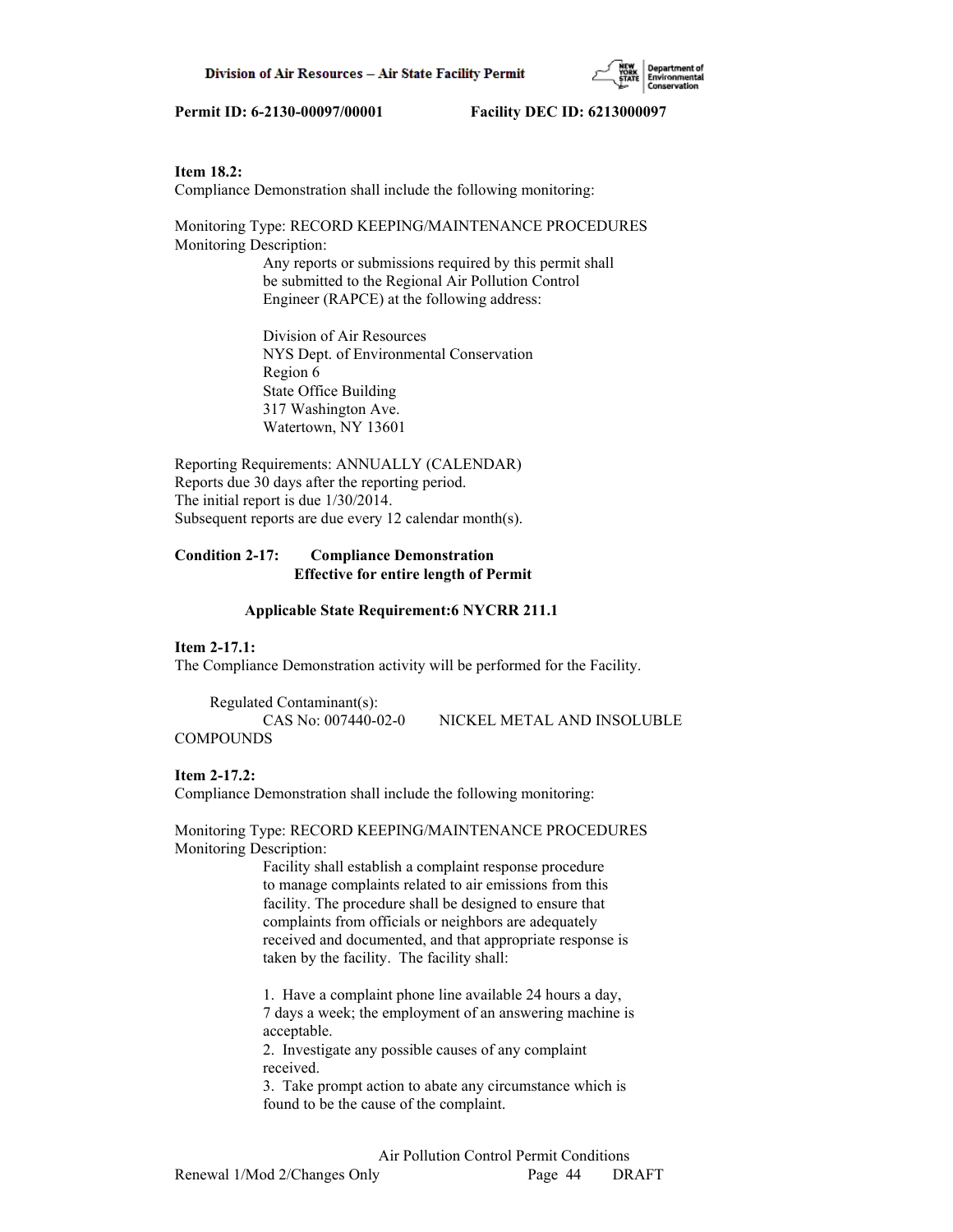

 4. Fully document the complaint, results of investigation, and action taken. 5. Each Annual Monitoring Report shall indicate the status of this log, in a format acceptable to the Department. Facility shall report the number of complaints (even if zero) that have been logged throughout the reporting period.

Monitoring Frequency: CONTINUOUS Reporting Requirements: ANNUALLY (CALENDAR) Reports due 30 days after the reporting period. Subsequent reports are due every 12 calendar month(s).

# **\*\*\*\* Emission Unit Level \*\*\*\***

## **Condition 21: Emission Point Definition By Emission Unit Effective between the dates of 01/13/2014 and Permit Expiration Date**

# **Applicable State Requirement:6 NYCRR Subpart 201-5**

## **Item 21.1(From Mod 2):**

The following emission points are included in this permit for the cited Emission Unit:

| <b>Emission Unit:</b><br>$0-KD011$                                                                   |                                               |                |
|------------------------------------------------------------------------------------------------------|-----------------------------------------------|----------------|
| <b>Emission Point:</b><br>CMB01<br>Height $(ft.)$ : 35<br>NYTMN (km.): 4764.652                      | Diameter $(in.)$ : 8<br>NYTME (km.): 502.529  | Building: Main |
| <b>Emission Point:</b><br>CMB02<br>Height $(ft.)$ : 36<br>NYTMN (km.): 4764.652                      | Diameter $(in.)$ : 8<br>NYTME (km.): 502.529  | Building: Main |
| <b>Emission Point:</b><br>HOD <sub>12</sub><br>Height $(ft.)$ : 22<br>NYTMN (km.): 4764.652          | Diameter (in.): 24<br>NYTME (km.): 502.529    | Building: Main |
| <b>Emission Point:</b><br>HOT <sub>12</sub><br>Height $(ft.): 24$<br>NYTMN (km.): 4764.652           | Diameter $(in.)$ : 13<br>NYTME (km.): 502.529 | Building: Main |
| <b>Emission Point:</b><br>K0001<br>Height $(ft.)$ : 57<br>NYTMN (km.): 4764.727 NYTME (km.): 502.846 | Diameter $(in.)$ : 14                         | Building: Main |

## **Item 21.2(From Mod 2):**

The following emission points are included in this permit for the cited Emission Unit:

Emission Unit: 0-KD012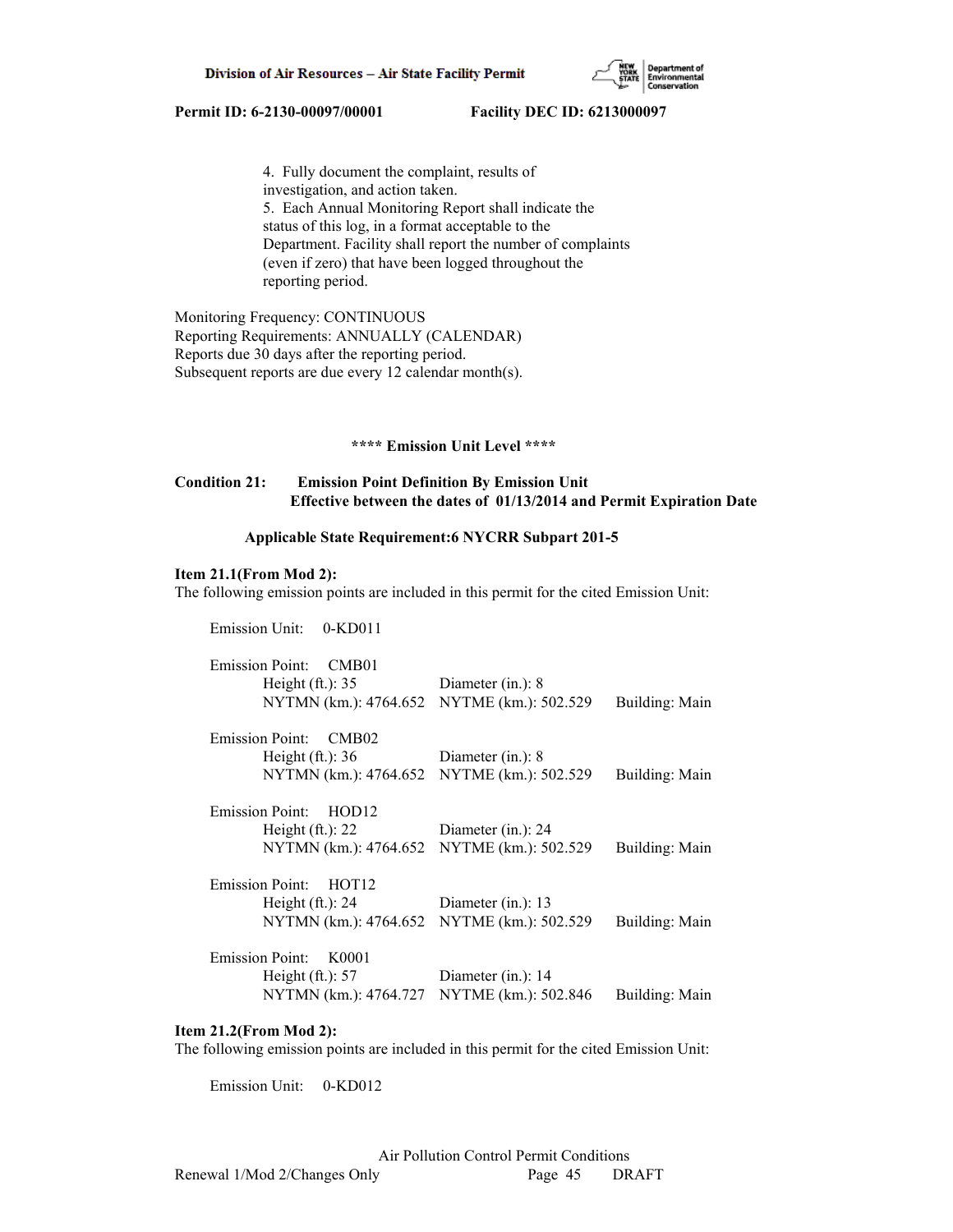

| Emission Point: CMB03<br>Height $(ft.)$ : 38<br>NYTMN (km.): 4764.652                       | Diameter (in.): 11<br>NYTME (km.): 502.529 | Building: Main        |
|---------------------------------------------------------------------------------------------|--------------------------------------------|-----------------------|
| <b>Emission Point:</b><br>CMB04<br>Height $(ft.)$ : 37<br>NYTMN (km.): 4764.652             | Diameter (in.): 15<br>NYTME (km.): 502.529 | Building: Main        |
| <b>Emission Point:</b><br>HOD34<br>Height $(ft.)$ : 22<br>NYTMN (km.): 4764.652             | Diameter (in.): 24<br>NYTME (km.): 502.529 | Building: Main        |
| <b>Emission Point:</b><br>HOT <sub>03</sub><br>Height $(ft.)$ : 24<br>NYTMN (km.): 4764.695 | Diameter (in.): 12<br>NYTME (km.): 502.853 | <b>Building: Main</b> |
| <b>Emission Point:</b><br>HOT <sub>04</sub><br>Height $(ft.)$ : 24<br>NYTMN (km.): 4764.652 | Diameter (in.): 12<br>NYTME (km.): 502.529 | Building: Main        |
| <b>Emission Point:</b><br>K <sub>0002</sub><br>Height $(ft.): 36$<br>NYTMN (km.): 4764.695  | Diameter (in.): 10<br>NYTME (km.): 502.853 | Building: Main        |
| <b>Emission Point:</b><br>K0004<br>Height $(ft.)$ : 40<br>NYTMN (km.): 4764.652             | Diameter (in.): 20<br>NYTME (km.): 502.529 | Building: Main        |

# **Item 21.3(From Mod 2):**

Emission Unit: 0-WWW01

The following emission points are included in this permit for the cited Emission Unit:

| <b>Emission Point:</b><br>W0001            |                     |                    |
|--------------------------------------------|---------------------|--------------------|
| Height $(ft.)$ : 26                        | Length $(in.)$ : 20 | Width $(in.)$ : 16 |
| NYTMN (km.): 4764.652 NYTME (km.): 502.529 |                     | Building: Main     |

# **Item 21.4(From Mod 1):**

The following emission points are included in this permit for the cited Emission Unit:

| Emission Unit: 0-KD001                     |                          |  |
|--------------------------------------------|--------------------------|--|
| <b>Emission Point:</b><br>K001E            | Removal Date: 07/20/2021 |  |
| Height $(ft.)$ : 22                        | Diameter (in.): $13$     |  |
| NYTMN (km.): 4764.652 NYTME (km.): 502.529 | Building: Main           |  |
| <b>Emission Point:</b><br>K002E            | Removal Date: 07/20/2021 |  |
| Height $(ft.)$ : 14                        | Diameter (in.): 12       |  |
| NYTMN (km.): 4764.695 NYTME (km.): 502.853 | Building: Main           |  |
| <b>Emission Point:</b><br>K004E            | Removal Date: 07/20/2021 |  |
| Height $(ft.)$ : 40                        | Diameter $(in.)$ : 20    |  |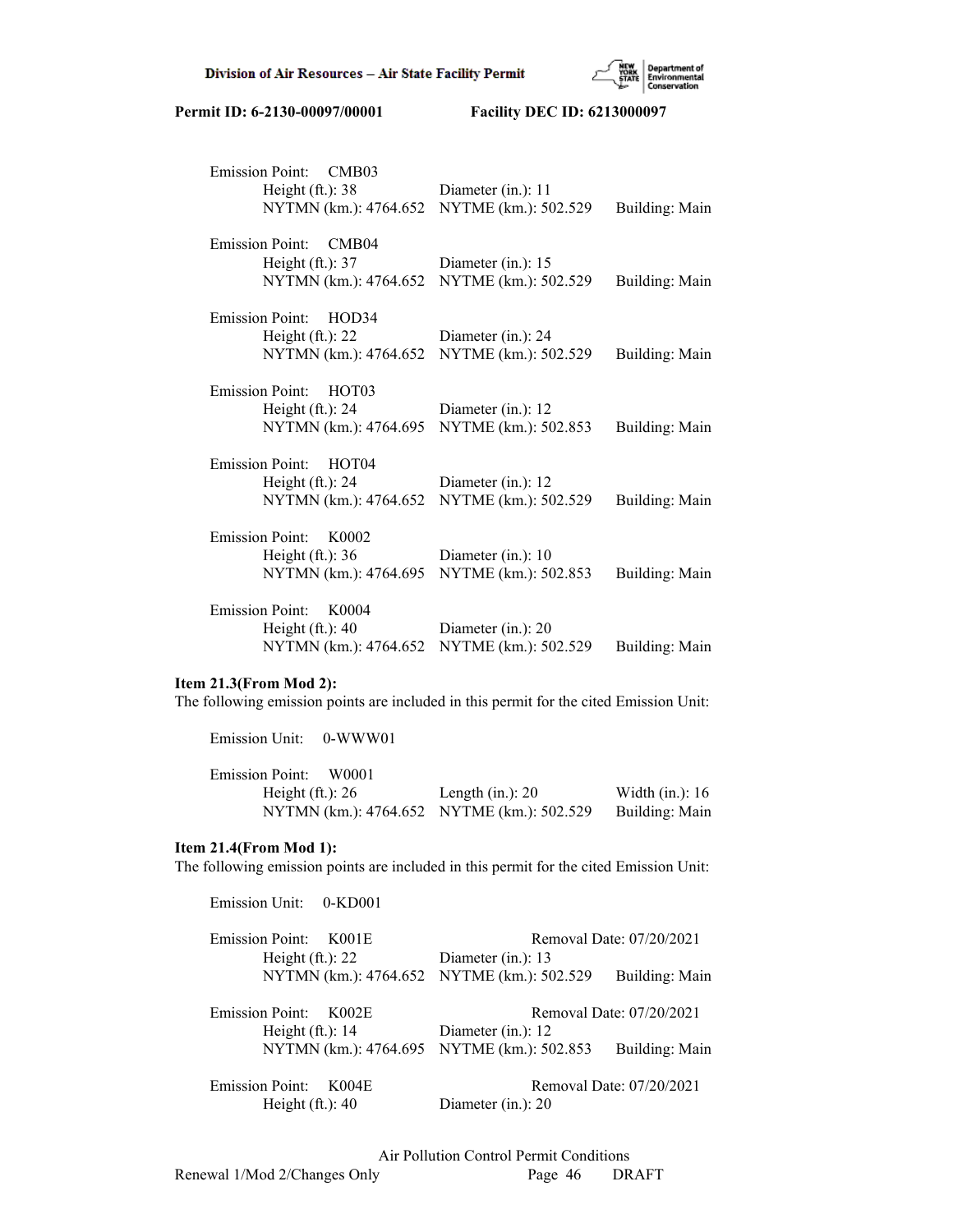

| NYTMN (km.): 4764.652 NYTME (km.): 502.529 |                          | Building: Main           |
|--------------------------------------------|--------------------------|--------------------------|
| Emission Point: KFH1E                      | Removal Date: 07/20/2021 |                          |
| Height $(ft.)$ : 31                        | Diameter (in.): $12$     |                          |
| NYTMN (km.): 4764.652                      | NYTME (km.): 502.529     | Building: Main           |
| Emission Point:<br>KFH2E                   | Removal Date: 07/20/2021 |                          |
| Height $(ft.)$ : 31                        | Diameter $(in.)$ : 12    |                          |
| NYTMN (km.): 4764.652                      | NYTME (km.): 502.529     | Building: Main           |
| <b>Emission Point:</b><br>KFH3E            |                          | Removal Date: 07/20/2021 |
| Height $(ft.)$ : 31                        | Diameter (in.): $12$     |                          |
| NYTMN (km.): 4764.652                      | NYTME (km.): 502.529     | Building: Main           |
| <b>Emission Point:</b><br>KFH4E            |                          | Removal Date: 07/20/2021 |
| Height $(ft.)$ : 31                        | Diameter $(in.)$ : 12    |                          |
| NYTMN (km.): 4764.652                      | NYTME (km.): 502.529     | Building: Main           |

# **Condition 22: Process Definition By Emission Unit Effective between the dates of 01/13/2014 and Permit Expiration Date**

# **Applicable State Requirement:6 NYCRR Subpart 201-5**

## **Item 22.1(From Mod 2):**

This permit authorizes the following regulated processes for the cited Emission Unit:

 Emission Unit: 0-KD011 Process: F12 Source Classification Code: 3-04-010-63 Process Description: This process consists of the operation of 6 indoor fume hoods and the downstream cartridge filtration unit that collects the nickel fines from the hoods. The 6 hoods are mounted above loading machinery for kilns 1 and kiln 2. Each kiln has 3 hoods each. Nickel fines would otherwise have become indoor fugitive emissions. The A.C.T. cartridge filter unit (32 cartridges) is located outside.

> The stack that is associated with Process F12 has never been stack tested.

 Emission Source/Control: BHF12 - Control Control Type: FABRIC FILTER

Emission Source/Control: FHD12 - Process

### **Item 22.2(From Mod 2):**

This permit authorizes the following regulated processes for the cited Emission Unit:

 Emission Unit: 0-KD011 Process: K11 Source Classification Code: 3-04-010-99 Process Description: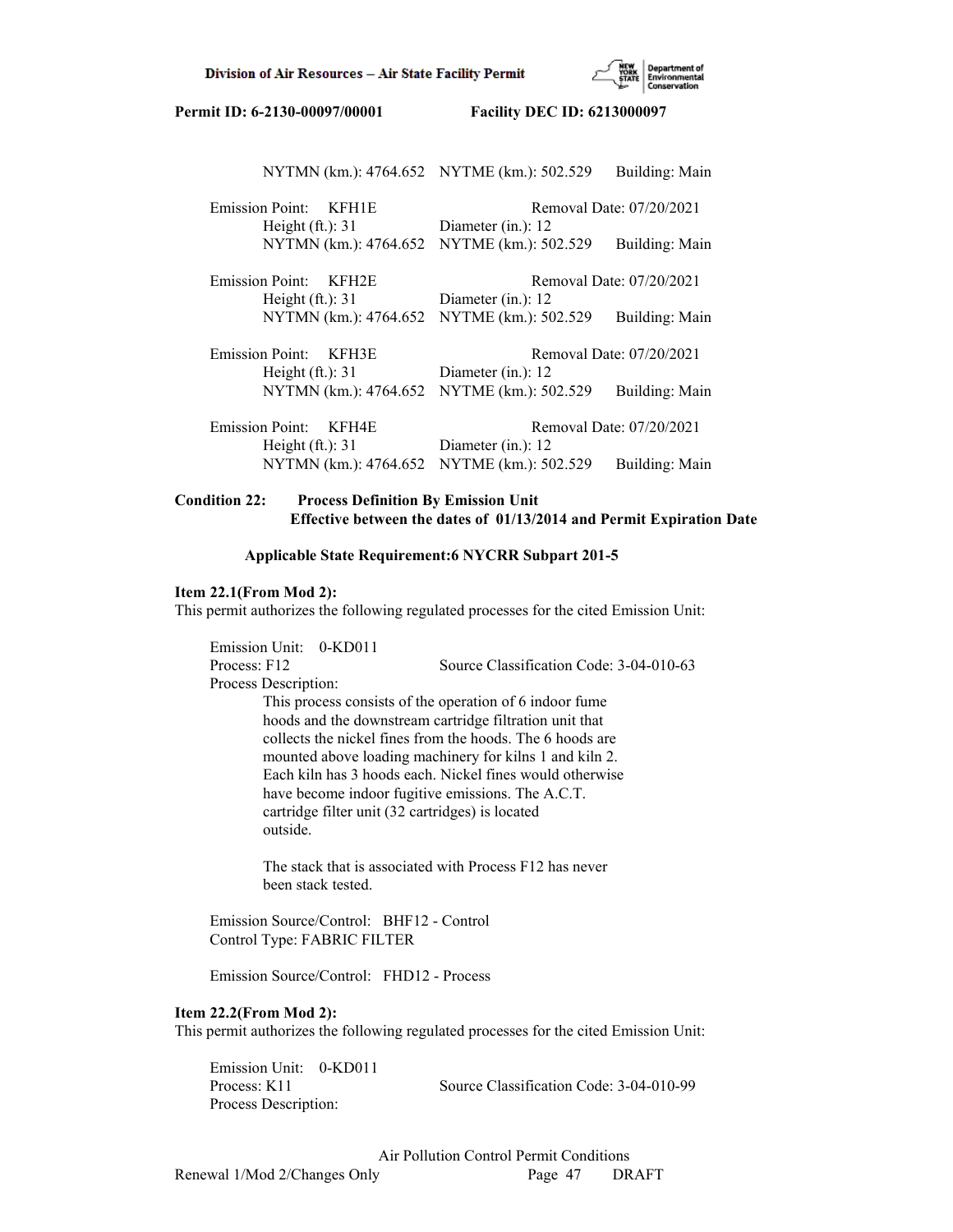This process consists of the operation of: a) Kilns 1 and Kiln 2 b) the cyclone for kiln 1 c) the cyclone for kiln 2 d) the thermal oxidizer that covers both kiln 1 and kiln 2 e) the baghouse that covers both kiln 1 and kiln 2

> The stack for Kilns 1 and 2 was stack tested on 9/18/2012.

 Emission Source/Control: K1000 - Combustion Design Capacity: 4,000 pounds per hour

 Emission Source/Control: K2000 - Combustion Design Capacity: 4,000 pounds per hour

 Emission Source/Control: K1001 - Control Control Type: CENTRIFUGAL

 Emission Source/Control: K1002 - Control Control Type: DIRECT FLAME AFTERBURNER WITH HEAT EXCHANGER

 Emission Source/Control: K1003 - Control Control Type: FABRIC FILTER

 Emission Source/Control: K2001 - Control Control Type: CENTRIFUGAL

### **Item 22.3(From Mod 2):**

This permit authorizes the following regulated processes for the cited Emission Unit:

 Emission Unit: 0-KD012 Process: F34 Source Classification Code: 3-04-010-63 Process Description:

 This process consists of the operation of 6 indoor fume hoods and the downstream cartridge filtration unit that collects the nickel fines from the hoods. The 6 hoods are mounted above loading machinery for kilns 3 and kiln 4. Each kiln has 3 hoods each. Nickel fines would otherwise have become indoor fugitive emissions. The A.C.T. cartridge filter unit (32 cartridges) is located outside.

 The stack that is associated with Process F34 has never been stack tested.

 Emission Source/Control: BHF34 - Control Control Type: FABRIC FILTER

Emission Source/Control: FHD34 - Process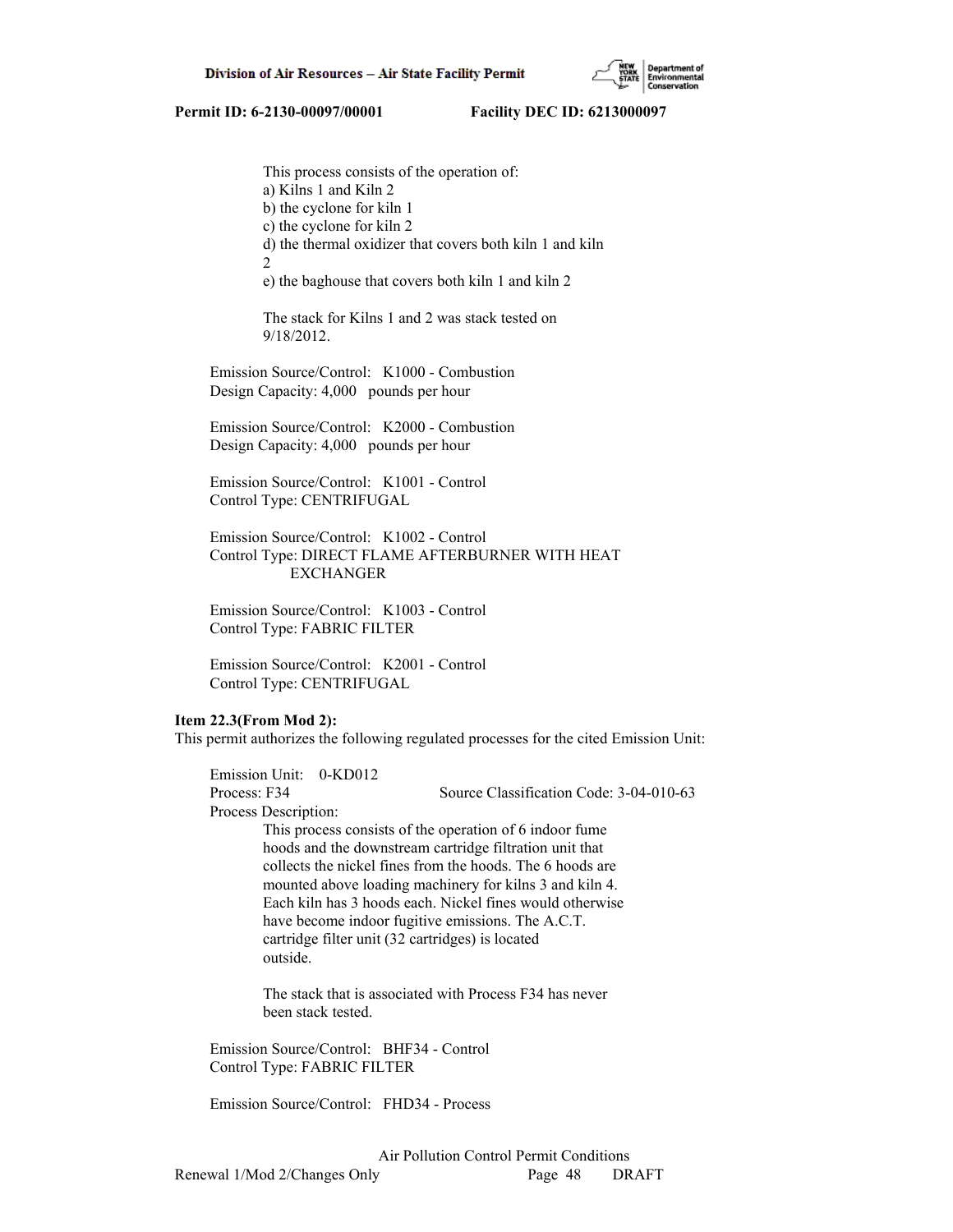

## **Item 22.4(From Mod 2):**

This permit authorizes the following regulated processes for the cited Emission Unit:

 Emission Unit: 0-KD012 Process: K13 Source Classification Code: 3-04-010-99 Process Description: This process consists of: a) kiln 3 b) the cyclone for kiln 3 c) the thermal oxidizer for kiln 3 d) the baghouse for kiln 3

The stack for Kiln 3 was stack tested on 9/18/2012.

 Emission Source/Control: K3000 - Combustion Design Capacity: 4,000 pounds per hour

 Emission Source/Control: K3001 - Control Control Type: CENTRIFUGAL

 Emission Source/Control: K3002 - Control Control Type: DIRECT FLAME AFTERBURNER WITH HEAT EXCHANGER

 Emission Source/Control: K3003 - Control Control Type: FABRIC FILTER

## **Item 22.5(From Mod 2):**

This permit authorizes the following regulated processes for the cited Emission Unit:

 Emission Unit: 0-KD012 Process: K14 Source Classification Code: 3-04-010-99 Process Description: This process consists of: a) kiln 4 b) the cyclone for kiln 4 c) the thermal oxidizer for kiln 4 d) the baghouse for kiln 4

The stack for Kiln 4 has never been stack tetsed.

 Emission Source/Control: K4000 - Combustion Design Capacity: 4,000 pounds per hour

 Emission Source/Control: K4001 - Control Control Type: CENTRIFUGAL

 Emission Source/Control: K4002 - Control Control Type: DIRECT FLAME AFTERBURNER WITH HEAT EXCHANGER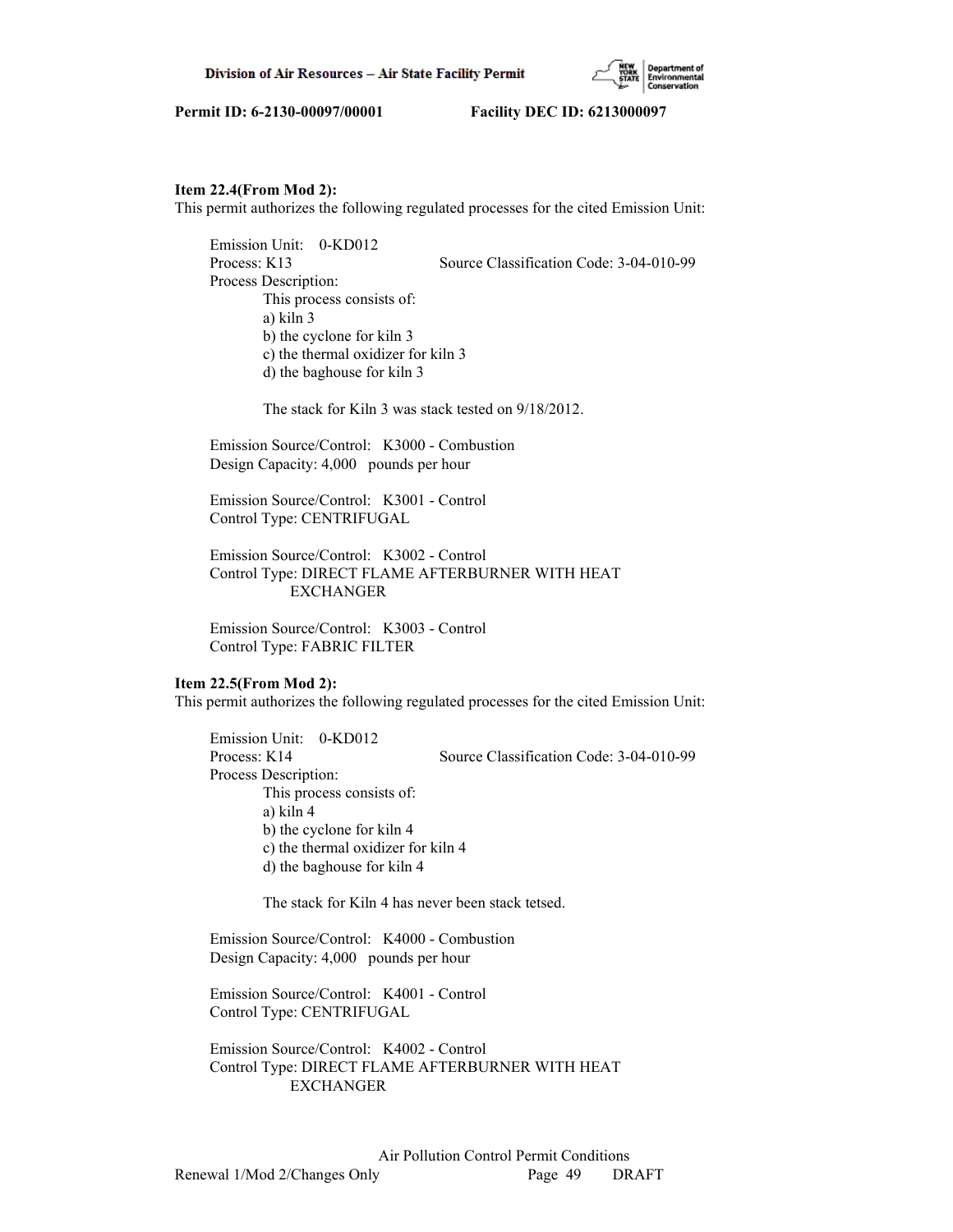Emission Source/Control: K4003 - Control Control Type: FABRIC FILTER

## **Item 22.6(From Mod 2):**

This permit authorizes the following regulated processes for the cited Emission Unit:

 Emission Unit: 0-VAPDG Process: VDG Source Classification Code: 4-01-002-97 Process Description: This process consists of the operation of a non-halogenated open-top vapor degreaser. Solvent is Techtride DG (n propyl bromide or 1-bromopropane) (CAS# 00106-94-5) which is 100% VOC and an HTAC. The mass emission limit for this HTAC compound is 500 lb/yr. There is no emission point for this unit, emissions elute into the internal airspace of building.

 Emission Source/Control: V6000 - Process Design Capacity: 1.5 square feet

## **Item 22.7(From Mod 2):**

This permit authorizes the following regulated processes for the cited Emission Unit:

 Emission Unit: 0-WWW01 Process: WWW Source Classification Code: 3-04-007-11 Process Description: This process consists of the operation of a 687 foot long water/detergent wash line. This wash and rinse line cleans nickel chips. Chips are dried in a natural gas-fired fluidized bed drier that is integral to the line. The airstream is ducted outside and then through a Donaldson/Torit baghouse (54 bags) and then released to

> The stack that is associated with Process WWW has never been stack tested.

the atmosphere via emission point W0001

 Emission Source/Control: W5001 - Control Control Type: FABRIC FILTER

(rectangular).

Emission Source/Control: W5000 - Process

### **Item 22.8(From Mod 1):**

This permit authorizes the following regulated processes for the cited Emission Unit:

 Emission Unit: 0-KD001 Process: KD1 Source Classification Code: 3-04-010-99 Process End Date: 7/20/2021 Process Description: Process KD1 consists of the operations of both Kiln #1 and of Kiln #2. Washed nickel chips (turnings) are metered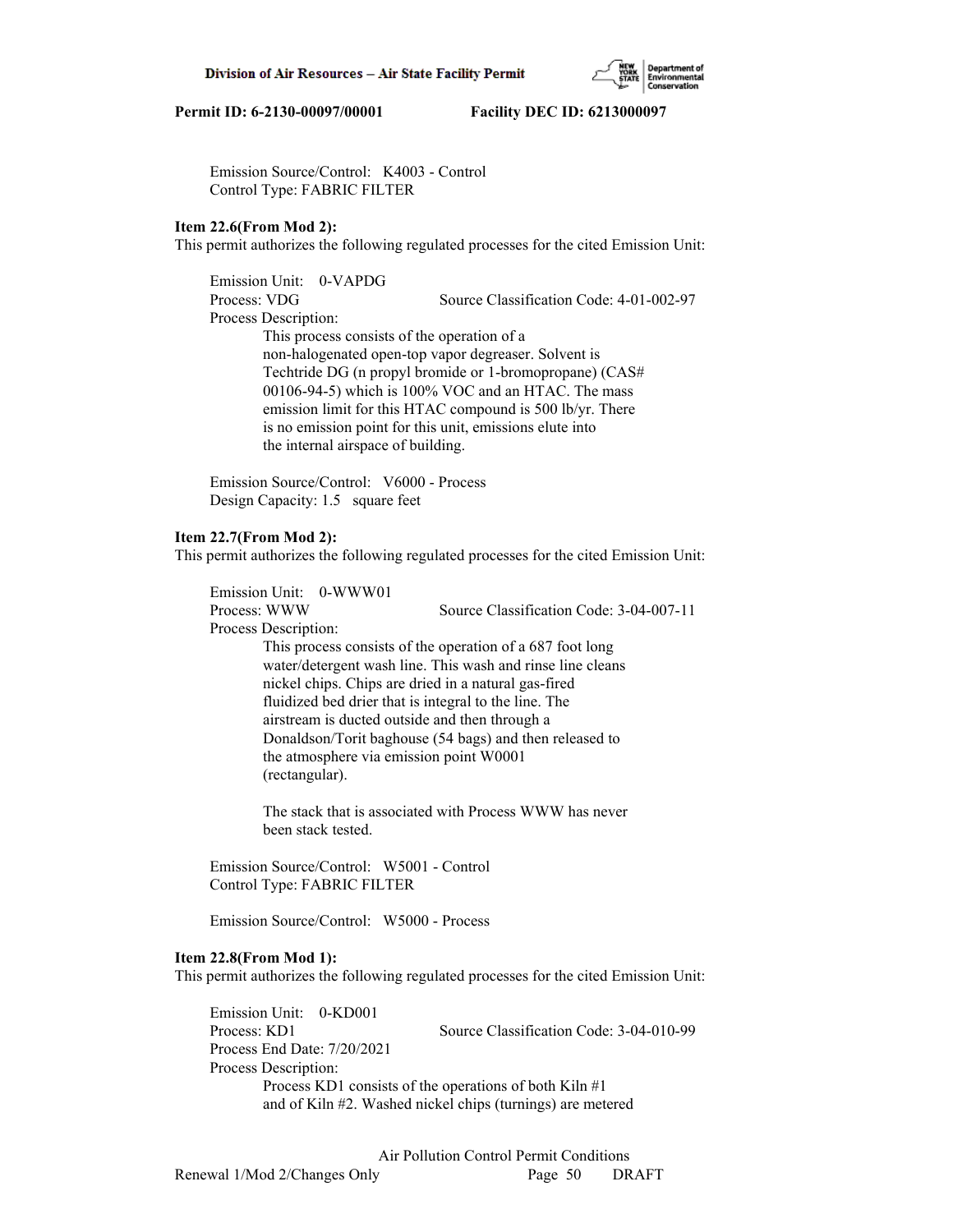into these natural gas-fired rotary kilns, where remaining machine tool coolants are oxidized and washwater is evaporated off. The exhaust from each kiln is routed directly through one dedicated cyclone (that is two cyclones total). The exhaust from these two cyclones is then joined into a single duct. This now-combined exhaust stream is fed to one a natural gas-fired thermal oxidizer (destroys VOCs from residual coolant oils), then into one heat exchanger (reduce temp to protect baghouse) and then to one fabric cartridge filter (picks up nine different metal HAP particles plus HCl particulates which originate from chlorinated coolant oils) before final atmospheric release through one stack (EP=K0001). Each kiln is equipped with burners that fire at 1 MM Btu/hr; burner exhaust is segregated from kiln airstream (vented separately).

 This process has an THREE emergency exhaust-release stacks:

#### EP=K001E:

 This stack's design is to dump the entire combined exhaust streams of Kiln #1 and Kiln #2 (in a thermal oxidizer overheat scenario) into the atmosphere immediately prior to fabric filter control. If this were to occur, nine metal HAPs plus hydrogen chloride PM would realize an uncontrolled release. The system is designed to immediately shut down Kilns #1 and #2 if such an overheat were to occur. The status of K001E activity or inactivity shall be addressed in every Annual Monitoring Report.

#### EP=KFH1E:

 This stack's design is to dump the exhaust stream from Kiln #1 if the combustion in thermal oxidizer (Source=K1002) were to cease, in such an event, Kiln  $#1$  is programmed to immediately shut down, a valve opens above the fume hood on Kiln #1 and then any residual kiln smoke is allowed to escape through a roof penetration duct (EP=KFH1E). The status of KFH1E activity or inactivity shall be addressed in every Annual Monitoring Report.

#### EP=KFH2E:

 This stack's design is to dump the exhaust stream from Kiln #2 if the combustion in thermal oxidizer (Source=K1002) were to cease, in such an event, Kiln  $#2$  is programmed to immediately shut down, a valve opens above the fume hood on Kiln #2 and then any residual kiln smoke is allowed to escape through a roof penetration duct (EP=KFH2E). The status of KFH2E activity or inactivity shall be addressed in every Annual Monitoring Report.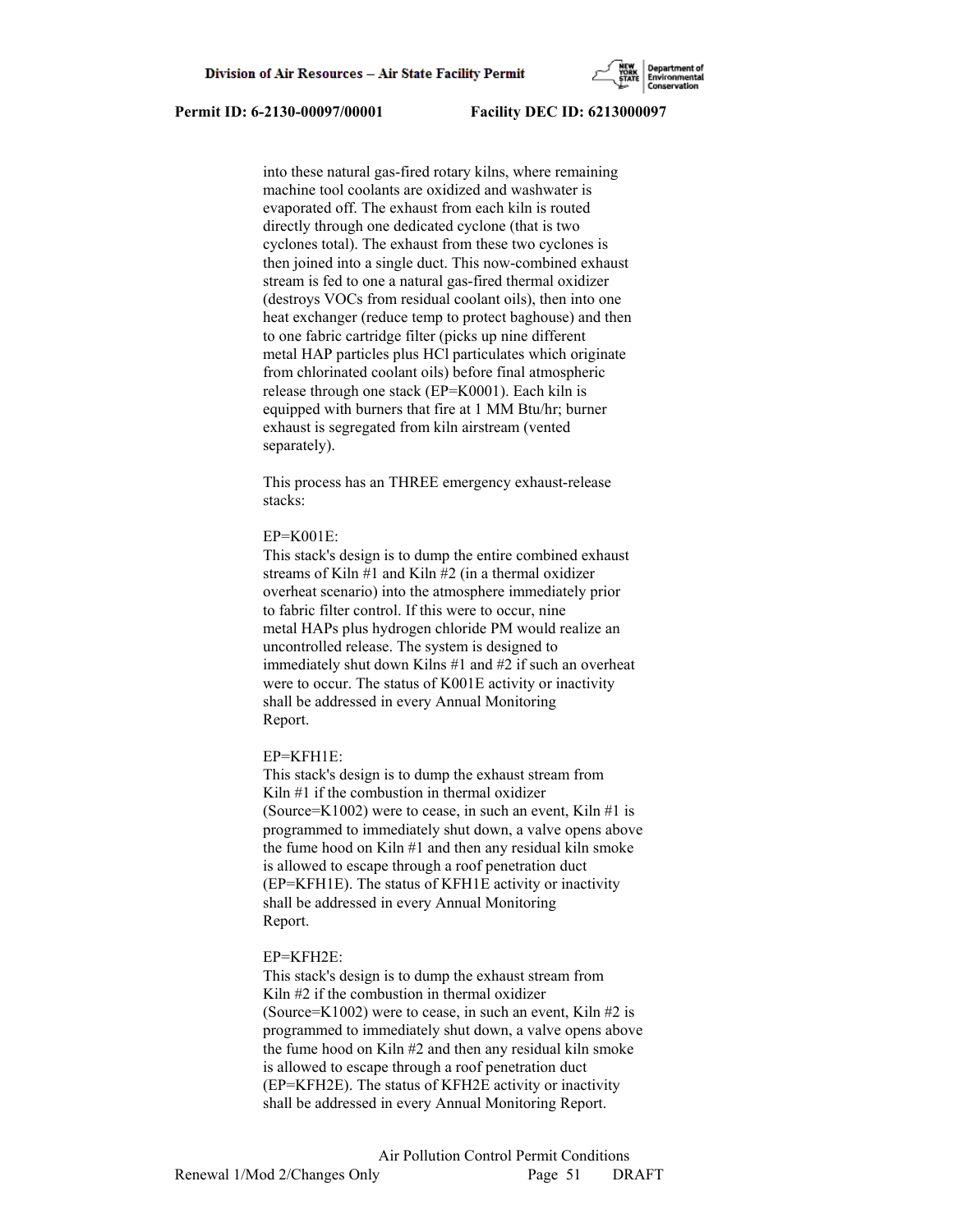

 Emission Source/Control: K1000 - Combustion Design Capacity: 4,000 pounds per hour

 Emission Source/Control: K2000 - Combustion Design Capacity: 4,000 pounds per hour

 Emission Source/Control: K1001 - Control Control Type: CENTRIFUGAL

 Emission Source/Control: K1002 - Control Control Type: DIRECT FLAME AFTERBURNER WITH HEAT **EXCHANGER** 

 Emission Source/Control: K1003 - Control Control Type: FABRIC FILTER

 Emission Source/Control: K2001 - Control Control Type: CENTRIFUGAL

### **Item 22.9(From Mod 1):**

This permit authorizes the following regulated processes for the cited Emission Unit:

 Emission Unit: 0-KD001 Process: KD3 Source Classification Code: 3-04-010-99 Process End Date: 7/20/2021 Process Description: Process KD3 consists of the operation of one kiln line, known as Kiln #3. Washed nickel chips (turnings) are metered into a natural gas-fired rotary kiln (Kiln #3), where remaining machine tool coolants are oxidized and washwater is dried off. The kiln exhaust is routed through one cyclone, then through one heat recuperator (uses kiln exhaust heat to pre-heat oxidizer intake combustion air), then through one a natural gas-fired thermal oxidizer (destroys VOCs from from residual coolant oils), then through one heat exchanger (reduce temp to protect baghouse, dumps this heat into atmosphere) and then through one fabric cartridge filter (picks up nine different metal HAP particles plus HCl particles which form from chlorinated coolant oils) before final atmospheric release through a stack (EP=K0002). The kiln burners total at 1 MMBtu/hr; burner exhaust is segregated from kiln airstream.

> This process has an TWO emergency exhaust-release stacks:

#### EP=K002E:

 This stack's design is to dump the entire exhaust stream of Kiln #3 (in a thermal oxidizer overheat scenario) into the atmosphere immediately prior to fabric filter control.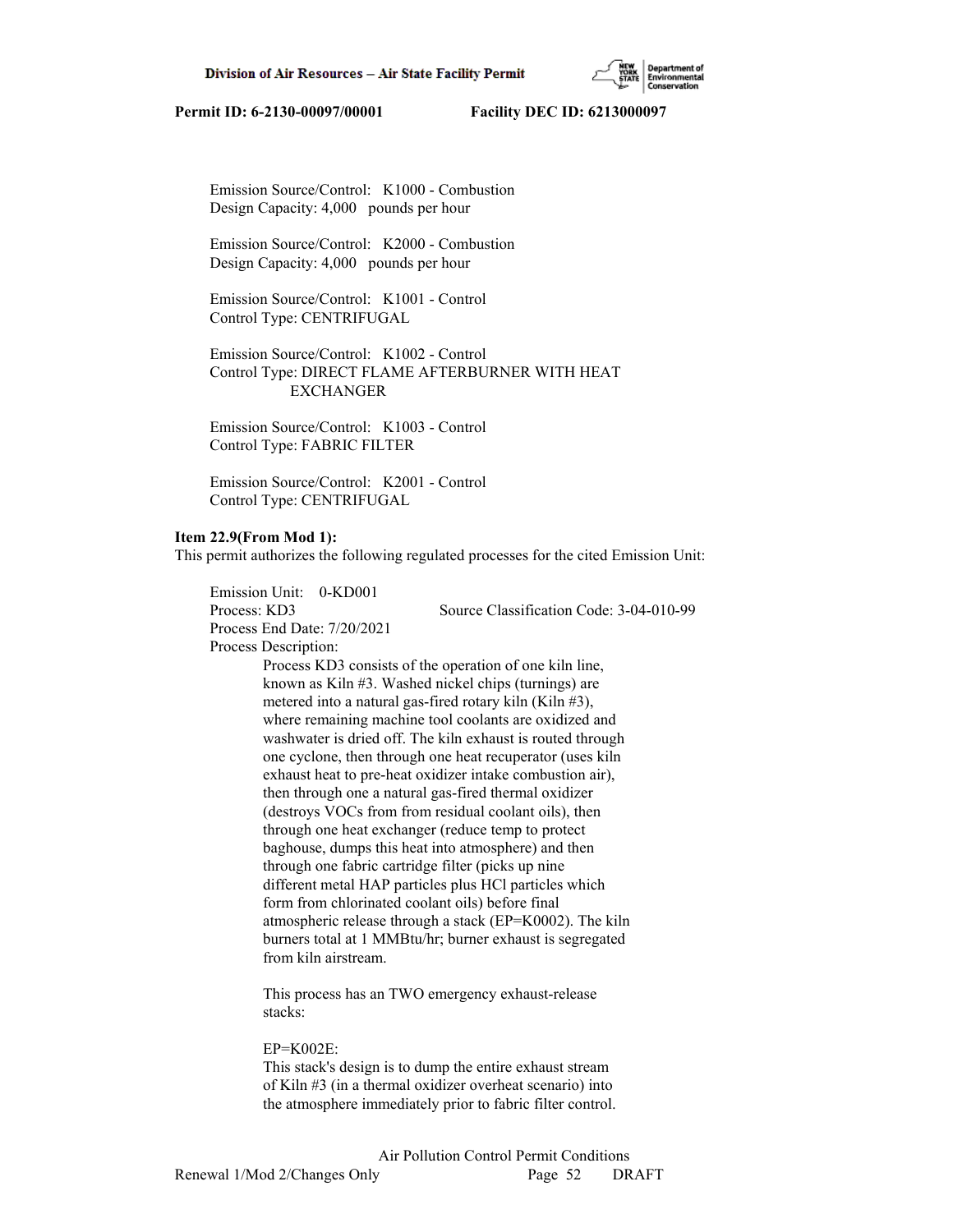

 If this were to occur, nine metal HAPs plus hydrogen chloride PM would realize an uncontrolled release. The system is designed to immediately shut down Kiln #3 if such an overheat were to occur. The status of K002E activity or inactivity shall be addressed in every Annual Monitoring Report.

## EP=KFH3E:

 This stack's design is to dump the exhaust stream from Kiln #3 if the combustion in thermal oxidizer (Source=K3002) were to cease, in such an event, Kiln  $#3$  is programmed to immediately shut down, a valve opens above the fume hood on Kiln #3 and then any residual kiln smoke is allowed to escape through a roof penetration duct (EP=KFH3E). The status of KFH3E activity or inactivity shall be addressed in every Annual Monitoring Report.

 Emission Source/Control: K3000 - Combustion Design Capacity: 4,000 pounds per hour

 Emission Source/Control: K3001 - Control Control Type: CENTRIFUGAL

 Emission Source/Control: K3002 - Control Control Type: DIRECT FLAME AFTERBURNER WITH HEAT EXCHANGER

 Emission Source/Control: K3003 - Control Control Type: FABRIC FILTER

## **Item 22.10(From Mod 1):**

This permit authorizes the following regulated processes for the cited Emission Unit:

 Emission Unit: 0-KD001 Process: KD4 Source Classification Code: 3-04-010-99 Process End Date: 7/20/2021 Process Description: Process KD4 consists of the operation of one kiln line, known as Kiln #4. Washed nickel chips (turnings) are metered into a natural gas-fired rotary kiln (Kiln #4), where remaining machine tool coolants are oxidized and washwater is dried off. The kiln exhaust is routed through one cyclone (K4001), then through one heat recuperator (uses kiln exhaust heat to pre-heat oxidizer intake combustion air), then through one a natural gas-fired thermal oxidizer (K4002)(destroys VOCs from from residual coolant oils), then through one heat exchanger (reduce temp to protect baghouse, dumps this heat into atmosphere) and then through one baghouse (K4003)(120 bags)(picks up nine different metal HAP particles plus HCl particles which form from chlorinated coolant oils) before final atmospheric release through a stack (EP=K0004). The kiln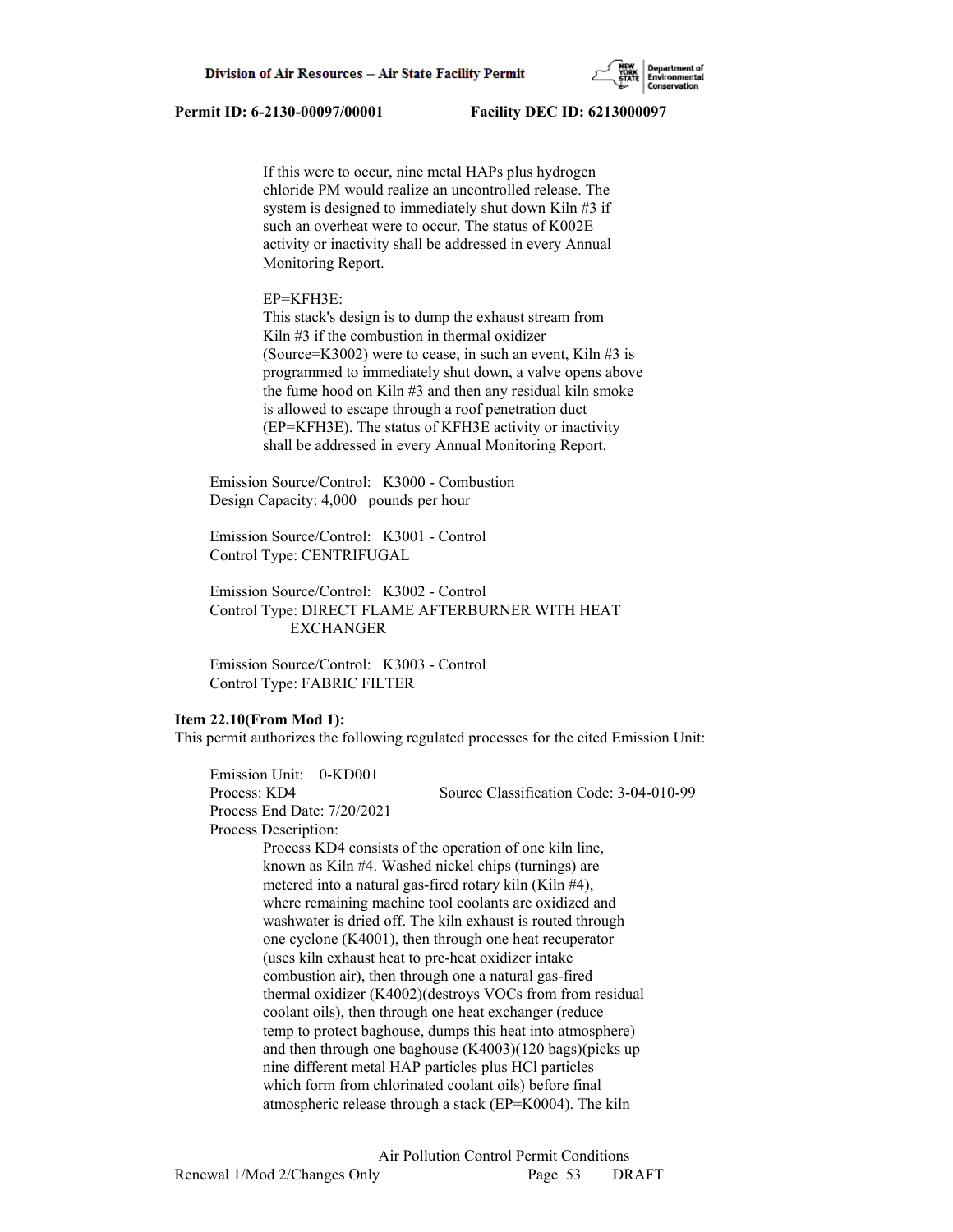burners total at 1 MMBtu/hr; burner exhaust is segregated from kiln airstream.

 This process has an TWO emergency exhaust-release stacks:

## $EP=K004E$

 This stack's design is to dump the entire exhaust stream of Kiln #4 (in a thermal oxidizer overheat scenario) into the atmosphere immediately prior to baghouse control. If this were to occur, nine metal HAPs plus hydrogen chloride PM would realize an uncontrolled release. The system is designed to immediately shut down Kiln #4 if such an overheat were to occur. The status of K004E activity or inactivity shall be addressed in every Annual Monitoring Report.

### EP=KFH4E:

 This stack's design is to dump the exhaust stream from Kiln #4 if the combustion in thermal oxidizer (Source=K4002) were to cease, in such an event, Kiln #4 is programmed to immediately shut down, a valve opens above the fume hood on Kiln #4 and then any residual kiln smoke is allowed to escape through a roof penetration duct (EP=KFH4E). The status of KFH4E activity or inactivity shall be addressed in every Annual Monitoring Report.

 Emission Source/Control: K4000 - Combustion Design Capacity: 4,000 pounds per hour

 Emission Source/Control: K4001 - Control Control Type: CENTRIFUGAL

 Emission Source/Control: K4002 - Control Control Type: DIRECT FLAME AFTERBURNER WITH HEAT EXCHANGER

 Emission Source/Control: K4003 - Control Control Type: FABRIC FILTER

### **Item 22.11(From Mod 0):**

This permit authorizes the following regulated processes for the cited Emission Unit:

 Emission Unit: 0-SMC01 Process: VD1 Source Classification Code: 4-01-002-15 Process End Date: 7/20/2015 Process Description: This process consists of batch vapor degreasing operations in two vapor degreasing machines. Degreasing is performed in a unit that has an open-top area that exceeds 11 square feet and therefore it is subject to 6 NYCRR 226. Facility also operates an exempt [per 6 NYCRR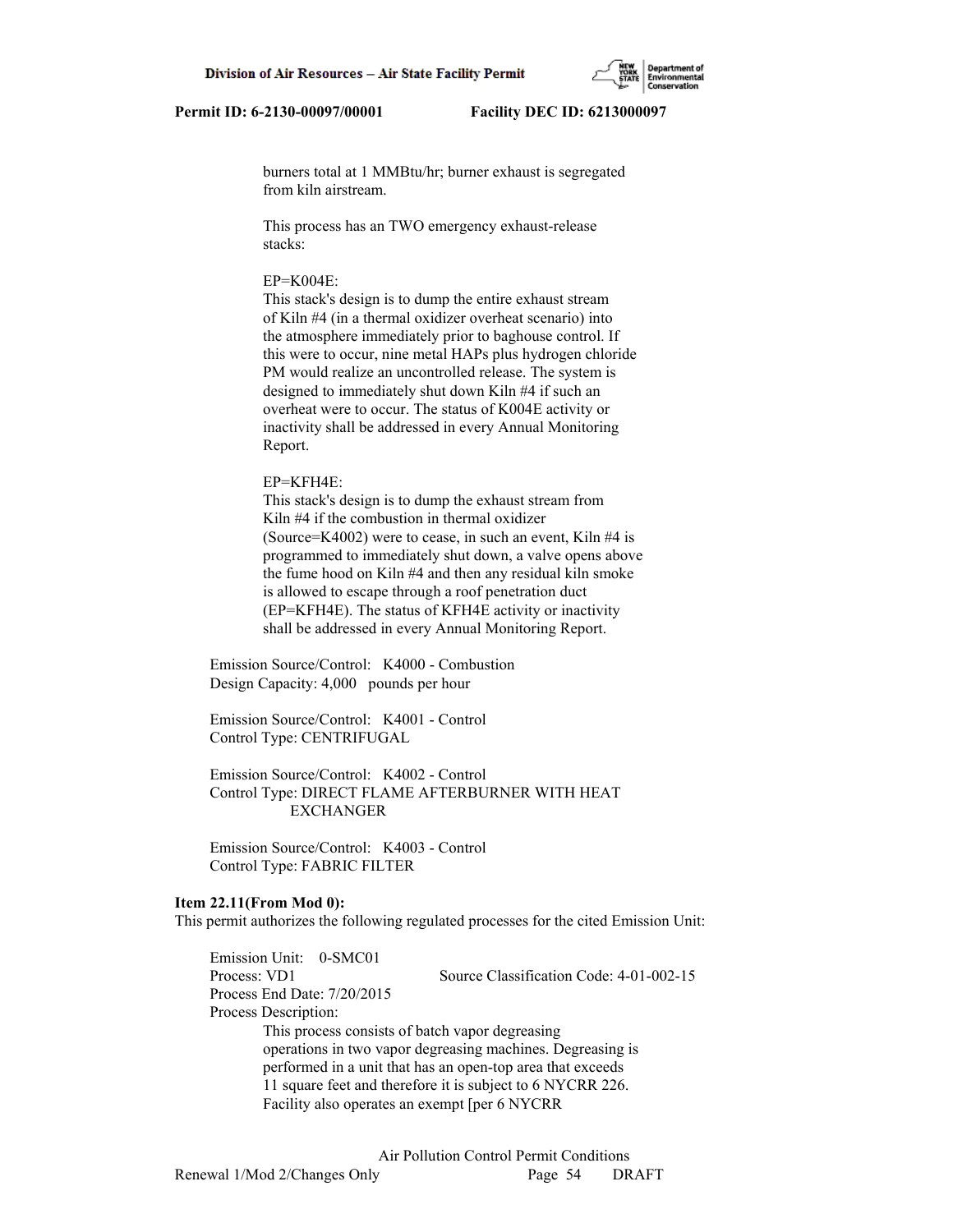

 201-3.2(c)(39)(iv)] vapor degreaser with an open-top surface area that is less than 11 square feet (Ultra Kool "Cold Trap Plus", 18 gallon capacity, 1.5 sq ft). As both units use a non-halogenated solvent, this process is not subject to 40 CFR 63 Subpart T. There is no emission point for this process.

Emission Source/Control: VD001 - Process Removal Date: 07/20/2021